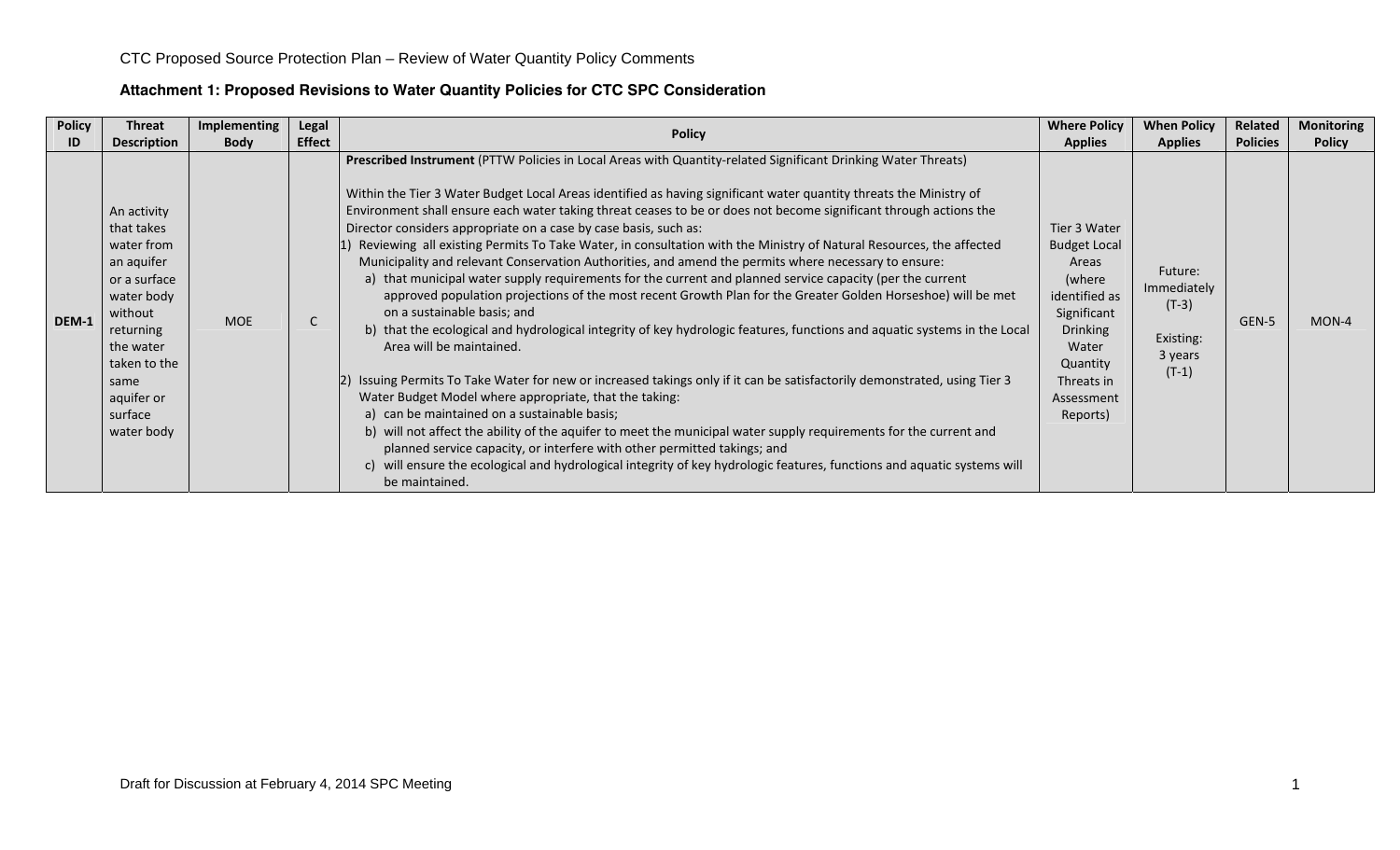| <b>Policy</b> | <b>Threat</b>                                                                                                                                                                           | Implementing | <b>Legal</b>  | <b>Policy</b>                                                                                                                                                                                                                                                                                                                                                                                                                                                                                                                                                                                                                                                                                                                                                                                                                                                                                                                                                                                                                                                                                                                                                                                                                                                                                                                                                                                                                                                                                                                                                                                                                                                                                                                                                                                                                                                | <b>Where Policy</b>                            | <b>When Policy</b>                                                   | Related                | <b>Monitoring</b> |
|---------------|-----------------------------------------------------------------------------------------------------------------------------------------------------------------------------------------|--------------|---------------|--------------------------------------------------------------------------------------------------------------------------------------------------------------------------------------------------------------------------------------------------------------------------------------------------------------------------------------------------------------------------------------------------------------------------------------------------------------------------------------------------------------------------------------------------------------------------------------------------------------------------------------------------------------------------------------------------------------------------------------------------------------------------------------------------------------------------------------------------------------------------------------------------------------------------------------------------------------------------------------------------------------------------------------------------------------------------------------------------------------------------------------------------------------------------------------------------------------------------------------------------------------------------------------------------------------------------------------------------------------------------------------------------------------------------------------------------------------------------------------------------------------------------------------------------------------------------------------------------------------------------------------------------------------------------------------------------------------------------------------------------------------------------------------------------------------------------------------------------------------|------------------------------------------------|----------------------------------------------------------------------|------------------------|-------------------|
| ID            | <b>Description</b>                                                                                                                                                                      | <b>Body</b>  | <b>Effect</b> |                                                                                                                                                                                                                                                                                                                                                                                                                                                                                                                                                                                                                                                                                                                                                                                                                                                                                                                                                                                                                                                                                                                                                                                                                                                                                                                                                                                                                                                                                                                                                                                                                                                                                                                                                                                                                                                              | <b>Applies</b>                                 | <b>Applies</b>                                                       | <b>Policies</b>        | <b>Policy</b>     |
| DEM-1<br>Rev  | An activity<br>that takes<br>water from<br>an aquifer<br>or a surface<br>water body<br>without<br>returning<br>the water<br>taken to the<br>same<br>aquifer or<br>surface<br>water body | <b>MOE</b>   |               | Prescribed Instrument (PTTW Policies in Local Areas WHPA-Q1 with Significant Water Quantity-related Significant<br><b>Drinking Water Threats)</b><br>Within the Tier 3 Water Budget Local Areas WHPA-Q1 identified as having significant water quantity threats the Ministry<br>of Environment shall ensure each water taking threat ceases to be, or does not become, significant through actions the<br>Director considers appropriate on a case by case basis, such as:<br>1) Reviewing all existing Permits To Take Water, in consultation with the Ministry of Natural Resources, other Ministries<br>(as required), the affected Municipality and relevant Conservation Authorities, and amend the permits where<br>necessary to ensure:<br>a) that municipal water supply requirements for the allocated eurrent and planned quantity service capacity (per the<br>current approved population and employment projections of the most recent Growth Plan for the Greater Golden<br>Horseshoe) will be met on a sustainable basis; and<br>b) that the ecological and hydrological integrity of municipal wells of key hydrologic features, functions and aquatic<br>systems in the Local Areas WHPA-Q1 will be maintained.<br>2) Issuing Permits To Take Water for new or increased takings only if it can be satisfactorily demonstrated, using most<br>recently approved Tier 3 Water Budget Model where appropriate, that the taking:<br>a) can be maintained on a sustainable basis;<br>b) will not affect the ability of the aquifer to meet the municipal water supply requirements for the current and<br>planned service capacity, or interfere with other permitted takings; and<br>c) will ensure the ecological and hydrological integrity of municipal wells key hydrologic features, functions and<br>aquatic systems will be maintained. | WHPA-Q1<br>with a<br>significant<br>risk level | Future:<br>Immediately<br>$(T-3)$<br>Existing:<br>3 years<br>$(T-1)$ | <b>DEM-12</b><br>GEN-5 | $MON-4$           |

|              | <b>COMMENTS POLICY DEM-1</b>                                                                                                                              |                                                                  |  |  |  |  |  |  |  |  |
|--------------|-----------------------------------------------------------------------------------------------------------------------------------------------------------|------------------------------------------------------------------|--|--|--|--|--|--|--|--|
|              | <b>Comments</b>                                                                                                                                           | <b>CTC Response</b>                                              |  |  |  |  |  |  |  |  |
| <b>CTC</b>   | CTC Staff recommend the following be added as part of the Explanatory Document: The intent of DEM-1 is to ensure that all aspects are considered          | Recommendation to Committee for addition to Explanatory Document |  |  |  |  |  |  |  |  |
| <b>Staff</b> | in the PTTW. Specific consideration should be taken into account in the review of Aggregate Resource Extractions, Fisheries, population and               |                                                                  |  |  |  |  |  |  |  |  |
|              | employment projections.                                                                                                                                   |                                                                  |  |  |  |  |  |  |  |  |
| MOE-1        | . Part 1: Please remove reference to "in consultation with the Ministry of Natural Resources" as MNR is not involved in the PTTW process.                 | Change made                                                      |  |  |  |  |  |  |  |  |
| MOE-1        | ii. Part 2: Suggest adding most recently approved to "Tier 3 Water Budget Model".                                                                         | Change made                                                      |  |  |  |  |  |  |  |  |
|              | iii. Parts 1(b), 2(b) and 2(c) are outside the scope of the CWA and are addressed through the OWRA. Please remove the statements "or interfere            | Noted - see CTC response below                                   |  |  |  |  |  |  |  |  |
|              | with other permitted takings" and "ensuring the ecological and hydrological integrity of key hydrologic features, functions and aquatic systems will      |                                                                  |  |  |  |  |  |  |  |  |
| MOE-1        | be maintained" which do not meet the requirement of the 'cease-to-be' significant test in Section 22 of the CWA. Although ecological and                  |                                                                  |  |  |  |  |  |  |  |  |
|              | hydrological factors are considered in determining the level of risk, policies in the plan must be directed at an activity's impact on the sustainability |                                                                  |  |  |  |  |  |  |  |  |
|              | of the municipal system. The CWA does not give authority to write policies to address these impacts; therefore these references needs to be               |                                                                  |  |  |  |  |  |  |  |  |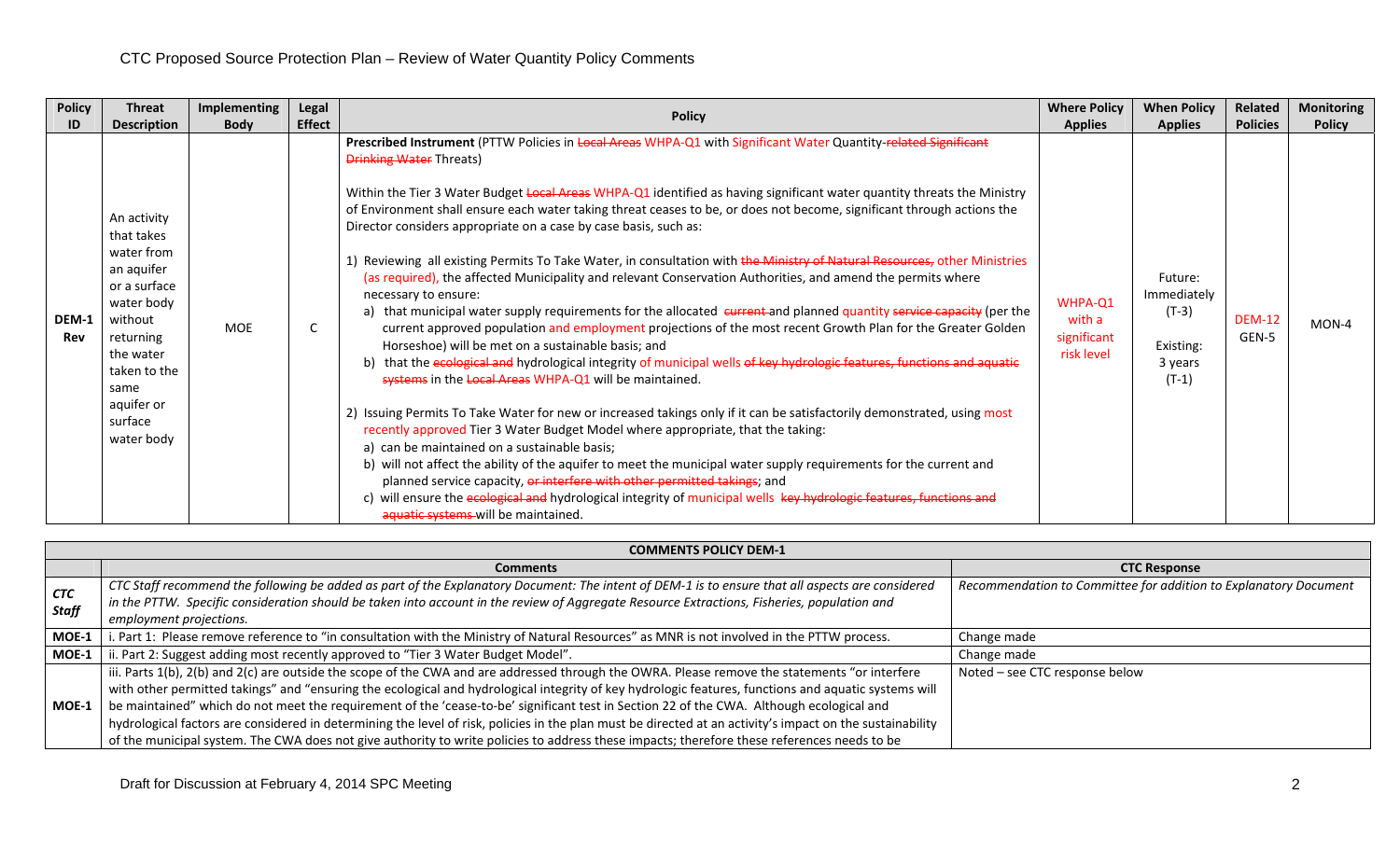|       | <b>COMMENTS POLICY DEM-1</b>                                                                                                                                                                                                                                                                                                                                                                                                                                                                                                                                                                                                                                                                                                                                                                                                                                                                                                                                                                                                                                                                                                                                                                                                                                                                                                                                                                                                                                                                                                                                                                                                                                                                                                                                                                                                                                                                                                                                                                                                                                                                                                                                                                                                                                                                                                                                                                                                                                                                                                                                                                                                                                                                                                                                                                                                                                                                                                                                                                                                                                                                                                                                                                                                                                                                                                                                                                                                                                                                                                                                                                                                                                                                                                                                                                                                                                            |                                                                                                                                               |  |  |  |  |  |  |  |  |
|-------|-------------------------------------------------------------------------------------------------------------------------------------------------------------------------------------------------------------------------------------------------------------------------------------------------------------------------------------------------------------------------------------------------------------------------------------------------------------------------------------------------------------------------------------------------------------------------------------------------------------------------------------------------------------------------------------------------------------------------------------------------------------------------------------------------------------------------------------------------------------------------------------------------------------------------------------------------------------------------------------------------------------------------------------------------------------------------------------------------------------------------------------------------------------------------------------------------------------------------------------------------------------------------------------------------------------------------------------------------------------------------------------------------------------------------------------------------------------------------------------------------------------------------------------------------------------------------------------------------------------------------------------------------------------------------------------------------------------------------------------------------------------------------------------------------------------------------------------------------------------------------------------------------------------------------------------------------------------------------------------------------------------------------------------------------------------------------------------------------------------------------------------------------------------------------------------------------------------------------------------------------------------------------------------------------------------------------------------------------------------------------------------------------------------------------------------------------------------------------------------------------------------------------------------------------------------------------------------------------------------------------------------------------------------------------------------------------------------------------------------------------------------------------------------------------------------------------------------------------------------------------------------------------------------------------------------------------------------------------------------------------------------------------------------------------------------------------------------------------------------------------------------------------------------------------------------------------------------------------------------------------------------------------------------------------------------------------------------------------------------------------------------------------------------------------------------------------------------------------------------------------------------------------------------------------------------------------------------------------------------------------------------------------------------------------------------------------------------------------------------------------------------------------------------------------------------------------------------------------------------------------|-----------------------------------------------------------------------------------------------------------------------------------------------|--|--|--|--|--|--|--|--|
|       | <b>Comments</b>                                                                                                                                                                                                                                                                                                                                                                                                                                                                                                                                                                                                                                                                                                                                                                                                                                                                                                                                                                                                                                                                                                                                                                                                                                                                                                                                                                                                                                                                                                                                                                                                                                                                                                                                                                                                                                                                                                                                                                                                                                                                                                                                                                                                                                                                                                                                                                                                                                                                                                                                                                                                                                                                                                                                                                                                                                                                                                                                                                                                                                                                                                                                                                                                                                                                                                                                                                                                                                                                                                                                                                                                                                                                                                                                                                                                                                                         | <b>CTC Response</b>                                                                                                                           |  |  |  |  |  |  |  |  |
|       | removed. (See next comment).                                                                                                                                                                                                                                                                                                                                                                                                                                                                                                                                                                                                                                                                                                                                                                                                                                                                                                                                                                                                                                                                                                                                                                                                                                                                                                                                                                                                                                                                                                                                                                                                                                                                                                                                                                                                                                                                                                                                                                                                                                                                                                                                                                                                                                                                                                                                                                                                                                                                                                                                                                                                                                                                                                                                                                                                                                                                                                                                                                                                                                                                                                                                                                                                                                                                                                                                                                                                                                                                                                                                                                                                                                                                                                                                                                                                                                            |                                                                                                                                               |  |  |  |  |  |  |  |  |
| MOE-2 | Our previous comment to the SPC was to remove DEM-1 (Parts 1b, 2b, 2c) and DEM-2 (Parts 1b and 2c) from the policy as it does not contribute to<br>meeting Section 22 of the CWA, which requires policies to meet the objective of ceasing to be a SDWT. Regulations under the CWA provide<br>limitations on what types of policies can be included that are not linked directly to addressing a SDWT. Although hydrological and ecological<br>functions are important to maintain, for the drinking water systems addressed in the CTC SPP, these impacts are not linked to the identification of<br>SDWTs. They are, however, required to be managed through the OWRA which provides for the conservation, protection and management of<br>Ontario's waters for their efficient and sustainable use (section 0.1) and is the primary legislation of the PTTW program. Below is some context on<br>why ecological and hydrological integrity as it currently appears in these policies would not be appropriate to include in the SPP:<br>i. As recently discussed with the SPAs/Chairs, there is an inconsistency in the guidance for water budgets and the MOE Technical Rules. For a<br>system pumping within its allocated quantity of water, as defined under the rules, the water budget scenarios do not allow you to set a local area<br>risk level of significant based on impacts to "other uses" - which includes ecological and hydrological integrity (outside of the integrity of the<br>municipal system itself). For the systems in CTC, the municipal systems are pumping within their allocated quantity of water; therefore there is no<br>consideration of the impact on other uses by the municipal system taking water in establishing the risk level. Therefore writing policies that impose<br>this test is inconsistent with how the risk is identified in the first place. As a result, including terms and conditions in the PTTW to address these<br>impacts would not reduce the risk to the sustainability of the drinking water system and therefore, should not be addressed under the authorities<br>set out in the CWA. However, they would be managed under the OWRA.<br>ii. Despite the recent communications on how risk levels are established for drinking water systems, putting this clause in a policy would, in many<br>cases, still be imposing a test inconsistent with the regulation under the CWA. There will be cases where a proposed water taking for another<br>"user" within the local area predicts some level of impact on ecological or hydrogeological integrity, yet that impact does not have any direct link to<br>the sustainability of the municipal drinking water system takings. The impact on "other uses" may be localised to the proposed taking and not<br>increase or change in any way how a municipal system impacts these "other uses". MOE will need to take this into consideration when evaluating a<br>PTTW and should be bound by policies in a SPP unless there is an impact on the sustainability of the municipal system. For example, a PTTW<br>application has tests which demonstrate that it is affecting a nearby stream, but there is no indication that this impact affects the water budget<br>scenarios used to evaluate the risk level of the municipal system. In this case, not issuing the PTTW for that well does not improve the sustainability<br>of the municipal drinking water system. This type of situation would be managed through the OWRA, not the CWA. However, if this same system<br>had an impact on the water level in the municipal system itself, then the PTTW would be directly impacting the sustainability of the well and it<br>would be appropriate to include terms and conditions in the PTTW to address this risk under the CWA authorities. | Noted - see CTC response below                                                                                                                |  |  |  |  |  |  |  |  |
| MOE-2 | Revision Options for Consideration:<br>A) Remove DEM-1 (Parts 1b, 2b, 2c) and DEM-2 (Parts 1b and 2c) completely. With this, the remaining policy would obligate MOE (DEM-1) or the<br>Planning Approval Authority (DEM-2) to ensure the risks to the municipal system are managed.<br>B) Revise DEM-1 (Parts 1b, 2b, 2c) and DEM-2 (Parts 1b and 2c) by removing reference to ecological functions/integrity. The hydrogeological<br>integrity component of the policy can remain as long as it refers to the integrity of the municipal well(s). For example, if the pumping of a well<br>impacts the ability of the municipal system to draw their allocated quantity of water - then policies need to be in place to manage this.                                                                                                                                                                                                                                                                                                                                                                                                                                                                                                                                                                                                                                                                                                                                                                                                                                                                                                                                                                                                                                                                                                                                                                                                                                                                                                                                                                                                                                                                                                                                                                                                                                                                                                                                                                                                                                                                                                                                                                                                                                                                                                                                                                                                                                                                                                                                                                                                                                                                                                                                                                                                                                                                                                                                                                                                                                                                                                                                                                                                                                                                                                                                   | Noted options. Revisions made to reflect Option B as it appears to be<br>the closest that reflects CTCs proposed policy Committee to discuss. |  |  |  |  |  |  |  |  |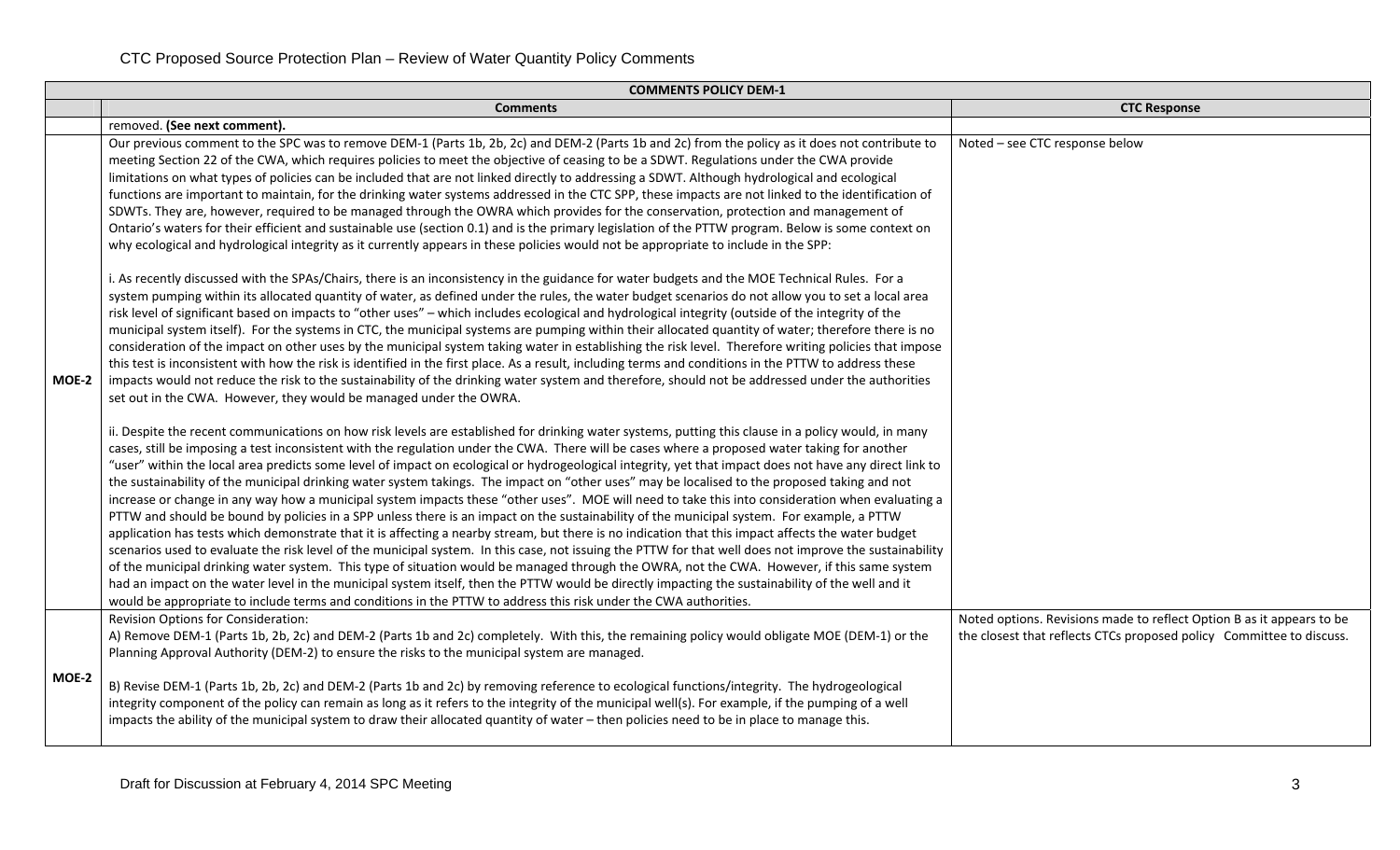|                                | <b>COMMENTS POLICY DEM-1</b>                                                                                                                                                                                                                                                                                                                                                                                                                                                                                                                                                                                                                                                                                                                                                                                                                                                                                                                                   |                                                                                                                                                                                                                                                                                  |
|--------------------------------|----------------------------------------------------------------------------------------------------------------------------------------------------------------------------------------------------------------------------------------------------------------------------------------------------------------------------------------------------------------------------------------------------------------------------------------------------------------------------------------------------------------------------------------------------------------------------------------------------------------------------------------------------------------------------------------------------------------------------------------------------------------------------------------------------------------------------------------------------------------------------------------------------------------------------------------------------------------|----------------------------------------------------------------------------------------------------------------------------------------------------------------------------------------------------------------------------------------------------------------------------------|
|                                | <b>Comments</b>                                                                                                                                                                                                                                                                                                                                                                                                                                                                                                                                                                                                                                                                                                                                                                                                                                                                                                                                                | <b>CTC Response</b>                                                                                                                                                                                                                                                              |
|                                | C) Revise DEM-1 (Parts 1b, 2b, 2c) and DEM-2 (Parts 1b and 2c) to include references to allocated or planned quantities of water. If the modelling<br>for the municipal system includes allocated and planned quantities of water, then the scenarios for the planned quantity of water also includes an<br>assessment of other uses. If this is the case, the policies that direct the province to consider ecological and hydrological integrity when evaluating a<br>planned quantity of water are appropriate.                                                                                                                                                                                                                                                                                                                                                                                                                                             |                                                                                                                                                                                                                                                                                  |
|                                | Additionally, within the Explanatory Document for any of the above options, the SPC could include wording on how the water budget model<br>information should be used to inform decisions on the PTTW under the OWRA. Specifically, that this model can provide information to support the<br>review of PTTW applications and identify areas where ecological and hydrological impacts are likely to occur.                                                                                                                                                                                                                                                                                                                                                                                                                                                                                                                                                    | Note to Committee: CTC staff recommend including the<br>recommendation of the water budget model usage within the<br><b>Explanatory Document.</b>                                                                                                                                |
| <b>NEC</b>                     | It may be beneficial to harmonize the language in the proposed SPP policies with the PPS, particularly in cases where the proposed policy does not<br>appear to afford protection as great as the PPS. For example, DEM-1 1b) states: "that the ecological and hydrological integrity of key hydrologic<br>features, functions and aquatic systems in the Local Area will be maintained", whereas the PPS speaks to protecting, improving, or restoring the<br>quality and quantity of water.                                                                                                                                                                                                                                                                                                                                                                                                                                                                  | Noted. MOE has advised CTC that the proposed policy wording is out of<br>scope of the CWA. Revisions have been made.                                                                                                                                                             |
| Town<br>of Erin                | If a proposed water taking in the Town of Erin is within the designated Local Areas (for Quantity-related Significant Drinking Water Threats) that<br>extend into the Town, and it is determined that the water taking will not be allowed because it cannot be satisfied that the aquifer will have the<br>ability to meet the municipal water supply requirements for the Region of Halton will there be compensation to the Town Of Erin? Since Halton is<br>basically either using groundwater, or reserving groundwater for future use, from areas within the Town of Erin, the Region of Halton in effect,<br>diminishes potential future water uses of any kind in these areas within the Town of Erin.                                                                                                                                                                                                                                                 | Noted.<br>The SPC cannot make policies requiring a municipality to offer<br>compensation. This is a matter for negotiation between the affected<br>municipalities. Allocation of water is a provincial authority under the<br>Ontario Water Resources Act, Permit to Take Water. |
| <b>Halton</b><br><b>Region</b> | Staff supports the use of prescribed instruments (existing provincial regulations such as the Safe Drinking Water Act) as the primary vehicle to<br>regulate / manage drinking water threat activities. After reviewing the Draft Proposed Water Quantity Policies, staff noted that in many cases a<br>"layering" of approaches and tools (i.e. application of prescribed instrument plus Land Use Planning tools) are used for managing a threat (e.g.<br>DEM-1 and DEM-2)<br>This "layering" requires other bodies (Region, Town, CVCA, etc.) to take action in regards to an activity which is already subject to regulation by<br>existing legislation. We do not generally support this approach and note the duplication is redundant, confusing, difficult to implement, and costly.<br>Staff maintains that the implementing body which currently has the jurisdiction to regulate an activity under existing legislation should be left to do<br>SO. | Noted.                                                                                                                                                                                                                                                                           |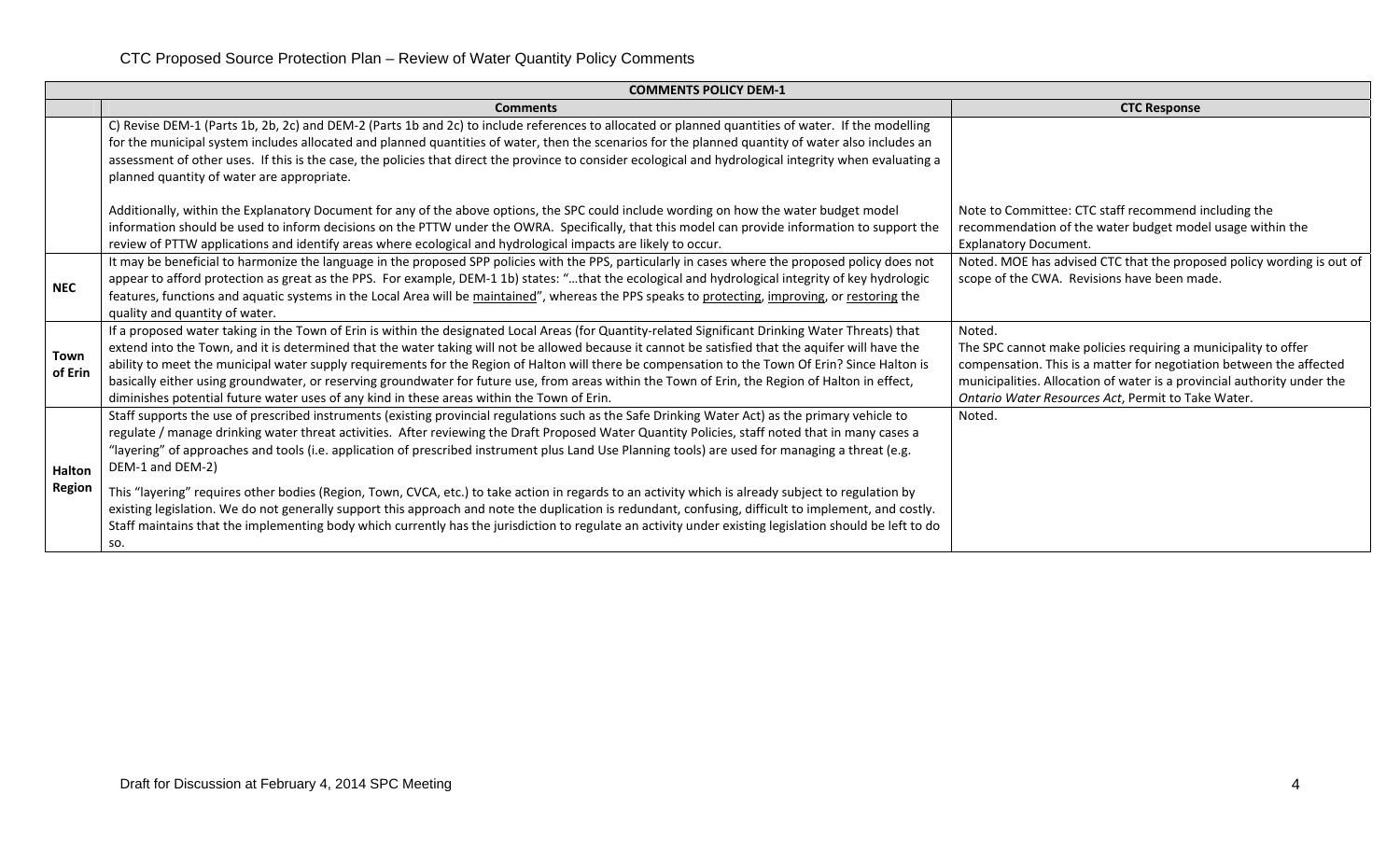| <b>Policy</b> | <b>Threat</b>                                                                                                                                                               | <b>Implementing</b>               | Legal         | <b>Policy</b>                                                                                                                                                                                                                                                                                                                                                                                                                                                                                                                                                                                                                                                                                                                                                                                                                                                                                                                                                                                                                                                                                                                                                                                                                                                                                                                                                                                                                                                                                                                                                                                                                                                                     | <b>Where Policy</b>                                                                                                                                                    | <b>When Policy</b>                                                                                      | Related         | <b>Monitoring</b> |
|---------------|-----------------------------------------------------------------------------------------------------------------------------------------------------------------------------|-----------------------------------|---------------|-----------------------------------------------------------------------------------------------------------------------------------------------------------------------------------------------------------------------------------------------------------------------------------------------------------------------------------------------------------------------------------------------------------------------------------------------------------------------------------------------------------------------------------------------------------------------------------------------------------------------------------------------------------------------------------------------------------------------------------------------------------------------------------------------------------------------------------------------------------------------------------------------------------------------------------------------------------------------------------------------------------------------------------------------------------------------------------------------------------------------------------------------------------------------------------------------------------------------------------------------------------------------------------------------------------------------------------------------------------------------------------------------------------------------------------------------------------------------------------------------------------------------------------------------------------------------------------------------------------------------------------------------------------------------------------|------------------------------------------------------------------------------------------------------------------------------------------------------------------------|---------------------------------------------------------------------------------------------------------|-----------------|-------------------|
| ID            | <b>Description</b>                                                                                                                                                          | <b>Body</b>                       | <b>Effect</b> | Land Use Planning (Planning Policies in Local Areas with Quantity-related Significant Drinking Water Threats)<br>Within the Tier 3 Water Budget Local Areas identified as having significant water quantity threats the relevant<br>Planning Approval Authority shall ensure water taking does not become a significant drinking water threat by:<br>Only permitting new development or site alteration that requires new or increased water takings beyond the<br>planned future service capacity if the following applies:<br>a) the development or site alteration is minor as determined per the Planning Approval Authority, including not<br>requiring a new/amended PTTW; or                                                                                                                                                                                                                                                                                                                                                                                                                                                                                                                                                                                                                                                                                                                                                                                                                                                                                                                                                                                               | <b>Applies</b>                                                                                                                                                         | <b>Applies</b>                                                                                          | <b>Policies</b> | <b>Policy</b>     |
| DEM-2         | An activity that<br>takes water from<br>an aquifer or a<br>surface water<br>body without<br>returning the<br>water taken to<br>the same aquifer<br>or surface water<br>body | Planning<br>Approval<br>Authority | $\mathsf{A}$  | b) it can be satisfactorily demonstrated that the increase in water demand can be accommodated on a<br>sustainable basis; and<br>c) the ecological and hydrological integrity of key hydrologic features, functions and aquatic systems will be<br>maintained.<br>[2] In relation to clause 1 b) above, where it is deemed necessary to require demonstration that an increase in water<br>demand associated with a planning application can be accommodated on a sustainable basis, require submission<br>of a satisfactory detailed assessment, using the Tier 3 Water Budget Model where appropriate, to ensure that:<br>a) the increased taking will not adversely impact the aquifer's ability to meet the municipal water supply<br>requirements for current and planned service capacity, or for other permitted takings; and<br>b) the ecological and hydrological integrity of key hydrologic features, functions and aquatic systems will be<br>maintained.<br>3) Only approving settlement area expansions as part of a municipal comprehensive review where the applicable<br>provincial planning criteria have been met and the following has been demonstrated:<br>a) the aquifer has sufficient capacity to sustainably provide municipal water services to the expanded settlement<br>area;<br>b) the expansion will not adversely impact the aquifers ability to meet the municipal water supply requirements<br>for current and planned service capacity, for other permitted takings, or for wastewater receiving bodies; and<br>c) the ecological and hydrological integrity of key hydrologic features, functions and aquatic systems will be<br>maintained. | Tier 3 Water<br><b>Budget Local</b><br>Areas<br>(where<br>identified as<br>Significant<br><b>Drinking</b><br>Water<br>Quantity<br>Threats in<br>Assessment<br>Reports) | Future:<br>Immediately<br>$(T-9)$<br>Amend OPs<br>and ZBLs for<br>conformity<br>within 5<br>years (T-8) | N/A             | $MON-1$           |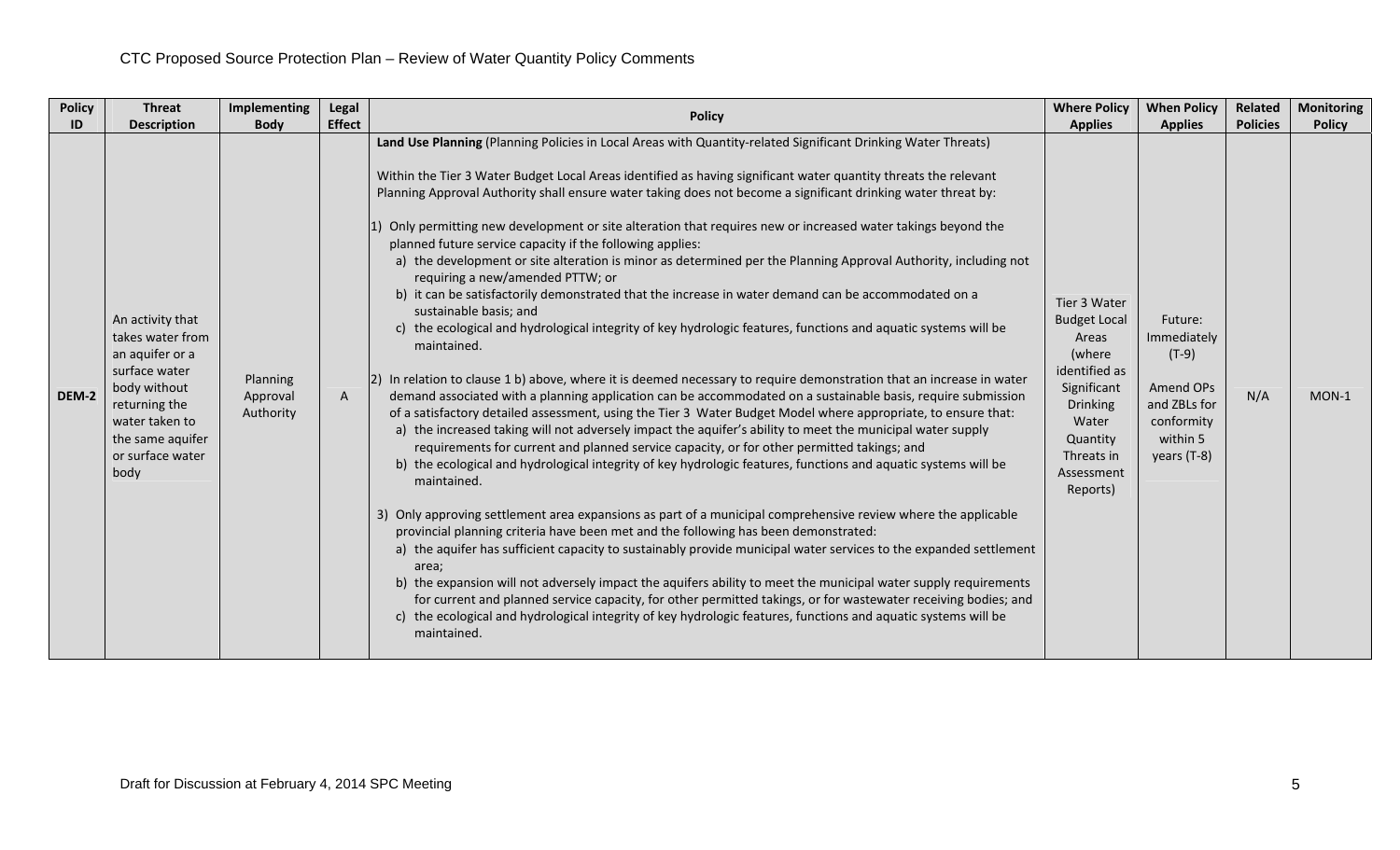| <b>Policy</b>       | <b>Threat</b>                                                                                                                                                               | Implementing                      | Legal                                                                                                                                                                                                                                                                                                                                                                                                     | <b>Policy</b>                                                                                                                                                                                                                                                                                                                                                                                                                                                                                                                                                                                                                                                                                                                                                                                                                                                                                                                                                                                                                                                                                                                                                                                                                                                                                                                                                                                                                                                                                                                                                                                                                                                                                                                                                                                                                                                                                                                                                                                                                                                                                            | <b>Where Policy</b>                            | <b>When Policy</b>                                                                                      | <b>Related</b> | <b>Monitoring</b> |
|---------------------|-----------------------------------------------------------------------------------------------------------------------------------------------------------------------------|-----------------------------------|-----------------------------------------------------------------------------------------------------------------------------------------------------------------------------------------------------------------------------------------------------------------------------------------------------------------------------------------------------------------------------------------------------------|----------------------------------------------------------------------------------------------------------------------------------------------------------------------------------------------------------------------------------------------------------------------------------------------------------------------------------------------------------------------------------------------------------------------------------------------------------------------------------------------------------------------------------------------------------------------------------------------------------------------------------------------------------------------------------------------------------------------------------------------------------------------------------------------------------------------------------------------------------------------------------------------------------------------------------------------------------------------------------------------------------------------------------------------------------------------------------------------------------------------------------------------------------------------------------------------------------------------------------------------------------------------------------------------------------------------------------------------------------------------------------------------------------------------------------------------------------------------------------------------------------------------------------------------------------------------------------------------------------------------------------------------------------------------------------------------------------------------------------------------------------------------------------------------------------------------------------------------------------------------------------------------------------------------------------------------------------------------------------------------------------------------------------------------------------------------------------------------------------|------------------------------------------------|---------------------------------------------------------------------------------------------------------|----------------|-------------------|
| ID                  | <b>Description</b><br><b>Body</b>                                                                                                                                           | <b>Effect</b>                     | Land Use Planning (Planning Policies in Local Areas WHPA-Q1 with Significant Water Quantity-related Significant<br><b>Drinking Water-Threats)</b><br>Within the Tier 3 Water Budget Local Areas WHPA-Q1 identified as having significant water quantity threats the<br>relevant Planning Approval Authority shall ensure water taking does not become a significant drinking water<br>quantity threat by: | <b>Applies</b>                                                                                                                                                                                                                                                                                                                                                                                                                                                                                                                                                                                                                                                                                                                                                                                                                                                                                                                                                                                                                                                                                                                                                                                                                                                                                                                                                                                                                                                                                                                                                                                                                                                                                                                                                                                                                                                                                                                                                                                                                                                                                           | <b>Applies</b>                                 | <b>Policies</b>                                                                                         | <b>Policy</b>  |                   |
| DEM-2<br><b>Rev</b> | An activity that<br>takes water from<br>an aquifer or a<br>surface water<br>body without<br>returning the<br>water taken to<br>the same aquifer<br>or surface water<br>body | Planning<br>Approval<br>Authority | Α                                                                                                                                                                                                                                                                                                                                                                                                         | 1) Only permitting new development or site alteration that requires new or increased water takings beyond the<br>planned future Allocated Quantity service capacity if the following applies:<br>a) the development or site alteration is minor as determined per the Planning Approval Authority, including not<br>requiring a new/amended PTTW; or<br>b) it can be satisfactorily demonstrated that the increase in water demand can be accommodated on a<br>sustainable basis; and<br>c) the ecological and hydrological integrity of municipal wells key hydrologic features, functions and aquatic<br>systems will be maintained.<br>2) In relation to clause 1 b) above, where it is deemed necessary to require demonstration that an increase in water<br>demand associated with a planning application can be accommodated on a sustainable basis, require submission<br>of a satisfactory detailed assessment, using the Tier 3 Water Budget Model where appropriate, to ensure that:<br>a) the increased taking will not adversely impact the aquifer's ability to meet the municipal water supply<br>requirements for current and planned service capacity, or for other permitted takings; and<br>b) the ecological and hydrological integrity of municipal wells key hydrologic features, functions and aquatic<br>systems will be maintained.<br>3) Only approving settlement area expansions, within WHPA-Q1 as part of a municipal comprehensive review where<br>the applicable provincial planning criteria have been met and the following has been demonstrated:<br>a) the aquifer has sufficient capacity to sustainably provide municipal water services to the expanded settlement<br>area;<br>b) the expansion will not adversely impact the aquifers ability to meet the municipal water supply requirements<br>for current and planned service capacity, for other permitted takings, or for wastewater receiving bodies; and<br>c) the ecological and hydrological integrity of municipal wells key hydrologic features, functions and aquatic<br>systems will be maintained. | WHPA-Q1<br>with a<br>significant<br>risk level | Future:<br>Immediately<br>$(T-9)$<br>Amend OPs<br>and ZBLs for<br>conformity<br>within 5<br>years (T-8) | <b>DEM-13</b>  | $MON-1$           |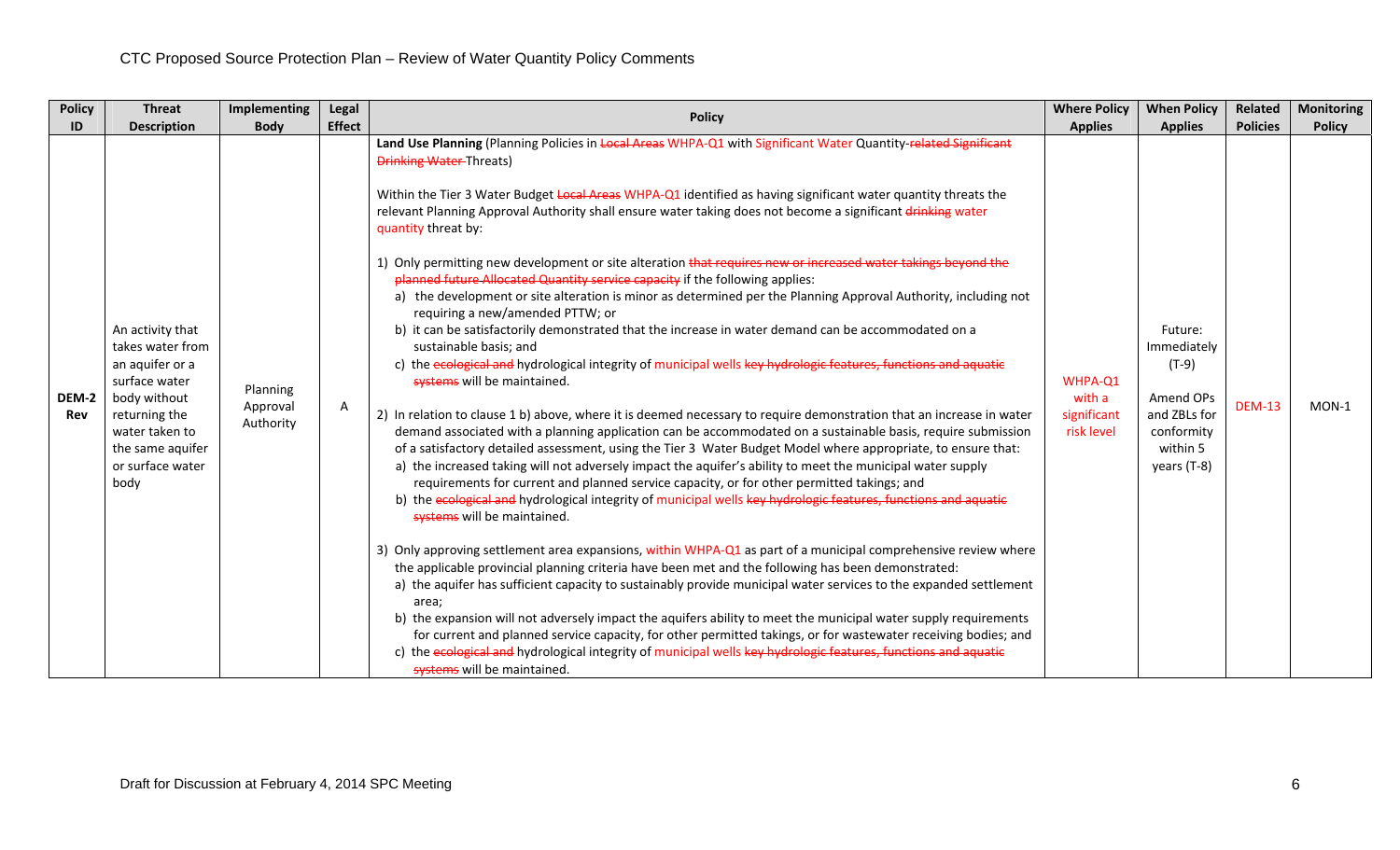|                            | <b>COMMENTS POLICY DEM-2</b>                                                                                                                                                                                                                                                                                                                                                                                                                                                                                                                                                                                                                                                                                                                                                                                                                                            |                                                                                                                           |  |  |  |  |  |  |  |  |
|----------------------------|-------------------------------------------------------------------------------------------------------------------------------------------------------------------------------------------------------------------------------------------------------------------------------------------------------------------------------------------------------------------------------------------------------------------------------------------------------------------------------------------------------------------------------------------------------------------------------------------------------------------------------------------------------------------------------------------------------------------------------------------------------------------------------------------------------------------------------------------------------------------------|---------------------------------------------------------------------------------------------------------------------------|--|--|--|--|--|--|--|--|
|                            | <b>Comments</b>                                                                                                                                                                                                                                                                                                                                                                                                                                                                                                                                                                                                                                                                                                                                                                                                                                                         | <b>CTC Response</b>                                                                                                       |  |  |  |  |  |  |  |  |
| <b>CTC</b><br><b>Staff</b> | CTC Staff recommend the following be added as part of the Explanatory Document (ED): In situations where technical documents and approval is required by the<br>Planning Approval Authority in regards to PTTWs, the decision may be deferred to the MOE through the PTTW process to ensure there is no duplication or<br>conflicting decisions. In addition, the water budget model information should be used to inform decisions on the PTTW under the OWRA. Specifically, that this<br>model can provide information to support the review of PTTW applications and identify areas where ecological and hydrological impacts are likely to occur.                                                                                                                                                                                                                   | Recommendation to Committee for addition to<br><b>Explanatory Document</b>                                                |  |  |  |  |  |  |  |  |
| MOE-1                      | i. Part 1: Regarding "planned future" water takings, it is unclear if allocated/committed takings is meant by this term. Please revise the policy for clarity or<br>consider including a definition of this in your plan and/or Explanatory Document.                                                                                                                                                                                                                                                                                                                                                                                                                                                                                                                                                                                                                   | Change made                                                                                                               |  |  |  |  |  |  |  |  |
| MOE-1                      | ii. Part 1(a): Please consider the use of the term "minor" as it is quite subjective when describing development and/or site alteration and could be open for<br>debate. To clarify, consider including information about what is meant by "minor" in the Explanatory Document, or in the glossary. This comment also applies<br>to policy REC-1 Part 1(a). Please also consider that major development may be able to incorporate low-impact-development (LID) features to minimize the<br>impact. You may wish to review policy 5.6DP of the Lake Simcoe Protection Plan for more detailed direction.                                                                                                                                                                                                                                                                 | Noted. The term 'minor' was left open to the<br>determination of the Municipality to allow for some<br>flexibility.       |  |  |  |  |  |  |  |  |
| <b>MOE-1</b>               | iv. Part 3: Please clarify where the policy applies in regards to "approving settlement area expansions" by adding within vulnerable areas. Please consider the<br>above comments for both the submitted proposed plan and pre-consultation policies.                                                                                                                                                                                                                                                                                                                                                                                                                                                                                                                                                                                                                   | Change made                                                                                                               |  |  |  |  |  |  |  |  |
| MOE-1                      | iii. Parts 1(b) and 2(c): These statements concerning "ecological and hydrological integrity of key hydrologic features, functions and aquatic systems be<br>maintained" do not align with the requirements of Section 22 of the CWA which requires policies to have the objective of ceasing to be a Significant Drinking<br>Water Threat (SDWT). Although ecological and hydrological factors are considered in determining the level of risk, policies in the plan must be directed at an<br>activity's impact on the sustainability of the municipal system. The CWA does not give authority to write policies to address these impacts; therefore these<br>references needs to be removed. (See next comment).                                                                                                                                                     | Noted - see CTC response below                                                                                            |  |  |  |  |  |  |  |  |
| MOE-2                      | Our previous comment to the SPC was to remove DEM-1 (Parts 1b, 2b, 2c) and DEM-2 (Parts 1b and 2c) from the policy as it does not contribute to meeting<br>Section 22 of the CWA, which requires policies to meet the objective of ceasing to be a SDWT. Regulations under the CWA provide limitations on what types of<br>policies can be included that are not linked directly to addressing a SDWT. Although hydrological and ecological functions are important to maintain, for the<br>drinking water systems addressed in the CTC SPP, these impacts are not linked to the identification of SDWTs. They are, however, required to be managed<br>through the OWRA which provides for the conservation, protection and management of Ontario's waters for their efficient and sustainable use (section 0.1)<br>and is the primary legislation of the PTTW program. | Noted - see CTC response below                                                                                            |  |  |  |  |  |  |  |  |
|                            | <b>Revision Options for Consideration:</b><br>A) Remove DEM-1 (Parts 1b, 2b, 2c) and DEM-2 (Parts 1b and 2c) completely. With this, the remaining policy would obligate MOE (DEM-1) or the Planning<br>Approval Authority (DEM-2) to ensure the risks to the municipal system are managed.                                                                                                                                                                                                                                                                                                                                                                                                                                                                                                                                                                              | Noted options. Revisions made to reflect Option B as it<br>appears to be the closes that reflects CTCs proposed<br>policy |  |  |  |  |  |  |  |  |
| MOE-2                      | B) Revise DEM-1 (Parts 1b, 2b, 2c) and DEM-2 (Parts 1b and 2c) by removing reference to ecological functions/integrity. The hydrogeological integrity<br>component of the policy can remain as long as it refers to the integrity of the municipal well(s). For example, if the pumping of a well impacts the ability of the<br>municipal system to draw their allocated quantity of water - then policies need to be in place to manage this.                                                                                                                                                                                                                                                                                                                                                                                                                          |                                                                                                                           |  |  |  |  |  |  |  |  |
|                            | C) Revise DEM-1 (Parts 1b, 2b, 2c) and DEM-2 (Parts 1b and 2c) to include references to allocated or planned quantities of water. If the modelling for the<br>municipal system includes allocated and planned quantities of water, then the scenarios for the planned quantity of water also includes an assessment of other<br>uses. If this is the case, the policies that direct the province to consider ecological and hydrological integrity when evaluating a planned quantity of water are<br>appropriate.                                                                                                                                                                                                                                                                                                                                                      |                                                                                                                           |  |  |  |  |  |  |  |  |
|                            |                                                                                                                                                                                                                                                                                                                                                                                                                                                                                                                                                                                                                                                                                                                                                                                                                                                                         | Note to Committee: CTC staff recommend including the                                                                      |  |  |  |  |  |  |  |  |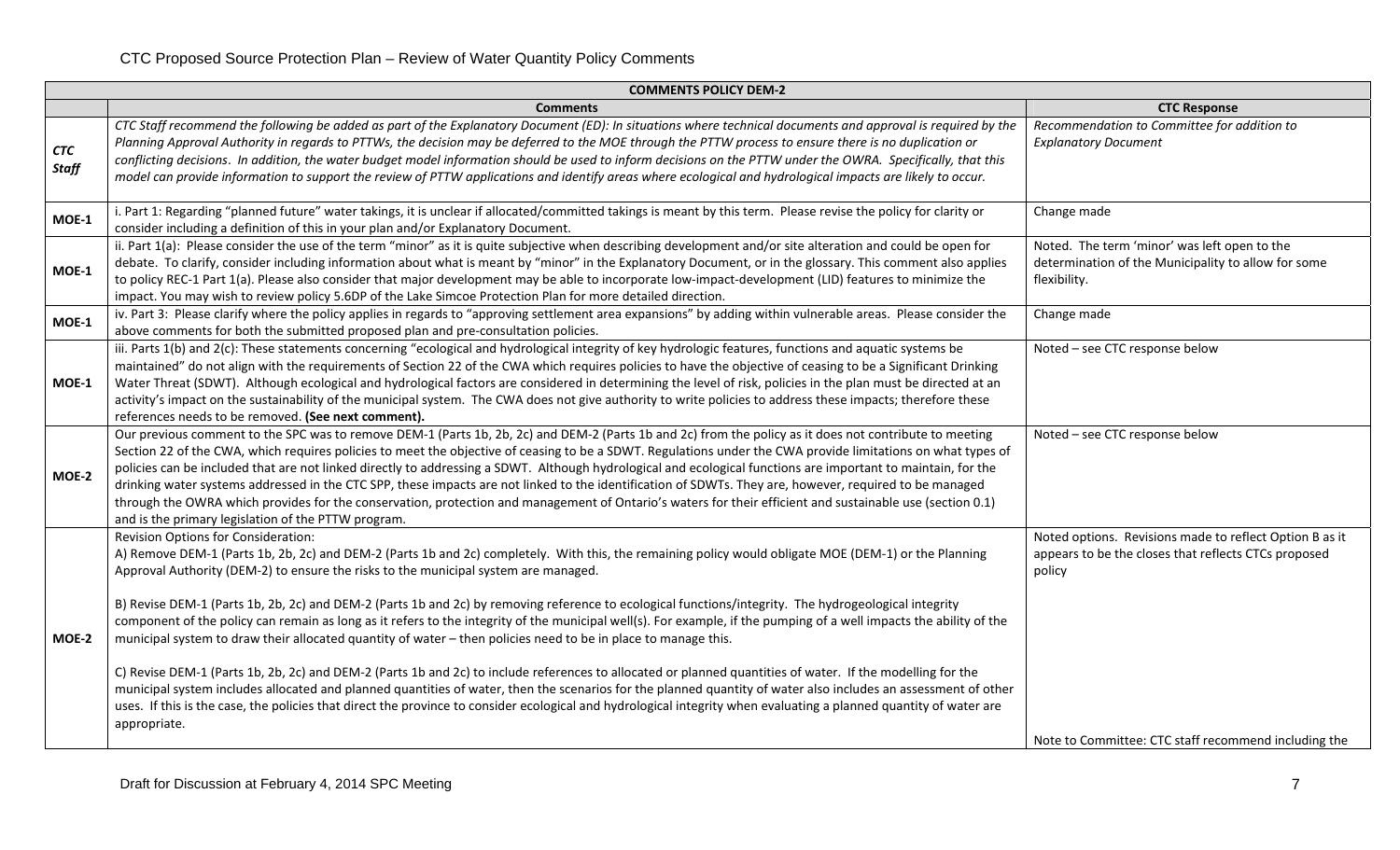|         | <b>COMMENTS POLICY DEM-2</b>                                                                                                                                     |                                                            |  |  |  |  |  |  |  |
|---------|------------------------------------------------------------------------------------------------------------------------------------------------------------------|------------------------------------------------------------|--|--|--|--|--|--|--|
|         | <b>Comments</b>                                                                                                                                                  | <b>CTC Response</b>                                        |  |  |  |  |  |  |  |
|         | Additionally, within the Explanatory Document for any of the above options, the SPC could include wording on how the water budget model information should       | recommendation of the water budget model usage within      |  |  |  |  |  |  |  |
|         | be used to inform decisions on the PTTW under the OWRA. Specifically, that this model can provide information to support the review of PTTW applications         | the Explanatory Document.                                  |  |  |  |  |  |  |  |
|         | and identify areas where ecological and hydrological impacts are likely to occur.                                                                                |                                                            |  |  |  |  |  |  |  |
|         | The proposed policy potentially impacts future land uses in the designated Local Areas extending into the Town of Erin. Although the intent of this policy is    | Policy revised. Updates to Official Plan and By-Law may    |  |  |  |  |  |  |  |
|         | related to new development or site alterations in the Region of Halton, where the growth and/or land use changes are occurring, it is interpreted that for any   | be required to ensure conformance to the approved SPP      |  |  |  |  |  |  |  |
| Town of | new development or site alteration within policy areas in the Town of Erin, it will have to be satisfactorily demonstrated that any increase in water demand can |                                                            |  |  |  |  |  |  |  |
| Erin    | be accommodated for both sustainability and ecological integrity of key hydrologic features and functions. Could the potential impact of land use policies       |                                                            |  |  |  |  |  |  |  |
|         | affecting the policy areas within the Town of Erin be clearly transmitted to the Town of Erin? The concern is that any future land uses changes within these     |                                                            |  |  |  |  |  |  |  |
|         | policy areas will have an additional level of review or assessment and at additional cost to the Town.                                                           |                                                            |  |  |  |  |  |  |  |
|         | DEM-2(1) This policy is unnecessary because there is unlikely to be new development occurring that requires new or increased water takings beyond the            | Noted. Policies need to be in place for all municipalities |  |  |  |  |  |  |  |
|         | planned future service capacity.                                                                                                                                 | within the CTC.                                            |  |  |  |  |  |  |  |
|         |                                                                                                                                                                  |                                                            |  |  |  |  |  |  |  |
| Halton  | There is already a well-established Master Planning process in place to comprehensively review municipal servicing capacity for planned growth in accordance     |                                                            |  |  |  |  |  |  |  |
| Region  | with the Places to Grow Act, 2005 and mandated provincial growth targets in Halton Region. Where any required PTTW increases in groundwater takings are          |                                                            |  |  |  |  |  |  |  |
|         | required to support development growth, a process already exists where the MOE reviews and evaluates the proposed groundwater takings posed by Halton            |                                                            |  |  |  |  |  |  |  |
|         | Region as in DEM-1.                                                                                                                                              | Refer to section 2 of DEM-2 as it outlines the             |  |  |  |  |  |  |  |
|         |                                                                                                                                                                  | requirements to prove 'accommodated on a sustainable       |  |  |  |  |  |  |  |
|         | Also, the following term ("accommodated on a sustainable basis defined") needs to be clearly defined as it's used more than once in the policies.                | bases' is met.                                             |  |  |  |  |  |  |  |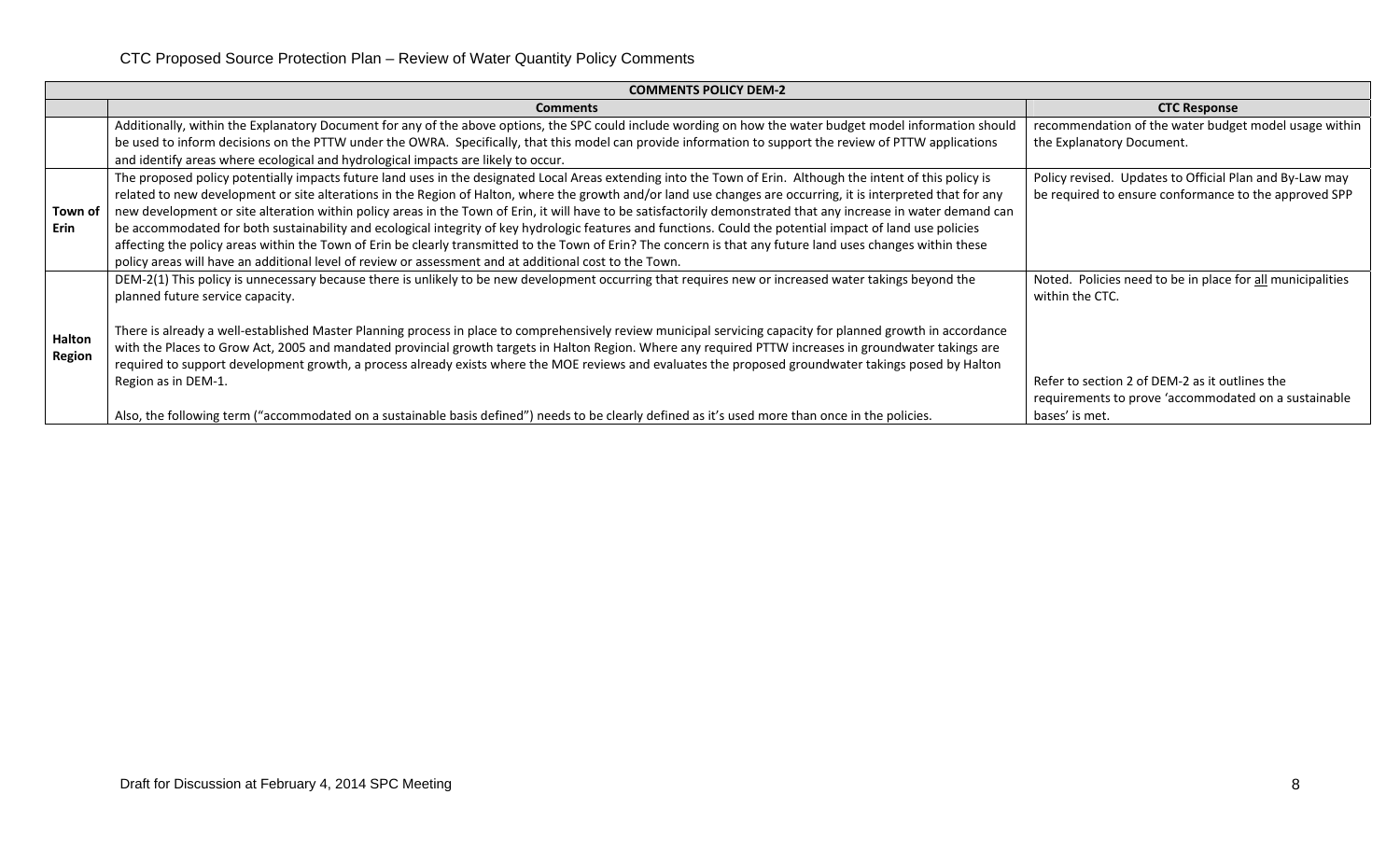| <b>Policy</b>       | <b>Threat</b>                                                                                                                                                                        | Implementing                            | Legal         | <b>Policy</b>                                                                                                                                                                                                                                                                                                                                                                                                                                                                                                                                                                                                                                                                                                                                                                                                                                                                                                                                                                                                                                                                                                                                                                                                                                                 | <b>Where Policy</b>                                                                                                                                                    | <b>When Policy</b>  | Related         | <b>Monitoring</b> |
|---------------------|--------------------------------------------------------------------------------------------------------------------------------------------------------------------------------------|-----------------------------------------|---------------|---------------------------------------------------------------------------------------------------------------------------------------------------------------------------------------------------------------------------------------------------------------------------------------------------------------------------------------------------------------------------------------------------------------------------------------------------------------------------------------------------------------------------------------------------------------------------------------------------------------------------------------------------------------------------------------------------------------------------------------------------------------------------------------------------------------------------------------------------------------------------------------------------------------------------------------------------------------------------------------------------------------------------------------------------------------------------------------------------------------------------------------------------------------------------------------------------------------------------------------------------------------|------------------------------------------------------------------------------------------------------------------------------------------------------------------------|---------------------|-----------------|-------------------|
| ID                  | <b>Description</b>                                                                                                                                                                   | <b>Body</b>                             | <b>Effect</b> |                                                                                                                                                                                                                                                                                                                                                                                                                                                                                                                                                                                                                                                                                                                                                                                                                                                                                                                                                                                                                                                                                                                                                                                                                                                               | <b>Applies</b>                                                                                                                                                         | <b>Applies</b>      | <b>Policies</b> | <b>Policy</b>     |
| DEM-3               | An activity<br>that takes<br>water from<br>an aquifer or<br>a surface<br>water body<br>without<br>returning the<br>water taken<br>to the same<br>aquifer or<br>surface<br>water body | <b>MMAH</b><br><b>MOI</b><br><b>MOE</b> | К             | Specify Action (Growth Management/Planning Ministries to Review Growth in Local Areas with Quantity-related<br><b>Significant Drinking Water Threats)</b><br>Within any Tier 3 Water Budget Local Area identified as having significant water quantity threats the Provincial Ministries<br>specified below shall undertake the following to ensure municipal population growth forecasts and distributions are<br>sustainable based on available water systems:<br>1) The Ministry of Municipal Affairs and Housing shall use the Tier 3 water budget information to ensure that municipal<br>Official Plan growth forecasts and distributions, in consultation with the Ministry of Environment and relevant<br>municipalities will not result in creating a significant drinking water quantity threat, given water quantity constraints<br>identified in Tier 3 Water Budget model areas; and<br>2) The Ministry of Infrastructure shall take into consideration water quantity constraints identified through Tier 3 water<br>budgets during its review of the population forecasts contained in the Growth Plan for the Greater Golden Horseshoe,<br>in consultation with relevant municipalities.                                                      | Tier 3 Water<br><b>Budget Local</b><br>Areas<br>(where<br>identified as<br>Significant<br><b>Drinking</b><br>Water<br>Quantity<br>Threats in<br>Assessment<br>Reports) | 2 years<br>$(T-15)$ | N/A             | $MON-4$           |
| DEM-3<br><b>Rev</b> | An activity<br>that takes<br>water from<br>an aquifer or<br>a surface<br>water body<br>without<br>returning the<br>water taken<br>to the same<br>aquifer or<br>surface<br>water body | <b>MMAH</b><br>MOI<br><b>MOE</b>        | К             | Specify Action (Growth Management/Planning Ministries to Review Growth in Local Areas WHPA-Q1 with Significant<br>Water Quantity-related Significant Drinking Water Threats)<br>Within any Tier 3 Water Budget Local Areas WHPA-Q1 identified as having significant water quantity threats the<br>Provincial Ministries specified below shall undertake the following to ensure municipal population and employment<br>growth forecasts and distributions are sustainable based on available water systems:<br>1) The Ministry of Municipal Affairs and Housing shall use the Tier 3 water budget information to ensure that municipal<br>Official Plan growth forecasts and distributions, in consultation with the Ministry of Environment and relevant<br>municipalities will not result in creating a significant drinking water quantity threat, given water quantity constraints<br>identified in Tier 3 Water Budget model areas; and<br>2) The Ministry of Infrastructure shall take into consideration water quantity constraints identified through Tier 3 water<br>budgets during its review of the population forecasts contained in the Growth Plan for the Greater Golden Horseshoe,<br>in consultation with relevant municipalities. No Change | WHPA-Q1<br>with a<br>significant<br>risk level                                                                                                                         | 2 years<br>$(T-15)$ | <b>DEM-14</b>   | $MON-4$           |

|        | <b>COMMENTS POLICY DEM-3</b>                                                                                                                                              |                                                        |  |  |  |  |  |  |  |  |
|--------|---------------------------------------------------------------------------------------------------------------------------------------------------------------------------|--------------------------------------------------------|--|--|--|--|--|--|--|--|
|        | <b>Comments</b>                                                                                                                                                           | <b>CTC Response</b>                                    |  |  |  |  |  |  |  |  |
|        | It is indicated that the MMAH shall use the Tier 3 Water Budget information to ensure that municipal OP growth forecasts and distributions will not result in             | The intent of this policy is to ensure that MMAH, MOI, |  |  |  |  |  |  |  |  |
|        | Town of creating a SDWT in the policy areas. Although there are currently no designated growth areas for the Town of Erin, within these policy areas, the implications of | & MOE are aware of the limitations to servicing within |  |  |  |  |  |  |  |  |
| l Erin | the growth management and planning on any potential future land use changes should be clearly conveyed to the Town of Erin. Are there specific aspects of this            | the Policy Areas.                                      |  |  |  |  |  |  |  |  |
|        | policy that should concern the Town of Erin, if there were to be future develop nodes within these policy areas?                                                          |                                                        |  |  |  |  |  |  |  |  |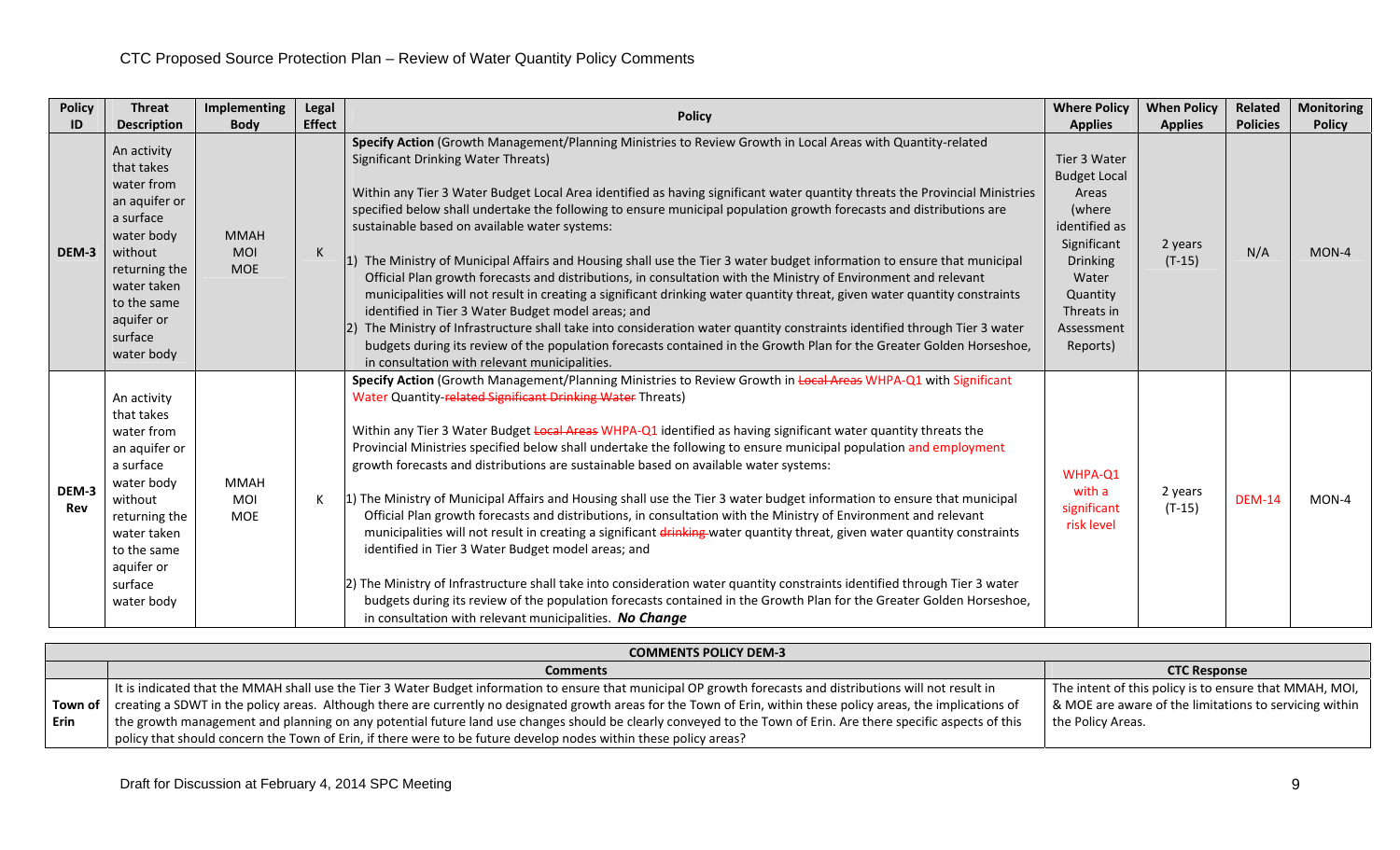| <b>Policy</b> | <b>Threat</b>                                                                                                                                                         | Implementing | Legal         |                                                                                                                                                                                                                                                                                                                                                                                                                                   | <b>Where Policy</b>                                                                                                                                                    | <b>When Policy</b>  | Related         | <b>Monitoring</b> |
|---------------|-----------------------------------------------------------------------------------------------------------------------------------------------------------------------|--------------|---------------|-----------------------------------------------------------------------------------------------------------------------------------------------------------------------------------------------------------------------------------------------------------------------------------------------------------------------------------------------------------------------------------------------------------------------------------|------------------------------------------------------------------------------------------------------------------------------------------------------------------------|---------------------|-----------------|-------------------|
| ID            | <b>Description</b>                                                                                                                                                    | <b>Body</b>  | <b>Effect</b> | <b>Policy</b>                                                                                                                                                                                                                                                                                                                                                                                                                     | <b>Applies</b>                                                                                                                                                         | <b>Applies</b>      | <b>Policies</b> | <b>Policy</b>     |
| DEM-4         | An activity that takes<br>water from an<br>aquifer or a surface<br>water body without<br>returning the water<br>taken to the same<br>aquifer or surface<br>water body | Municipality | E             | <b>Specify Action</b> (Municipal Water Conservation Plans)<br>Municipalities responsible for supplying water within the Tier 3 Water Budget Local Areas shall develop and/or<br>update Water Conservation Plans to ensure they are an effective tool to support sustainable water quantity by<br>reducing consumption and therefore the demand for water.                                                                         | Tier 3 Water<br><b>Budget Local</b><br>Areas<br>(where<br>identified as<br>Significant<br><b>Drinking</b><br>Water<br>Quantity<br>Threats in<br>Assessment<br>Reports) | 2 years<br>$(T-16)$ | N/A             | $MON-1$           |
| DEM-4<br>Rev  | An activity that takes<br>water from an<br>aquifer or a surface<br>water body without<br>returning the water<br>taken to the same<br>aquifer or surface<br>water body | Municipality |               | <b>Specify Action</b> (Municipal Water Conservation Plans)<br>Municipalities responsible for supplying the production, treatment and storage of water within the Tier 3 Water<br>Budget Local Areas WHPA-Q1 shall develop and/or update Water Conservation Plans to ensure they are an<br>effective tool to support sustainable water quantity by reducing consumption and therefore the demand for<br>water.<br><b>No Change</b> | WHPA-Q1<br>with a<br>significant<br>risk level                                                                                                                         | 2 years<br>$(T-16)$ | <b>DEM-15</b>   | $MON-1$           |

|                         | <b>COMMENTS POLICY DEM-4</b>                                                                                                                                                                                                                                                                                                                                                                     |                                  |  |  |  |  |  |  |  |  |
|-------------------------|--------------------------------------------------------------------------------------------------------------------------------------------------------------------------------------------------------------------------------------------------------------------------------------------------------------------------------------------------------------------------------------------------|----------------------------------|--|--|--|--|--|--|--|--|
|                         | <b>Comments</b>                                                                                                                                                                                                                                                                                                                                                                                  | <b>CTC Response</b>              |  |  |  |  |  |  |  |  |
| Halton<br><b>Region</b> | A number of terms used in CTC Draft Proposed Water Quantity policies are also used in a number of Regional Planning documents, including<br>Halton Region's Official Plan. To ensure terminology is not misunderstood or taken out of context, the following terms/definitions needs to be<br>defined in CTC's SPP Glossary:<br>● Effective Tool (DEM-4)<br>• Sustainable Water Quantity (DEM-4) | Noted. Will be added to Glossary |  |  |  |  |  |  |  |  |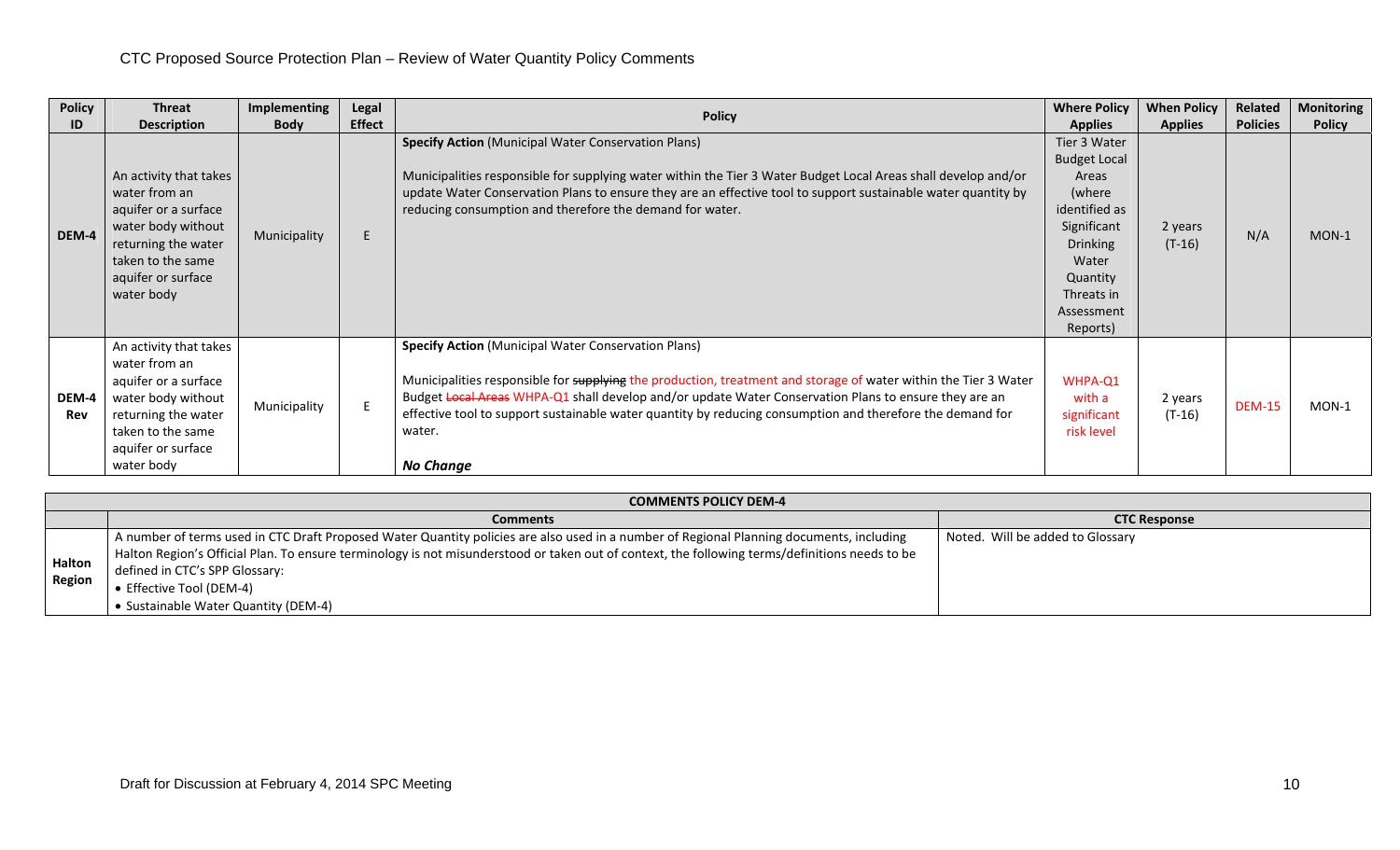| <b>Policy</b> | <b>Threat</b>                                                                                                                                                                     | <b>Implementing</b> | Legal         | <b>Policy</b>                                                                                                                                                                                                                                                                                                                                                                                                                                                                                                                                                                                                                                                                                                                                                                                                                                                                                                                                                                                                                                                      | <b>Where Policy</b>                                                                                                                                                    | <b>When Policy</b>  | Related                | <b>Monitoring</b> |
|---------------|-----------------------------------------------------------------------------------------------------------------------------------------------------------------------------------|---------------------|---------------|--------------------------------------------------------------------------------------------------------------------------------------------------------------------------------------------------------------------------------------------------------------------------------------------------------------------------------------------------------------------------------------------------------------------------------------------------------------------------------------------------------------------------------------------------------------------------------------------------------------------------------------------------------------------------------------------------------------------------------------------------------------------------------------------------------------------------------------------------------------------------------------------------------------------------------------------------------------------------------------------------------------------------------------------------------------------|------------------------------------------------------------------------------------------------------------------------------------------------------------------------|---------------------|------------------------|-------------------|
| ID            | <b>Description</b>                                                                                                                                                                | <b>Body</b>         | <b>Effect</b> |                                                                                                                                                                                                                                                                                                                                                                                                                                                                                                                                                                                                                                                                                                                                                                                                                                                                                                                                                                                                                                                                    | <b>Applies</b>                                                                                                                                                         | <b>Applies</b>      | <b>Policies</b>        | <b>Policy</b>     |
| DEM-5         | An activity<br>that takes<br>water from an<br>aquifer or a<br>surface water                                                                                                       |                     |               | <b>Education and Outreach</b><br>Municipalities responsible for supplying water within any Tier 3 Water Budget Local Area identified as having significant<br>water quantity threats shall undertake the following education and outreach initiatives to help ensure water supplies<br>are protected and increase the effectiveness of water conservation efforts in their jurisdictions to reduce consumption<br>and therefore demand:                                                                                                                                                                                                                                                                                                                                                                                                                                                                                                                                                                                                                            | Tier 3 Water<br><b>Budget Local</b><br>Areas<br>(where<br>identified as<br>Significant<br><b>Drinking</b><br>Water<br>Quantity<br>Threats in<br>Assessment<br>Reports) | 2 years<br>$(T-10)$ | GEN-6                  | $MON-1$           |
|               | body without<br>returning the<br>water taken<br>to the same<br>aquifer or<br>surface water<br>body                                                                                | Municipality        |               | Develop and implement education and outreach programs to ensure that property owners and businesses<br>understand:<br>a) their role in protecting water supplies and conserving water;<br>b) actions that can be taken to protect water supplies and use less water; and<br>financial incentive programs and projects that may be eligible for funding under future funding of the Ontario<br>Drinking Water Stewardship Program; or<br>2) Review any similar programs that may already exist and update them where necessary to ensure their effectiveness.                                                                                                                                                                                                                                                                                                                                                                                                                                                                                                       |                                                                                                                                                                        |                     |                        |                   |
| DEM-5<br>Rev  | An activity<br>that takes<br>water from an<br>aquifer or a<br>surface water<br>body without<br>returning the<br>water taken<br>to the same<br>aquifer or<br>surface water<br>body | Municipality        |               | <b>Education and Outreach</b><br>Municipalities responsible for-supplying the production, treatment and storage of water within any Tier 3 Water Budget<br>Local Areas WHPA-Q1 identified as having significant water quantity threats shall undertake the following education<br>and outreach initiatives to help ensure water supplies are protected and increase the effectiveness of water<br>conservation efforts in their jurisdictions to reduce consumption and therefore demand:<br>Develop and implement education and outreach programs and materials, to property owners and businesses<br>focussing on:<br>a) their role in protecting water supplies and conserving water;<br>b) actions that can be taken to protect water supplies and use less water; and<br>c) financial incentive programs and projects that may be eligible for funding under future funding of the Ontario<br>Drinking Water Stewardship Program; or<br>[2] Review any similar programs that may already exist and update them where necessary to ensure their effectiveness. | WHPA-Q1<br>with a<br>significant<br>risk level                                                                                                                         | 2 years<br>$(T-10)$ | <b>DEM-16</b><br>GEN-6 | $MON-1$           |

|                 | <b>COMMENTS POLICY DEM-5</b>                                                                                                                                        |                     |  |  |  |  |  |  |  |  |  |
|-----------------|---------------------------------------------------------------------------------------------------------------------------------------------------------------------|---------------------|--|--|--|--|--|--|--|--|--|
|                 | <b>Comments</b>                                                                                                                                                     | <b>CTC Response</b> |  |  |  |  |  |  |  |  |  |
| Town<br>of Erin | If education and outreach programs are required for the portion of the policy areas within the Erin, it is assumed that Halton will develop and pay to administer   | Noted.              |  |  |  |  |  |  |  |  |  |
|                 | these programs. Given the physical distance between Erin residents in Local Area C and the water taking in Georgetown, it would likely be a "hard sell" to indicate |                     |  |  |  |  |  |  |  |  |  |
|                 | the residents should conserve water. Any potential education and outreach programs to residents within the Erin should be coordinated with the Town of Erin.        |                     |  |  |  |  |  |  |  |  |  |
|                 | DEM-5(1) The phrase: "ensure that property owners and businesses understand" creates complications because municipalities cannot ensure that residents              | Change made         |  |  |  |  |  |  |  |  |  |
| Halton          | understand education and outreach materials. This phrase should be changed to "The municipality shall deliver education and outreach materials and programs         |                     |  |  |  |  |  |  |  |  |  |
| <b>Region</b>   | to property owners and businesses that have been identified as significant threats" or similar wording.                                                             |                     |  |  |  |  |  |  |  |  |  |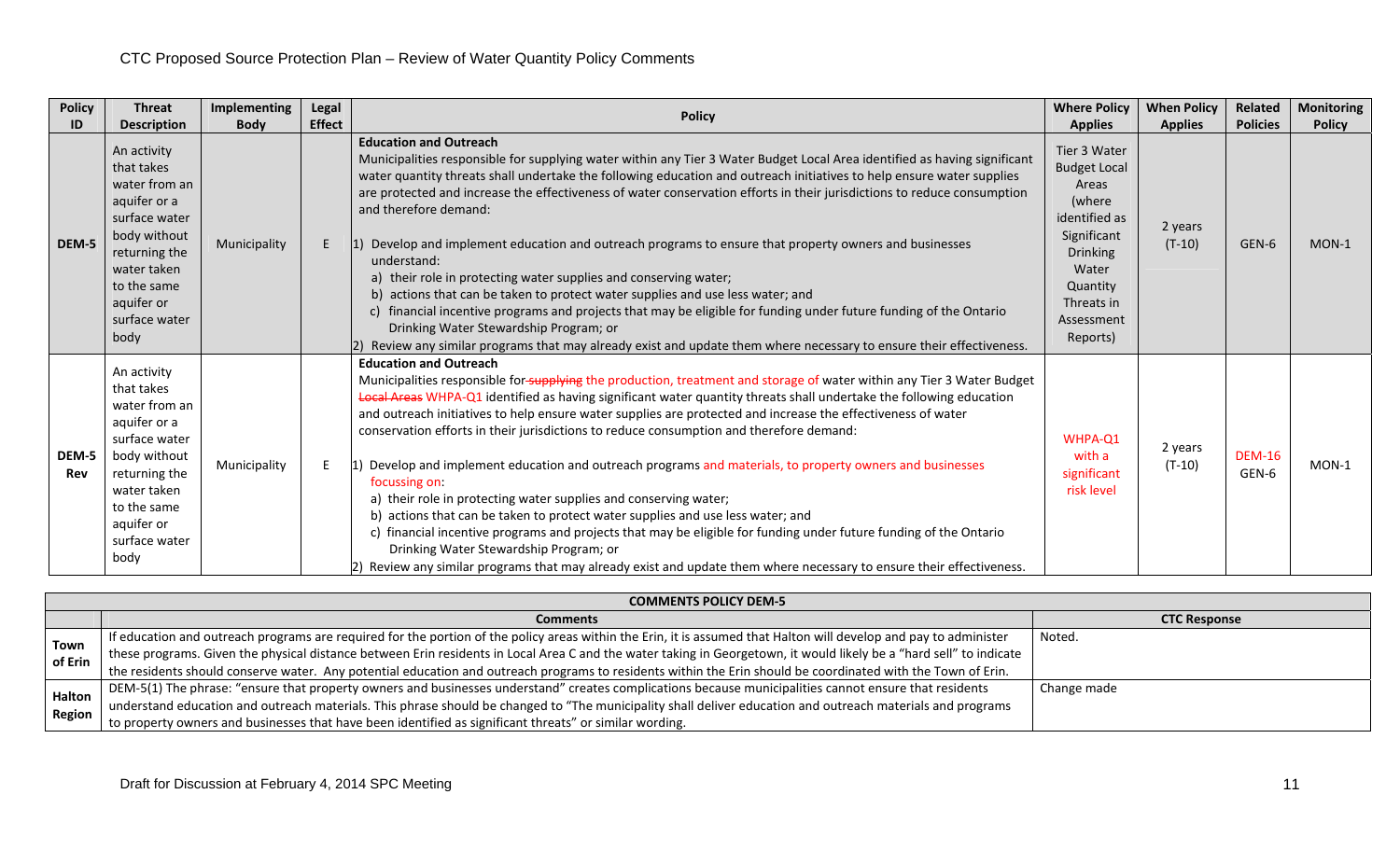| <b>Policy</b> | <b>Threat</b>                                                                                                                                                               | Implementing | Legal         | <b>Policy</b>                                                                                                                                                                                                                                                                                                                                                                                                                                                                                                                                                                                                                                                                                                                                                                                                                                                                                                                              | <b>Where Policy</b>                                                                                                | <b>When Policy</b> | Related         | <b>Monitoring</b> |
|---------------|-----------------------------------------------------------------------------------------------------------------------------------------------------------------------------|--------------|---------------|--------------------------------------------------------------------------------------------------------------------------------------------------------------------------------------------------------------------------------------------------------------------------------------------------------------------------------------------------------------------------------------------------------------------------------------------------------------------------------------------------------------------------------------------------------------------------------------------------------------------------------------------------------------------------------------------------------------------------------------------------------------------------------------------------------------------------------------------------------------------------------------------------------------------------------------------|--------------------------------------------------------------------------------------------------------------------|--------------------|-----------------|-------------------|
| ID            | <b>Description</b>                                                                                                                                                          | <b>Body</b>  | <b>Effect</b> |                                                                                                                                                                                                                                                                                                                                                                                                                                                                                                                                                                                                                                                                                                                                                                                                                                                                                                                                            |                                                                                                                    | <b>Applies</b>     | <b>Policies</b> | <b>Policy</b>     |
| DEM-6         | An activity that<br>takes water from<br>an aquifer or a<br>surface water<br>body without<br>returning the<br>water taken to<br>the same aquifer<br>or surface water<br>body | Municipality |               | <b>Specify Action</b> (Joint Municipal Water Management)<br>The Dufferin County municipalities that share a water source within a Tier 3 Water Budget Local Area identified as<br>having significant water quantity threats shall develop a Joint Municipal Water Supply Management model, and<br>implement within 3 years of approval of the Source Protection Plan. This management model shall facilitate the<br>planning and management of water supply sources to ensure sustainability of a long term water supply in each<br>municipality and ensure that water quality and quantity is maintained or improved such that activities cease to be,<br>or do not become, significant drinking water threats in the Local Area A. The municipalities shall report to MOE and<br>MMAH, on the options and proposed management model within 1 year of the approval of the Source Protection<br>Plan.                                      | Local Area A<br>(as identified<br>in Tier 3<br>Water<br><b>Budget for</b><br>Orangeville,<br>Amaranth<br>and Mono) | See Policy         | N/A             | $MON-1$           |
| DEM-6<br>Rev  | An activity that<br>takes water from<br>an aquifer or a<br>surface water<br>body without<br>returning the<br>water taken to<br>the same aquifer<br>or surface water<br>body | Municipality |               | <b>Specify Action (Joint Municipal Water Management)</b><br>The Dufferin County municipalities that share a water source within a Tier 3 Water Budget Local Areas WHPA-Q1<br>identified as having significant water quantity threats shall develop a Joint Municipal Water Supply Management<br>model, and implement within 3 years of approval of the Source Protection Plan. This management model shall<br>facilitate the planning and management of water supply sources to ensure sustainability of a long term water supply<br>in each municipality and ensure that water quality and quantity is maintained or improved such that activities cease<br>to be, or do not become, significant drinking water threats in the Local Area A WHPA-Q1. The municipalities shall<br>report to MOE and MMAH, on the options and proposed management model within 1 year of the approval of the<br>Source Protection Plan.<br><b>No Change</b> | WHPA-Q1<br>with a<br>significant<br>risk level<br>(Orangeville,<br>Amaranth<br>and Mono)                           | See Policy         | <b>DEM-17</b>   | $MON-1$           |

| <b>COMMENTS POLICY DEM-6</b> |                     |  |  |  |  |  |  |
|------------------------------|---------------------|--|--|--|--|--|--|
| <b>Comments</b>              | <b>CTC Response</b> |  |  |  |  |  |  |
| No<br>Comments made          |                     |  |  |  |  |  |  |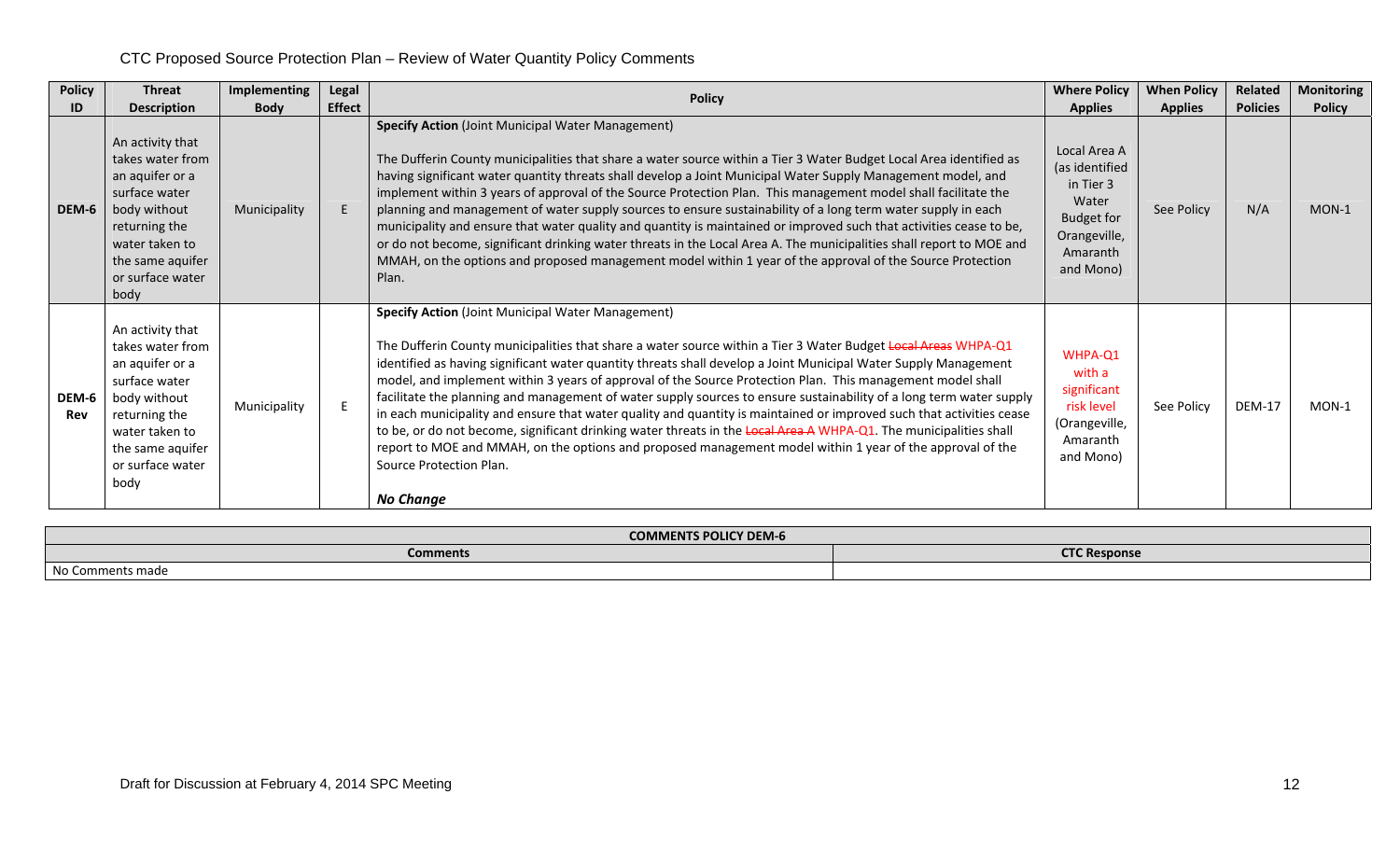| <b>Policy</b> | <b>Threat</b>                                                                                                                                                         | Implementing | Legal         | <b>Policy</b>                                                                                                                                                                                                                                                                                                                                                                                                                                                                                                                                                                                                                                                                                         | <b>Where Policy</b>                                                                                                                           | <b>When Policy</b> | <b>Related</b>  | <b>Monitoring</b> |
|---------------|-----------------------------------------------------------------------------------------------------------------------------------------------------------------------|--------------|---------------|-------------------------------------------------------------------------------------------------------------------------------------------------------------------------------------------------------------------------------------------------------------------------------------------------------------------------------------------------------------------------------------------------------------------------------------------------------------------------------------------------------------------------------------------------------------------------------------------------------------------------------------------------------------------------------------------------------|-----------------------------------------------------------------------------------------------------------------------------------------------|--------------------|-----------------|-------------------|
| ID            | <b>Description</b>                                                                                                                                                    | <b>Body</b>  | <b>Effect</b> |                                                                                                                                                                                                                                                                                                                                                                                                                                                                                                                                                                                                                                                                                                       | <b>Applies</b>                                                                                                                                | <b>Applies</b>     | <b>Policies</b> | <b>Policy</b>     |
| DEM-7         | An activity that takes<br>water from an aquifer<br>or a surface water<br>body without<br>returning the water<br>taken to the same<br>aquifer or surface<br>water body | <b>MOE</b>   | $\mathsf K$   | Specify Action (Province to Support Joint Municipal Water Management System or Authority)<br>The Ministry of the Environment, in collaboration with other affected provincial ministries and other agencies,<br>as required, should initiate meetings with the municipalities that are wholly or partially within the Orangeville,<br>Mono and Amaranth Tier 3 Local Area identified as having Significant Water Quality and Quantity Threats<br>within 1 year, to support the municipalities in developing mutually beneficial solutions to address water<br>quantity and quality constraints. And further, the MOE should provide technical support to the municipalities.                          | Local Area<br>(as identified<br>in<br>Assessment<br>Reports and<br>Tier 3 Water<br><b>Budget for</b><br>Orangeville,<br>Amaranth<br>and Mono) | See Policy         | N/A             | MON-4             |
| DEM-7<br>Rev  | An activity that takes<br>water from an aquifer<br>or a surface water<br>body without<br>returning the water<br>taken to the same<br>aquifer or surface<br>water body | <b>MOE</b>   | $\mathsf K$   | Specify Action (Province to Support Joint Municipal Water Management System or Authority)<br>The Ministry of the Environment, in collaboration with other affected provincial ministries and other agencies,<br>as required, should initiate meetings with the municipalities that are wholly or partially within the Orangeville,<br>Mono and Amaranth Tier 3 Local Areas WHPA-Q1 identified as having Significant Water Quality and Quantity<br>Threats within 1 year, to support the municipalities in developing mutually beneficial solutions to address<br>water quantity and quality constraints. And further, the MOE should provide technical support to the<br>municipalities.<br>No change | WHPA-Q1<br>with a                                                                                                                             |                    |                 |                   |
|               |                                                                                                                                                                       | <b>SPA</b>   | E             | OR (MOE suggested change)<br>The Source Protection Authority with the assistance of MOE, and in collaboration with other affected<br>provincial ministries and agencies as required, will initiate meetings with the municipalities that are wholly or<br>partially within the Orangeville, Mono and Amaranth Tier 3 Local Areas WHPA-Q1 identified as having<br>Significant Water Quality and Quantity Threats within 1 year, to support the municipalities in developing<br>mutually beneficial solutions to address water quality and quantity constraints. Further, MOE should provide<br>technical support to the municipalities.                                                                | significant<br>risk level<br>(Orangeville,<br>Amaranth<br>and Mono)                                                                           | See Policy         | N/A             | MON-4             |
|               |                                                                                                                                                                       | <b>MOE</b>   | -K            | OR (South Georgian Bay Lake Simcoe - DEMD-6 Policy)<br>Where municipalities share a water source within a WHPA-Q1 identified as having significant water quantity<br>threats, the MOE, in collaboration with MOI, MMAH and MNR, is encouraged to support municipal efforts that<br>focus on finding collaborative and mutually beneficial solutions to address water servicing constraints                                                                                                                                                                                                                                                                                                            |                                                                                                                                               |                    |                 |                   |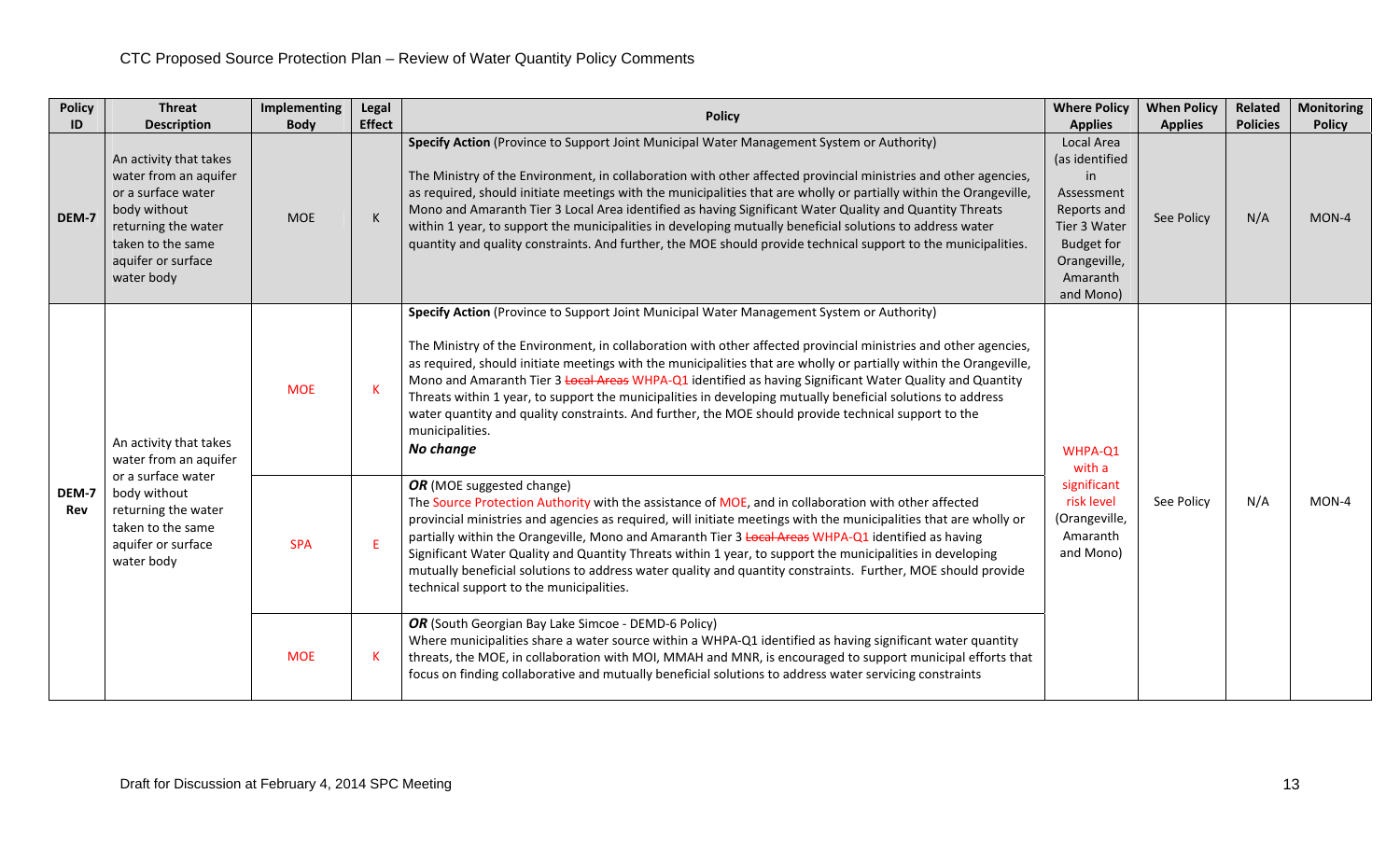|         | <b>COMMENTS POLICY DEM-7</b>                                                                                                                                                                                                                                                                                                                                                                                                                                                                                                                                                                                                                                                                                                                                                                                                                                                                                   |                                                      |  |  |  |  |  |  |  |  |
|---------|----------------------------------------------------------------------------------------------------------------------------------------------------------------------------------------------------------------------------------------------------------------------------------------------------------------------------------------------------------------------------------------------------------------------------------------------------------------------------------------------------------------------------------------------------------------------------------------------------------------------------------------------------------------------------------------------------------------------------------------------------------------------------------------------------------------------------------------------------------------------------------------------------------------|------------------------------------------------------|--|--|--|--|--|--|--|--|
|         | <b>Comments</b>                                                                                                                                                                                                                                                                                                                                                                                                                                                                                                                                                                                                                                                                                                                                                                                                                                                                                                | <b>CTC Response</b>                                  |  |  |  |  |  |  |  |  |
| $MOE-1$ | Please remove DEM-7 from both the submitted plan and pre-consultation policies or consider another implementing body. A principal of the CWA<br>is local partnerships and collaboration; therefore it would be more appropriate for a local implementing body to take on the facilitation role to<br>ensure decision-making and partnership-building is fostered at the local level. (See next comment)                                                                                                                                                                                                                                                                                                                                                                                                                                                                                                        | See below.                                           |  |  |  |  |  |  |  |  |
| MOE-2   | Our previous comment to the SPC was to remove DEM-7 or to consider another implementing body. MOE is interested in providing a supportive<br>role in the facilitation of this policy, ensuring that decision-making is fostered at the local level. Please consider the following revision to DEM-7:<br>The Source Protection Authority (SPA) with the assistance of MOE, and in collaboration with other affected provincial ministries and agencies as<br>required, will initiate meetings with the municipalities that are wholly or partially within the Orangeville, Mono and Amaranth Tier 3 Local Area<br>identified as having Significant Water Quality and Quantity Threats within one (1) year, to support the municipalities in developing mutually<br>beneficial solutions to address water quality and quantity constraints. Further, MOE should provide technical support to the municipalities. | CTC SPC discussion and direction required on Options |  |  |  |  |  |  |  |  |
|         | The legal effect of this policy would change from List K (non-legally binding) to List E (impose legal obligations on municipalities and/or SPAs).                                                                                                                                                                                                                                                                                                                                                                                                                                                                                                                                                                                                                                                                                                                                                             |                                                      |  |  |  |  |  |  |  |  |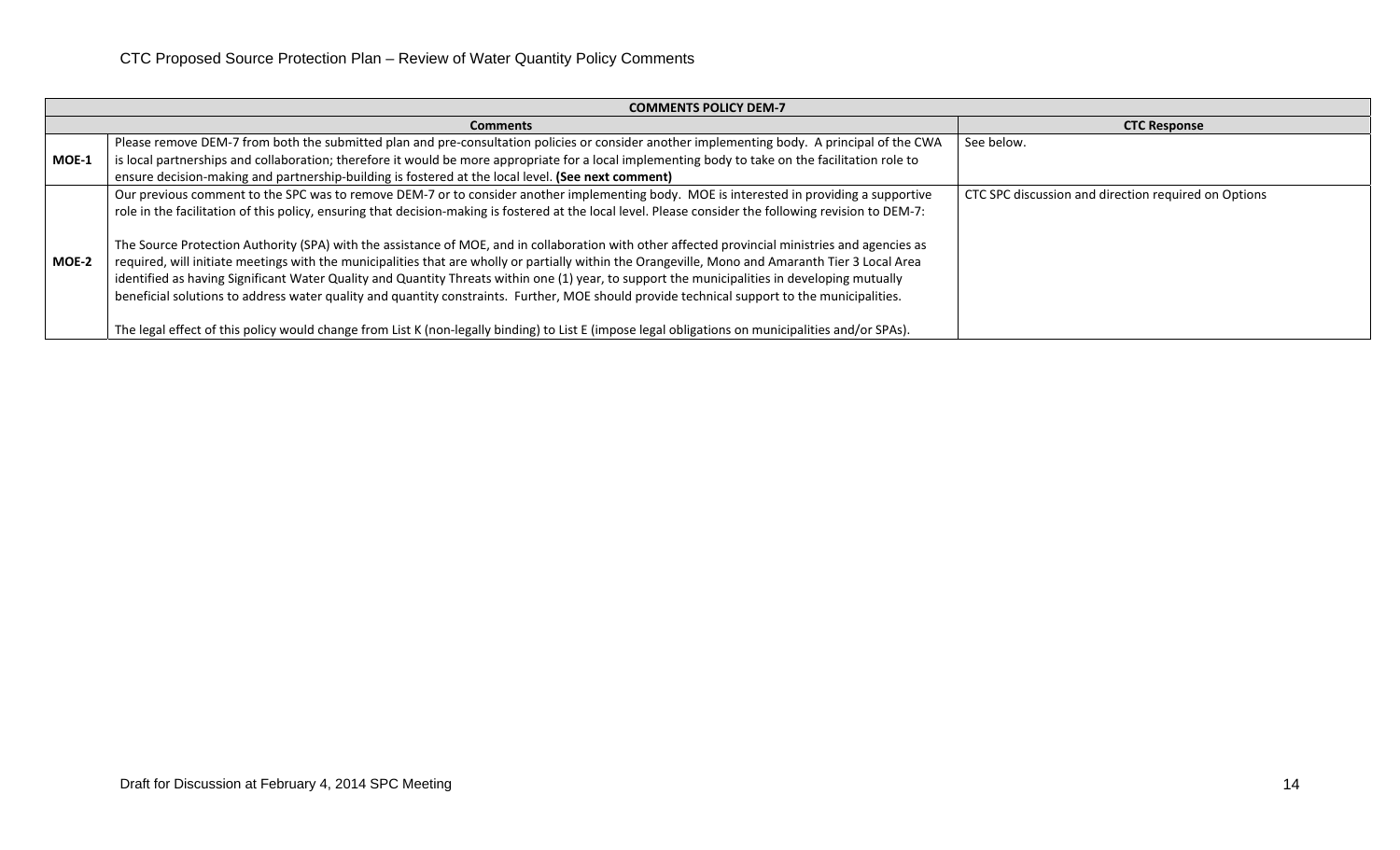| <b>Policy</b> | <b>Threat</b>                                                                                                                                                                        | Implementing | Legal             | <b>Policy</b>                                                                                                                                                                                                                                                                                                                                                                                                                                                                                                                                                                                                                                                                                                                                                                                                                                                                                                                                                                                                                                                                                                                                                                                                                                                                                                                                                                                                                                                                                                                                                                                                                                                                                                                                                                                                                                | <b>Where Policy</b>                                                                                                                                             | <b>When Policy</b>     | Related         | <b>Monitoring</b> |
|---------------|--------------------------------------------------------------------------------------------------------------------------------------------------------------------------------------|--------------|-------------------|----------------------------------------------------------------------------------------------------------------------------------------------------------------------------------------------------------------------------------------------------------------------------------------------------------------------------------------------------------------------------------------------------------------------------------------------------------------------------------------------------------------------------------------------------------------------------------------------------------------------------------------------------------------------------------------------------------------------------------------------------------------------------------------------------------------------------------------------------------------------------------------------------------------------------------------------------------------------------------------------------------------------------------------------------------------------------------------------------------------------------------------------------------------------------------------------------------------------------------------------------------------------------------------------------------------------------------------------------------------------------------------------------------------------------------------------------------------------------------------------------------------------------------------------------------------------------------------------------------------------------------------------------------------------------------------------------------------------------------------------------------------------------------------------------------------------------------------------|-----------------------------------------------------------------------------------------------------------------------------------------------------------------|------------------------|-----------------|-------------------|
| ID            | <b>Description</b>                                                                                                                                                                   | <b>Body</b>  | <b>Effect</b>     |                                                                                                                                                                                                                                                                                                                                                                                                                                                                                                                                                                                                                                                                                                                                                                                                                                                                                                                                                                                                                                                                                                                                                                                                                                                                                                                                                                                                                                                                                                                                                                                                                                                                                                                                                                                                                                              | <b>Applies</b>                                                                                                                                                  | <b>Applies</b>         | <b>Policies</b> | <b>Policy</b>     |
| DEM-8         | An activity<br>that takes<br>water from<br>an aquifer or<br>a surface<br>water body<br>without<br>returning the<br>water taken<br>to the same<br>aquifer or<br>surface<br>water body | <b>MOE</b>   | K                 | Specify Action (MOE to Adopt and Fund Maintenance of the Tier 3 Water Budget Model)<br>The Ministry of Environment should adopt and fund a Tier 3 Water Budget Model for each Local Area identified as<br>having significant water quantity threats and undertake the following to ensure it is maintained as the primary model to<br>review existing and future PTTWs, to allow municipalities and other Provincial Ministries (i.e. Ministry of Municipal<br>Affairs and Housing and Ministry of Infrastructure) to evaluate growth projections and distributions, and to facilitate the<br>review of planning applications by municipalities where necessary to ensure that these activities do not become<br>significant drinking water threats:<br>1) Through the Permit To Take Water program, require municipal takers in Local Areas identified as having significant<br>water quantity threats to monitor water quantity and supply data on a regular basis to assist in the upkeep of the<br>model;<br>Run the model using the most up to date data, to analyze its predictions for water quantity issues and make<br>$ 2\rangle$<br>necessary refinements to the model on an ongoing basis; and<br>3) Contribute to funding for new continuous flow gauging stations in key surface water features and enhance<br>Conservation Authorities existing Hydrometric Network in the Local Area to monitor long term trends in surface<br>water quantity, study impacts of urbanization and climate change on aquifer recharge, and facilitate calibration of the<br>model.                                                                                                                                                                                                                                                             | Tier 3 Water<br><b>Budget Local</b><br>Areas<br>(where<br>identified as<br>Significant<br>Drinking<br>Water<br>Quantity<br>Threats in<br>Assessment<br>Reports) | 2 years<br>$(T-15)$    | N/A             | MON-4             |
| DEM-8         | An activity<br>that takes<br>water from<br>an aquifer or<br>a surface<br>water body<br>without<br>returning the<br>water taken<br>to the same<br>aquifer or<br>surface<br>water body | <b>MOE</b>   | К<br>$\mathbf{I}$ | Education and Outreach Specify Action (MOE to Adopt and Fund Maintenance of the Tier 3 Water Budget Model)<br>The Ministry of Environment should adopt and fund a Tier 3 Water Budget Model for each Local Areas WHPA-Q1<br>identified as having significant water quantity threats and undertake the following to ensure it is maintained as the<br>primary model to review existing and future PTTWs, to allow municipalities and other Provincial Ministries (i.e. Ministry<br>of Municipal Affairs and Housing and Ministry of Infrastructure) to evaluate growth projections and distributions, and to<br>facilitate the review of planning applications by municipalities where necessary to ensure that these activities do not<br>become significant drinking water quantity threats:<br>1) Through the Permit To Take Water program, require municipal takers in Local Areas WHPA-Q1 identified as having<br>significant water quantity threats to monitor water quantity and supply data on a regular basis to assist in the upkeep<br>of the model to determine any increase or reduction in significant water quantity threats;<br>2) Run Use the model with using the most up to date data as an analysis and decision making tool, to analyze its<br>predictions for water quantity issues and make necessary refinements to the model on an ongoing basis to reduce<br>existing and avoid future significant water quantity threats; and<br>3) When necessary contribute to funding for new continuous flow gauging stations in key surface water features and<br>enhance Conservation Authorities existing Hydrometric Network in the Local Area to monitor long term trends in<br>surface water quantity, study impacts of urbanization and climate change on aquifer recharge, and facilitate<br>calibration of the model. | WHPA-Q1<br>with a<br>significant<br>risk level                                                                                                                  | 2 years<br>$(T-10.45)$ | <b>DEM-17</b>   | $MON-4$           |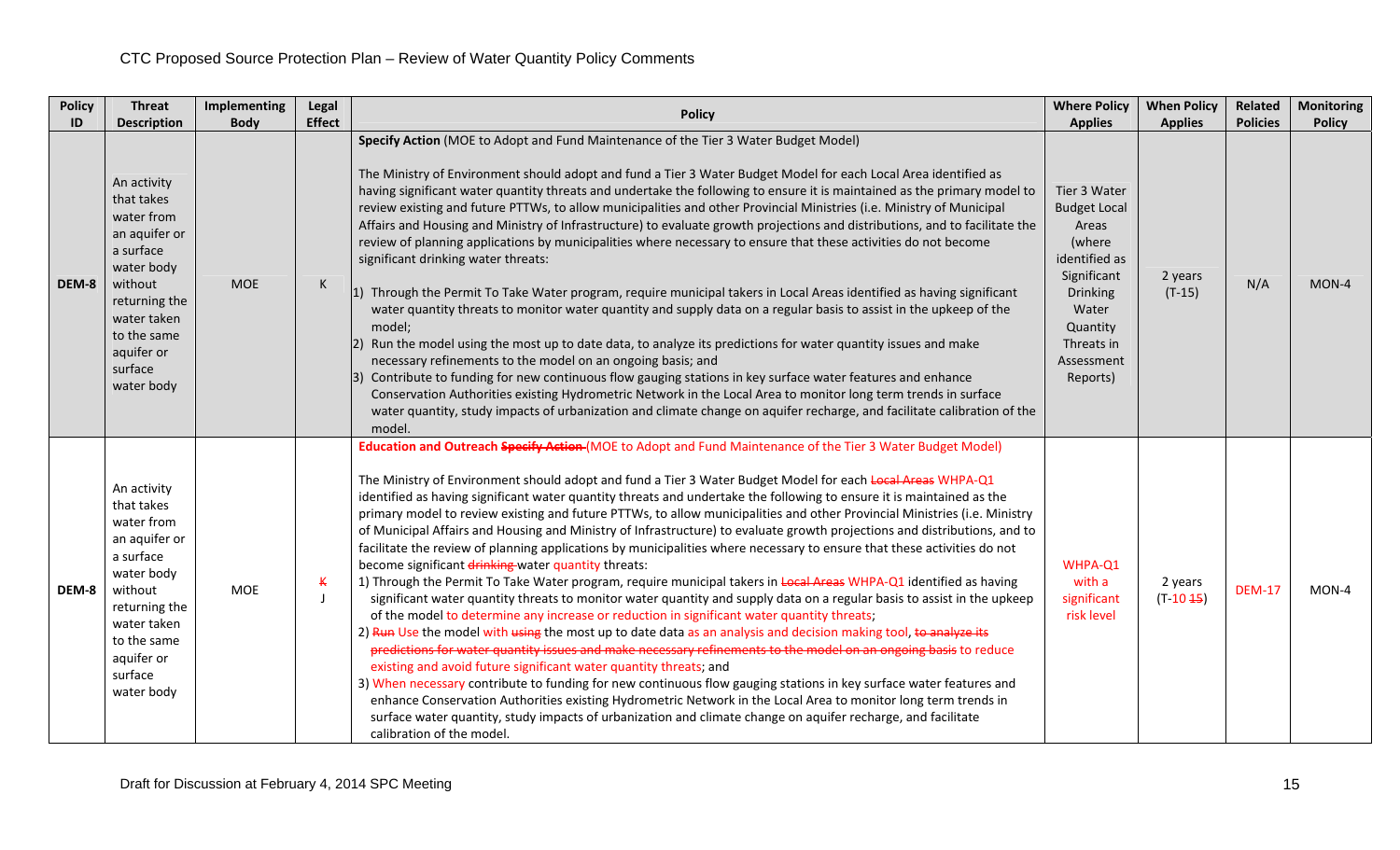|                        | <b>COMMENTS POLICY DEM-8</b>                                                                                                                                                                                                                                                                                                                                                                                     |                                                                                                                                                                                                                                                                              |  |  |  |  |  |  |  |  |
|------------------------|------------------------------------------------------------------------------------------------------------------------------------------------------------------------------------------------------------------------------------------------------------------------------------------------------------------------------------------------------------------------------------------------------------------|------------------------------------------------------------------------------------------------------------------------------------------------------------------------------------------------------------------------------------------------------------------------------|--|--|--|--|--|--|--|--|
|                        | <b>Comments</b>                                                                                                                                                                                                                                                                                                                                                                                                  | <b>CTC Response</b>                                                                                                                                                                                                                                                          |  |  |  |  |  |  |  |  |
| MOE-1                  | i. Parts 1 and 2: It is currently unclear how running and updating a model will achieve the outcome of ceasing to be a SDWT. Please consider<br>rewriting this as an Education and Outreach policy. This could be easily achieved by beginning the policy with the phrase in accordance with the<br>provisions of s. 22(7) of the CWA in both the submitted SPP and pre-consultation policies.                   | Change made                                                                                                                                                                                                                                                                  |  |  |  |  |  |  |  |  |
| MOE-1                  | ii. Part 3: Please add the words when necessary to the statement referring to contributing funding for new flow gauging stations.                                                                                                                                                                                                                                                                                | Change made                                                                                                                                                                                                                                                                  |  |  |  |  |  |  |  |  |
| Town of<br><b>Erin</b> | This policy indicates the MOE should fund any updates to, and usage of the water budget model. It is assumed that the Town of Erin will not be<br>required to provide data or funding to maintain the model, even if data collection (e.g. stream flows) was required within the Town of Erin.<br>Could the SPC verify that the Town of Erin will not have to bear any costs to maintain the Water Budget Model? | Noted.<br>The SPC cannot verify this. The policy is directed to the Ministry of the<br>Environment to implement but we cannot direct the Ministry on how to<br>do it. Any concerns that may arise in the future are a matter for<br>discussion between the affected parties. |  |  |  |  |  |  |  |  |
| Halton<br>Region       | MOE should consider providing funding to the municipalities in order to carry out proper updates to the Tier 3 Water Budget model which could<br>be used to evaluate existing and future PTTW.                                                                                                                                                                                                                   | CTC will provide the comment to MOE for consideration.                                                                                                                                                                                                                       |  |  |  |  |  |  |  |  |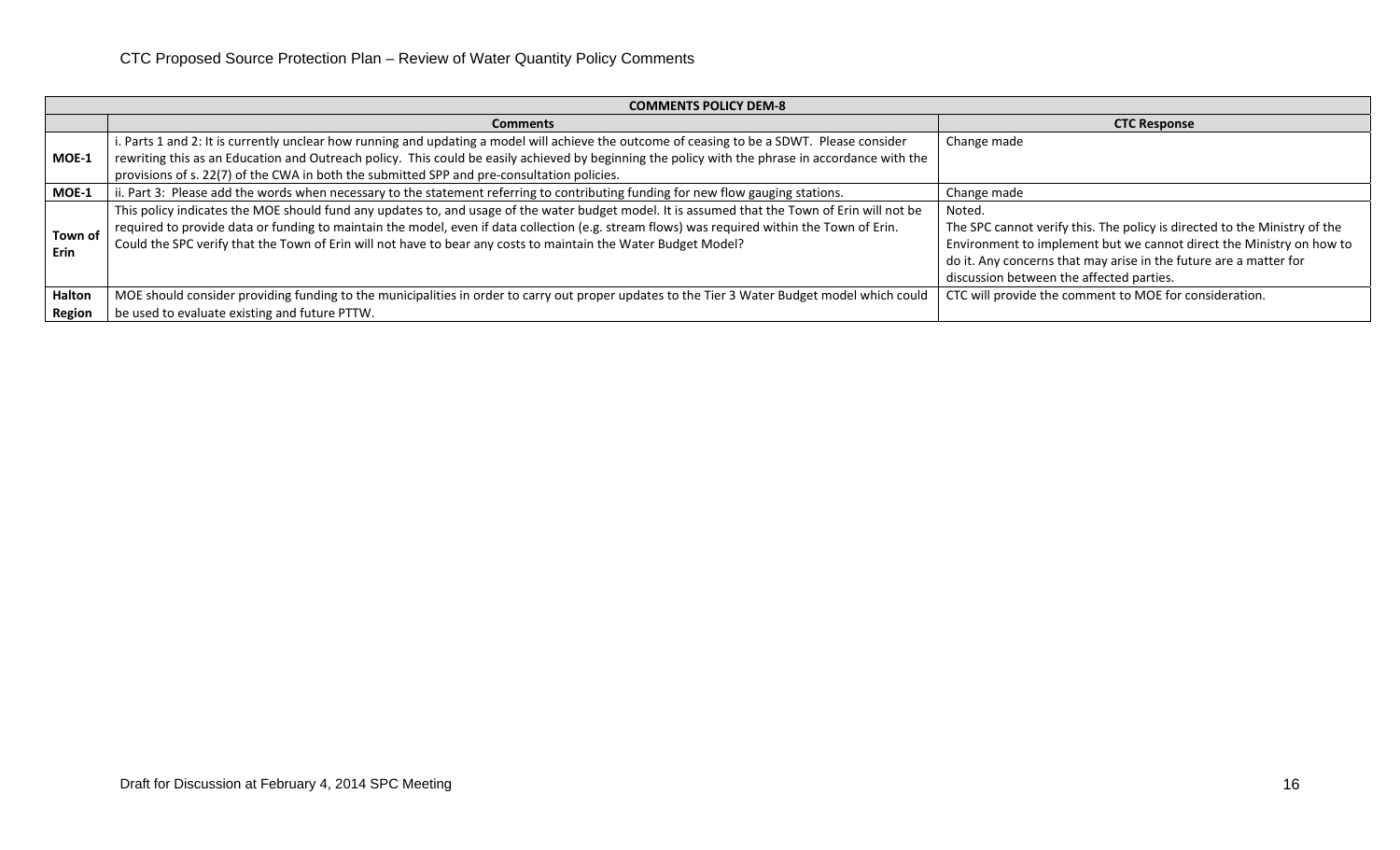| <b>Policy</b><br>ID | <b>Threat Description</b>                                                                                                                                             | Implementing<br><b>Body</b> | Legal<br><b>Effect</b> | <b>Policy</b>                                                                                                                                                                                                                                                                                                                                                                                                                                                                                | <b>Where Policy</b><br><b>Applies</b>                                                                                                                            | <b>When Policy</b><br><b>Applies</b> | Related<br><b>Policies</b> | <b>Monitoring</b><br><b>Policy</b> |
|---------------------|-----------------------------------------------------------------------------------------------------------------------------------------------------------------------|-----------------------------|------------------------|----------------------------------------------------------------------------------------------------------------------------------------------------------------------------------------------------------------------------------------------------------------------------------------------------------------------------------------------------------------------------------------------------------------------------------------------------------------------------------------------|------------------------------------------------------------------------------------------------------------------------------------------------------------------|--------------------------------------|----------------------------|------------------------------------|
| DEM-9               | An activity that takes<br>water from an<br>aquifer or a surface<br>water body without<br>returning the water<br>taken to the same<br>aquifer or surface<br>water body | Municipality                |                        | <b>Specify Action</b> (Identifying Additional Water Supplies)<br>Municipalities within a Tier 3 Water Budget Local Area identified as having significant water quantity threats<br>are encouraged to identify additional water sources outside of the Local Area to reduce demand from well<br>systems which have been identified with significant water quantity stress and to report to the Source<br>Protection Authority within 3 years on their progress.                               | Tier 3 Water<br><b>Budget Local</b><br>Areas<br>(where<br>identified as<br>Significant<br>Drinking Water<br><b>Quantity Threats</b><br>in Assessment<br>Reports) | See Policy                           | N/A                        | $MON-1$                            |
| DEM-9<br>Rev        | An activity that takes<br>water from an<br>aquifer or a surface<br>water body without<br>returning the water<br>taken to the same<br>aquifer or surface<br>water body | Municipality                |                        | <b>Specify Action</b> (Identifying Additional Water Supplies)<br>Municipalities within a Tier 3 Water Budget Local Areas WHPA-Q1 identified as having significant water<br>quantity threats are encouraged to identify additional water sources outside of the Local Area WHPA-Q1 to<br>reduce demand from well systems which have been identified with significant water quantity stress and to<br>report to the Source Protection Authority within 3 years on their progress.<br>No change | WHPA-Q1 with a<br>significant risk<br>level                                                                                                                      | See Policy                           | <b>DEM-18</b>              | $MON-1$                            |

|                            | <b>COMMENTS POLICY DEM-9</b>                                                                                                                                                                                                                                                                                                  |                                                                            |  |  |  |  |  |  |  |
|----------------------------|-------------------------------------------------------------------------------------------------------------------------------------------------------------------------------------------------------------------------------------------------------------------------------------------------------------------------------|----------------------------------------------------------------------------|--|--|--|--|--|--|--|
|                            | <b>Comments</b>                                                                                                                                                                                                                                                                                                               | <b>CTC Response</b>                                                        |  |  |  |  |  |  |  |
| <b>CTC</b><br><b>Staff</b> | CTC Staff recommend text be added as part of the Explanatory Document clarifying that this policy is not intended to promote the introduction of lake-based<br>supplies nor to conflict with the Greenbelt Plan policies. Rather the municipality is encouraged to locate new or expanded water supplies outside of a WHPA-Q1 | Recommendation to Committee for addition to<br><b>Explanatory Document</b> |  |  |  |  |  |  |  |
|                            | with a significant risk level or a WHPA-Q1 with a moderate risk level where the new or increased taking would create significant water quantity impacts.                                                                                                                                                                      |                                                                            |  |  |  |  |  |  |  |
|                            | Extending lake-based servicing within the Greenbelt Area, where the WHPA Q1 and Q2 areas are located within CTC is contrary to the Greenbelt Plan (2005).                                                                                                                                                                     | Comment Noted. Propose addition to the Explanatory                         |  |  |  |  |  |  |  |
|                            | Infrastructure Section 4.2.2, sewage and water infrastructure policies indicates:                                                                                                                                                                                                                                             | Document for clarification.                                                |  |  |  |  |  |  |  |
|                            | Where settlements do not currently have Great Lake or Lake Simcoe based water and sewage services, extensions to or expansions of existing Great Lake or Lake                                                                                                                                                                 |                                                                            |  |  |  |  |  |  |  |
| $MOE-1$                    | Simcoe based services to such settlements is not permitted, unless such servicing is required to address failed individual on-site sewage or water services or to                                                                                                                                                             |                                                                            |  |  |  |  |  |  |  |
|                            | ensure the protection of public health where it has been determined by a medical officer of health (or health authority) that there is a public health concern                                                                                                                                                                |                                                                            |  |  |  |  |  |  |  |
|                            | associated with existing services within the settlement.                                                                                                                                                                                                                                                                      |                                                                            |  |  |  |  |  |  |  |
|                            | Please remove this policy, or modify the policy to exclude lake-based servicing in the Greenbelt Area.                                                                                                                                                                                                                        |                                                                            |  |  |  |  |  |  |  |
|                            | Clarification required as unclear how identification and operation of additional water supplies outside of the Local Area would impact water quantity inside the                                                                                                                                                              | Further direction is required from MOE about how new or                    |  |  |  |  |  |  |  |
| Halton<br>Region           | Local Area. Also, at what stage of identification of a drinking water source is the 3 year reporting requirement required (approved Class EA or in-service date of                                                                                                                                                            | expanded water supplies are to be dealt with in the SPP                    |  |  |  |  |  |  |  |
|                            | new well)?                                                                                                                                                                                                                                                                                                                    | (and AR)                                                                   |  |  |  |  |  |  |  |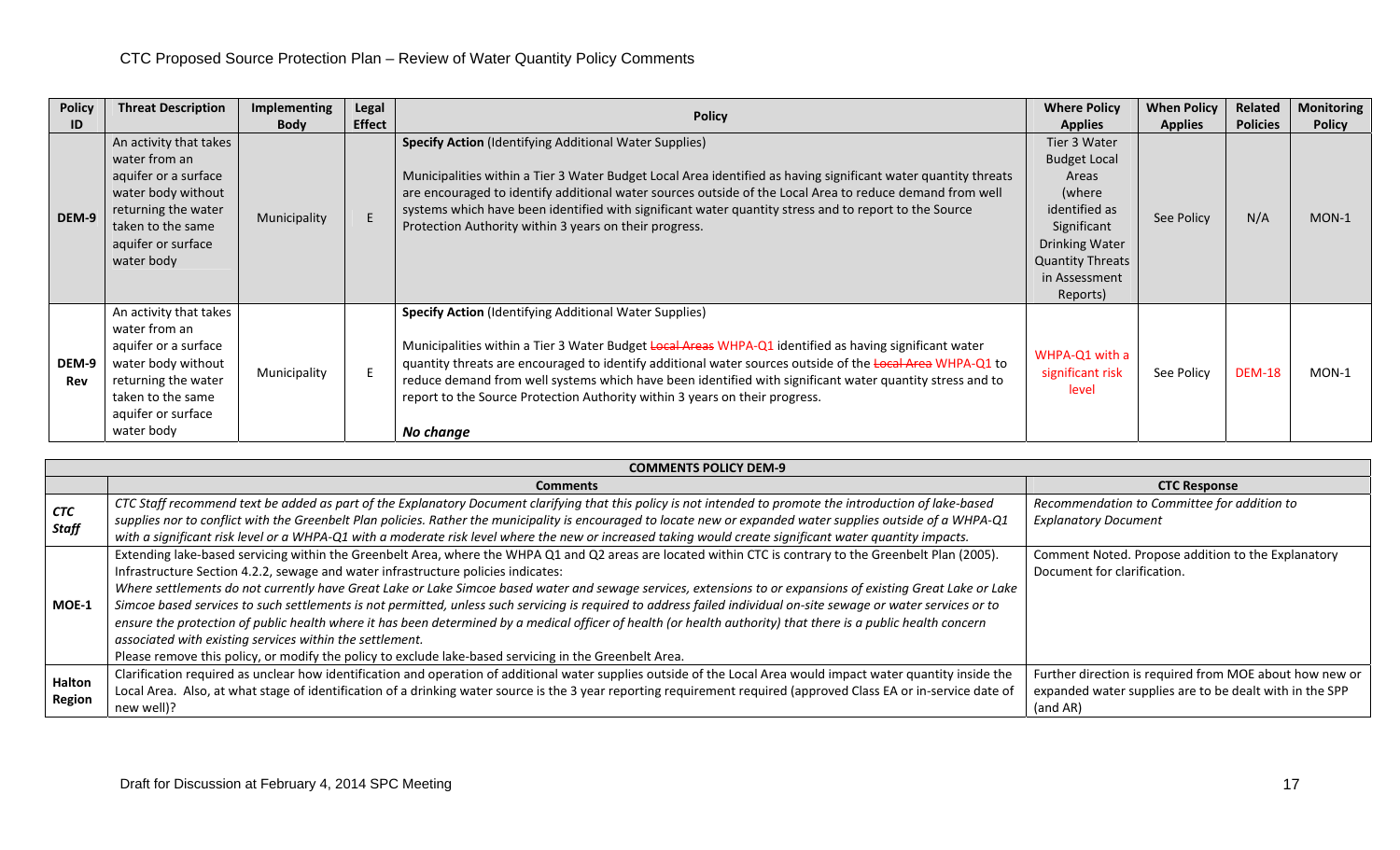| <b>Policy</b>                             | <b>Threat</b>                                                                                                                                                                     | Implementing | Legal         |                                                                                                                                                                                                                                                                                                                                                                                                                                                                                                                                                                                                                                                                                                                                                                                                                                                                                                                                                                                                                                                                                                                                                                                                                                                                                                                                                                                                                                                                                                                                                                                                                                                                                                                                                                                                                                                                                                                                                                                                                                                                                                                                                  | <b>Where Policy</b>                                                                                                                                                    | <b>When Policy</b>                             | Related         | <b>Monitoring</b> |
|-------------------------------------------|-----------------------------------------------------------------------------------------------------------------------------------------------------------------------------------|--------------|---------------|--------------------------------------------------------------------------------------------------------------------------------------------------------------------------------------------------------------------------------------------------------------------------------------------------------------------------------------------------------------------------------------------------------------------------------------------------------------------------------------------------------------------------------------------------------------------------------------------------------------------------------------------------------------------------------------------------------------------------------------------------------------------------------------------------------------------------------------------------------------------------------------------------------------------------------------------------------------------------------------------------------------------------------------------------------------------------------------------------------------------------------------------------------------------------------------------------------------------------------------------------------------------------------------------------------------------------------------------------------------------------------------------------------------------------------------------------------------------------------------------------------------------------------------------------------------------------------------------------------------------------------------------------------------------------------------------------------------------------------------------------------------------------------------------------------------------------------------------------------------------------------------------------------------------------------------------------------------------------------------------------------------------------------------------------------------------------------------------------------------------------------------------------|------------------------------------------------------------------------------------------------------------------------------------------------------------------------|------------------------------------------------|-----------------|-------------------|
| ID                                        | <b>Description</b>                                                                                                                                                                | <b>Body</b>  | <b>Effect</b> | <b>Policy</b>                                                                                                                                                                                                                                                                                                                                                                                                                                                                                                                                                                                                                                                                                                                                                                                                                                                                                                                                                                                                                                                                                                                                                                                                                                                                                                                                                                                                                                                                                                                                                                                                                                                                                                                                                                                                                                                                                                                                                                                                                                                                                                                                    | <b>Applies</b>                                                                                                                                                         | <b>Applies</b>                                 | <b>Policies</b> | <b>Policy</b>     |
| <b>DEM-10</b><br>(New<br>draft<br>policy) | An activity<br>that takes<br>water from an<br>aquifer or a<br>surface water<br>body without<br>returning the<br>water taken to<br>the same<br>aquifer or<br>surface water<br>body | <b>MNR</b>   | $\mathsf{C}$  | Prescribed Instruments (Aggregate licence, site plan and wayside permit Policies in Local Areas with Quantity-<br>related Significant Drinking Water Threats)<br>Within the Tier 3 Water Budget Local Areas identified as having significant water quantity threats the Ministry of<br>Natural Resources, for each licence, site plan and wayside permit for the extraction of aggregate resources that<br>could adversely affect the quantity of municipal drinking water sources by means of water taking, dewatering or<br>below water table extraction activities, shall ensure that any water taking threat ceases to be or does not become<br>significant through actions the Director considers appropriate on a case by case basis, such as:<br>1) Reviewing all existing licences, site plans and wayside permits, as well as Permits To Take Water in consultation<br>with the Ministry of Environment, the affected Municipality and relevant Conservation Authorities, and amend the<br>permits where necessary to ensure:<br>a) that municipal water supply requirements for the current and planned service capacity (per the current<br>approved population projections of the most recent Growth Plan for the Greater Golden Horseshoe) will be<br>met on a sustainable basis; and<br>b) that the ecological and hydrological integrity of key hydrologic features, functions and aquatic systems in the<br>Local Area will be maintained.<br>2) Issuing new licences, site plans or wayside permits for aggregate extraction where water taking, de-watering or<br>below water table extraction is to occur only if it can be satisfactorily demonstrated, using Tier 3 Water Budget<br>Model where appropriate, that the taking:<br>a) can be maintained on a sustainable basis;<br>b) will not affect the ability of the aquifer to meet the municipal water supply requirements for the current and<br>planned service capacity, or interfere with other permitted takings; and<br>c) will ensure the ecological and hydrological integrity of key hydrologic features, functions and aquatic systems<br>will be maintained. | Tier 3 Water<br><b>Budget Local</b><br>Areas<br>(where<br>identified as<br>Significant<br><b>Drinking</b><br>Water<br>Quantity<br>Threats in<br>Assessment<br>Reports) | Future:<br>Immediately<br>Existing:<br>3 years | GEN-5           | MON-4             |

| <b>Policy</b><br>ID  | <b>Threat</b><br><b>Description</b> | Implementing<br><b>Body</b> | <b>Legal</b><br><b>Effect</b> | <b>Policy</b>               | Where Policy   When Policy<br><b>Applies</b> | <b>Applies</b>                                   | Related<br><b>Policies</b> | Monitoring<br><b>Policy</b> |
|----------------------|-------------------------------------|-----------------------------|-------------------------------|-----------------------------|----------------------------------------------|--------------------------------------------------|----------------------------|-----------------------------|
| <b>DEM-10</b><br>Rev |                                     | <b>MNR</b>                  |                               | <b>Delete Policy DEM-10</b> | WHPA-Q1                                      | Future:<br>Immediately<br>Existing:<br>$3$ years | GEN-5                      | MON-4                       |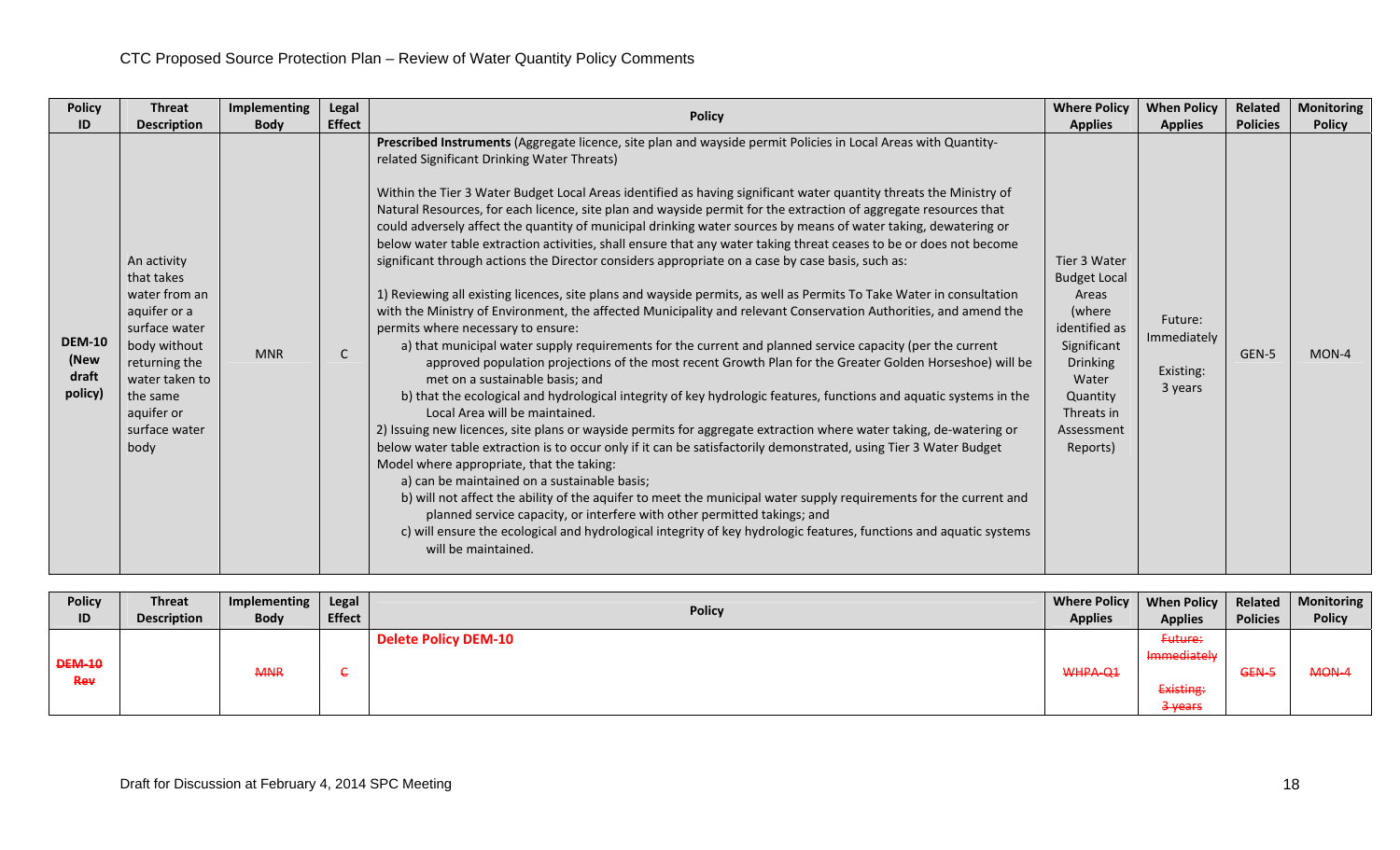| <b>CTC Response</b><br><b>Comments</b><br>Change made. Refer to DEM-1 for these concerns to be addressed.<br>This policy directs MNR to use Prescribed Instruments under the Aggregate Resources Act to ensure any water taking associated with aggregate<br>extraction ceases to be a significant drinking water threat. Under the CWA, only consumptive water takings are considered a drinking water threat and |  |
|--------------------------------------------------------------------------------------------------------------------------------------------------------------------------------------------------------------------------------------------------------------------------------------------------------------------------------------------------------------------------------------------------------------------|--|
|                                                                                                                                                                                                                                                                                                                                                                                                                    |  |
|                                                                                                                                                                                                                                                                                                                                                                                                                    |  |
|                                                                                                                                                                                                                                                                                                                                                                                                                    |  |
| all consumptive water takings associated with an extraction site are governed by the OWRA, not the Aggregate Resources Act.<br>Added to 'in consultation with other Ministries, as required'                                                                                                                                                                                                                       |  |
| <b>MOE-1</b>                                                                                                                                                                                                                                                                                                                                                                                                       |  |
| The MOE is the agency responsible for the administration of the PTTW program under the OWRA. As a result, where this policy refers to "water taking"                                                                                                                                                                                                                                                               |  |
| and "dewatering", and "Permits to Take Water", these responsibilities should be directed to the MOE, not the MNR. We note that these MOE                                                                                                                                                                                                                                                                           |  |
| regulated activities already appear to be addressed by DEM-1. For the above reasons, please remove DEM-10 from the pre-consultation policies.                                                                                                                                                                                                                                                                      |  |
| The MOE is the agency responsible for the administration of the Permit to Take Water program, under the Ontario Water Resources Act. As a result,<br>Change made                                                                                                                                                                                                                                                   |  |
| where this policy refers to "water taking" and "dewatering", and "Permits to Take Water", these responsibilities should be directed to the MOE, not<br><b>MNR</b>                                                                                                                                                                                                                                                  |  |
| the MNR. We note that these MOE regulated activities already appear to be addressed by DEM-1. In light of the above, please consider removing                                                                                                                                                                                                                                                                      |  |
| policy DEM-10.                                                                                                                                                                                                                                                                                                                                                                                                     |  |
| We are concerned with the wording of DEM-10 as it would require the MNR to review all existing licences and site plans within the Local Areas to<br>Change made                                                                                                                                                                                                                                                    |  |
| determine if extraction activities were adversely affecting the quantity of municipal drinking water sources and to ensure that any water taking threat<br><b>MHBC</b>                                                                                                                                                                                                                                             |  |
| ceases to be or does not become significant. It is our opinion that this matter is more appropriately addressed through the review and issuance of<br>Plan<br>PTTW by the MOE which is already covered in policy DEM-1. It is our understanding that utilizing PTTW is the proposed approach in other areas of the                                                                                                 |  |
| Province with SDWTs.                                                                                                                                                                                                                                                                                                                                                                                               |  |
| With respect to extraction proposed below the water table, the Aggregate Resources Act requires that technical studies determine whether there is<br>Change made                                                                                                                                                                                                                                                   |  |
| potential for adverse effects to groundwater and surface water resources and their uses. If there is potential, an impact assessment is required to<br><b>MHBC</b>                                                                                                                                                                                                                                                 |  |
| determine the significance of the effect and feasibility of mitigation. The PTTW process provides the appropriate avenue to assess and determine the<br>Plan                                                                                                                                                                                                                                                       |  |
| significance of potential quantity threats.                                                                                                                                                                                                                                                                                                                                                                        |  |
| The wording of draft policy DEM-10 is a matter of concern because it is placing the onus on the MNR to carry out a task that should reside with the<br>Noted.                                                                                                                                                                                                                                                      |  |
| Permit to Take Water approval process, administered by the Ministry of Environment. Draft policy DEM-1 already covers the issue and taking this                                                                                                                                                                                                                                                                    |  |
| approach would align with what other areas of the Province are doing to respond to significant water quantity threats.                                                                                                                                                                                                                                                                                             |  |
| <b>OSSGA</b><br>Policy DEM-10, directed to the Ministry of Natural Resources (MNR), identifies aggregate licenses, site plans and wayside permits as prescribed                                                                                                                                                                                                                                                    |  |
| instruments; however, the proposed CTC Source Water Protection Plan does not list these as prescribed instruments under any other threat except for                                                                                                                                                                                                                                                                |  |
| the handling and storage of fuel.                                                                                                                                                                                                                                                                                                                                                                                  |  |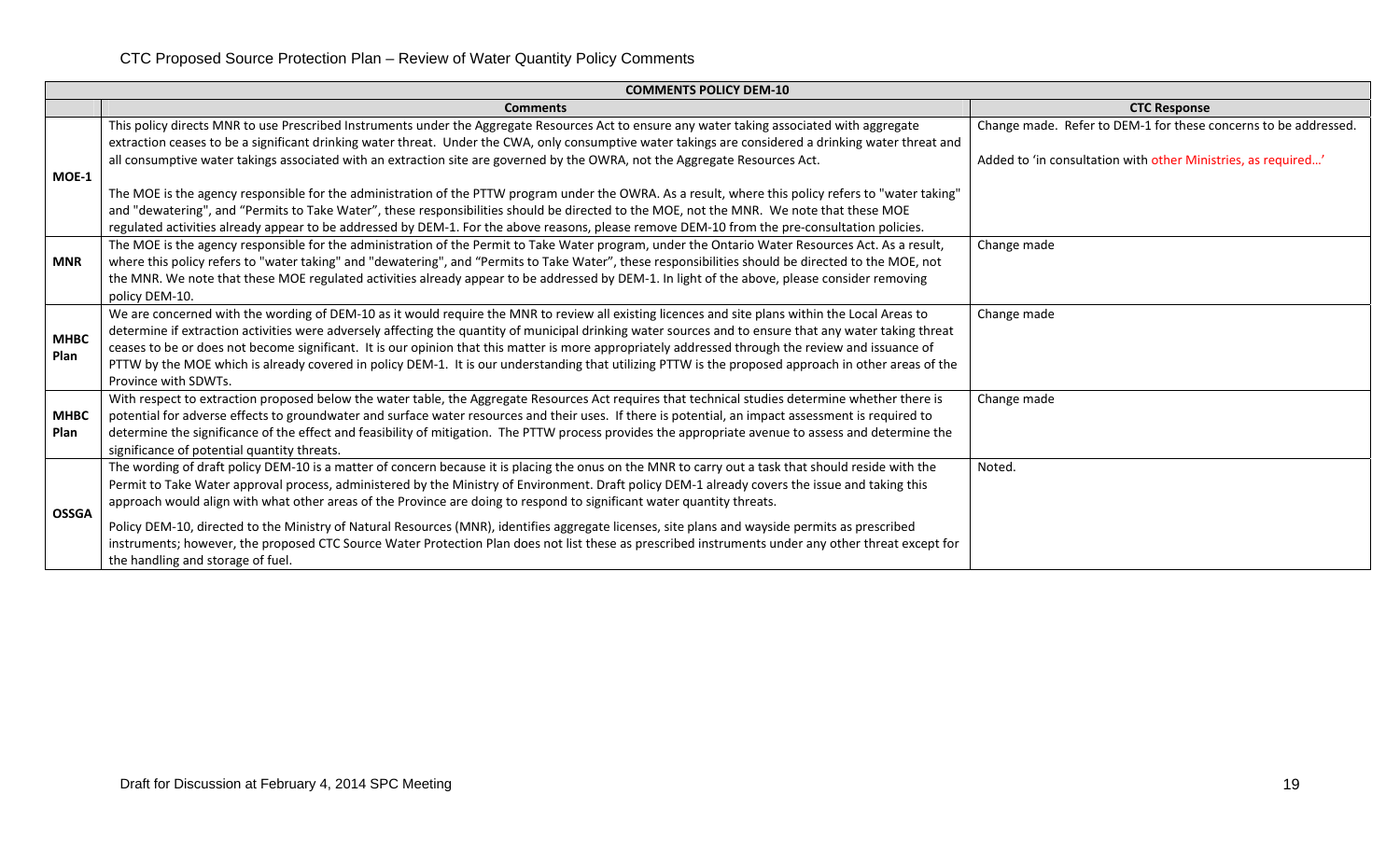| <b>Policy</b>               | <b>Threat</b>                                                                                                                                                                     | Implementing | Legal         | <b>Policy</b>                                                                                                                                                                                                                                                                                                                                             | <b>Where Policy</b>                         | <b>When Policy</b>                             | Related         | <b>Monitoring</b> |
|-----------------------------|-----------------------------------------------------------------------------------------------------------------------------------------------------------------------------------|--------------|---------------|-----------------------------------------------------------------------------------------------------------------------------------------------------------------------------------------------------------------------------------------------------------------------------------------------------------------------------------------------------------|---------------------------------------------|------------------------------------------------|-----------------|-------------------|
| ID                          | <b>Description</b>                                                                                                                                                                | <b>Body</b>  | <b>Effect</b> |                                                                                                                                                                                                                                                                                                                                                           | <b>Applies</b>                              | <b>Applies</b>                                 | <b>Policies</b> | <b>Policy</b>     |
| <b>DEM-11</b><br><b>NEW</b> | An activity<br>that takes<br>water from an<br>aquifer or a<br>surface water<br>body without<br>returning the<br>water taken to<br>the same<br>aquifer or<br>surface water<br>body | Municipality |               | <b>Specify Action</b><br>Within the WHPA-Q1 identified as having a moderate risk level the municipality responsible for water production,<br>treatment and storage shall develop and implement management measures using the Tier 3 water quantity risk<br>assessment findings and modeling tool to prevent consumptive demand from becoming significant. | WHPA-Q1<br>with a<br>moderate risk<br>level | Future:<br>Immediately<br>Existing:<br>3 years | N/A             | $MON-1$           |

|            | <b>SUBSEQUENT COMMENTS</b>                                                                                                                                                                                                 |
|------------|----------------------------------------------------------------------------------------------------------------------------------------------------------------------------------------------------------------------------|
|            | <b>Comments</b>                                                                                                                                                                                                            |
| <b>NEW</b> | Tier 3 risk scenarios were modeled with and without implementing possible risk management measures to assess how the predicted stress level might change. Implementing risk management measures reduced the stress         |
| York       | level for WHPA-Q1 to moderate from significant in the York/Durham Local Area. This proposed policy is intended to require the municipality to formally implement the risk management measures as part of its operations to |
| Tier 3     | prevent the risk level from becoming significant.                                                                                                                                                                          |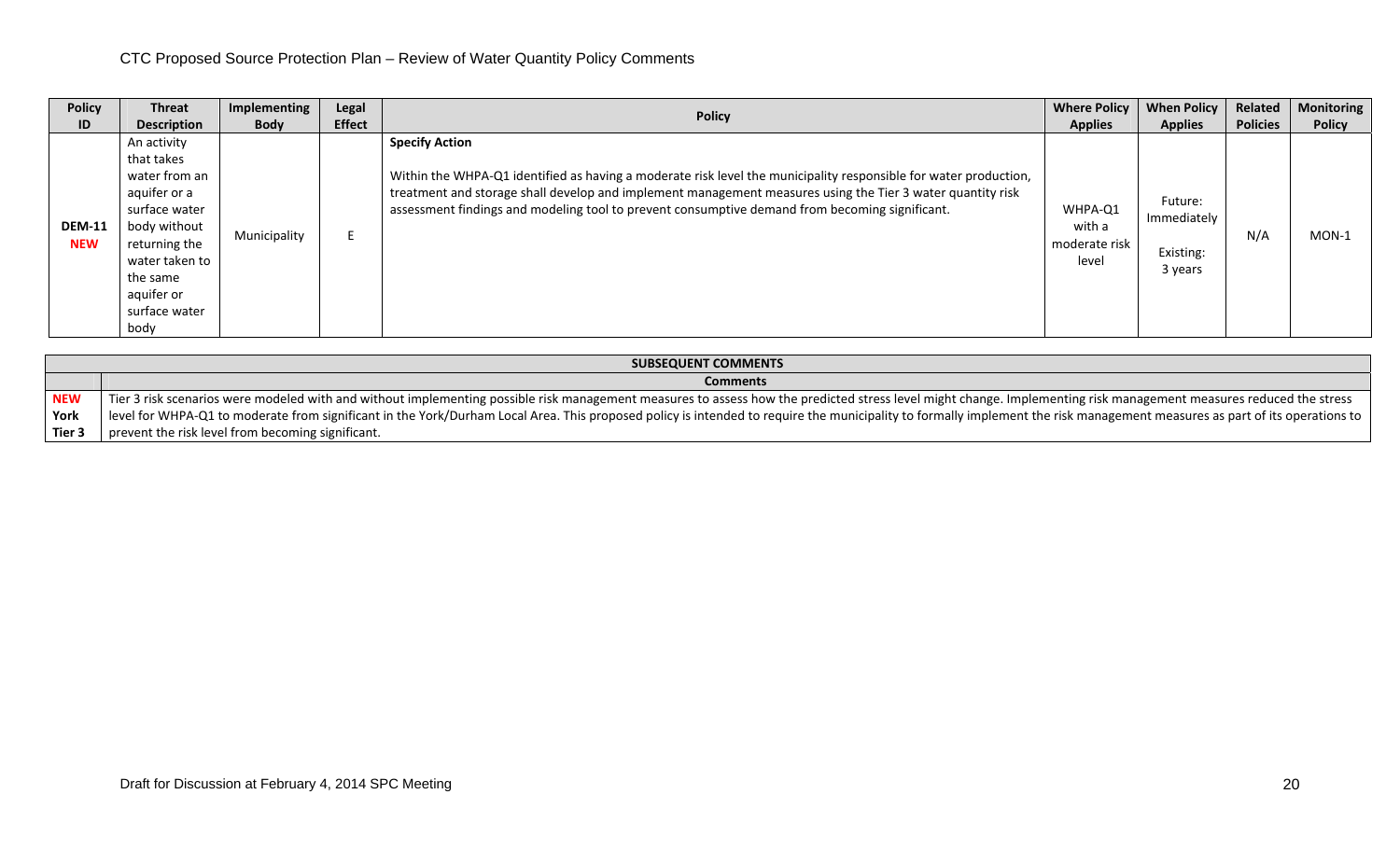| <b>Policy</b>               | Threat                                                                                                                                                                            | Implementing | Legal         | <b>Policy</b>                                                                                                                                                                                                                                                                                                                                                                                                                                                                                                                                                                                                                                                                                                                                                                                                                                                                                                                                                                                                                                                                                                                                                                                                                                                                                                                                                                                                                                                                             | <b>Where Policy</b>                         | <b>When Policy</b>                                                   | Related         | <b>Monitoring</b> |
|-----------------------------|-----------------------------------------------------------------------------------------------------------------------------------------------------------------------------------|--------------|---------------|-------------------------------------------------------------------------------------------------------------------------------------------------------------------------------------------------------------------------------------------------------------------------------------------------------------------------------------------------------------------------------------------------------------------------------------------------------------------------------------------------------------------------------------------------------------------------------------------------------------------------------------------------------------------------------------------------------------------------------------------------------------------------------------------------------------------------------------------------------------------------------------------------------------------------------------------------------------------------------------------------------------------------------------------------------------------------------------------------------------------------------------------------------------------------------------------------------------------------------------------------------------------------------------------------------------------------------------------------------------------------------------------------------------------------------------------------------------------------------------------|---------------------------------------------|----------------------------------------------------------------------|-----------------|-------------------|
| ID                          | <b>Description</b>                                                                                                                                                                | <b>Body</b>  | <b>Effect</b> |                                                                                                                                                                                                                                                                                                                                                                                                                                                                                                                                                                                                                                                                                                                                                                                                                                                                                                                                                                                                                                                                                                                                                                                                                                                                                                                                                                                                                                                                                           | <b>Applies</b>                              | <b>Applies</b>                                                       | <b>Policies</b> | <b>Policy</b>     |
| <b>DEM-12</b><br><b>NEW</b> | An activity<br>that takes<br>water from an<br>aquifer or a<br>surface water<br>body without<br>returning the<br>water taken to<br>the same<br>aquifer or<br>surface water<br>body | <b>MOE</b>   |               | <b>Prescribed Instrument (PTTW Policies in WHPA-Q1 with Moderate Water Quantity Threats)</b><br>Within the Tier 3 Water Budget WHPA-Q1 identified as having moderate water quantity threats the Ministry of<br>Environment should ensure each water taking threat does not become significant through actions the Director<br>considers appropriate on a case by case basis, such as:<br>Reviewing all existing Permits To Take Water, in consultation with other Ministries (as required), the affected<br>Municipality and relevant Conservation Authorities, and amend the permits where necessary to ensure:<br>a) that municipal water supply requirements for the allocated and planned quantity (per the current<br>approved population and employment projections of the most recent Growth Plan for the Greater Golden<br>Horseshoe) will be met on a sustainable basis; and<br>b) that the hydrological integrity of municipal wells in the WHPA-Q1 will be maintained.<br>2) Issuing Permits To Take Water for new or increased takings only if it can be satisfactorily demonstrated, using<br>most recently approved Tier 3 Water Budget Model where appropriate, that the taking:<br>a) can be maintained on a sustainable basis;<br>b) will not affect the ability of the aquifer to meet the municipal water supply requirements for the current<br>and planned service capacity; and<br>c) will ensure the hydrological integrity of municipal wells will be maintained. | WHPA-Q1<br>with a<br>moderate risk<br>level | Future:<br>Immediately<br>$(T-3)$<br>Existing:<br>3 years<br>$(T-1)$ | DEM-1           | $MON-4$           |

|            | SUBSEQUENT COMMENTS                                                                                                                                                               |
|------------|-----------------------------------------------------------------------------------------------------------------------------------------------------------------------------------|
|            | <b>Comments</b>                                                                                                                                                                   |
| <b>MOE</b> | New MOE<br>E Technical Rule interpretation requires that SPC writes policies to prevent future activities from becoming significant threat in a WHPA-Q1 with moderate risk level. |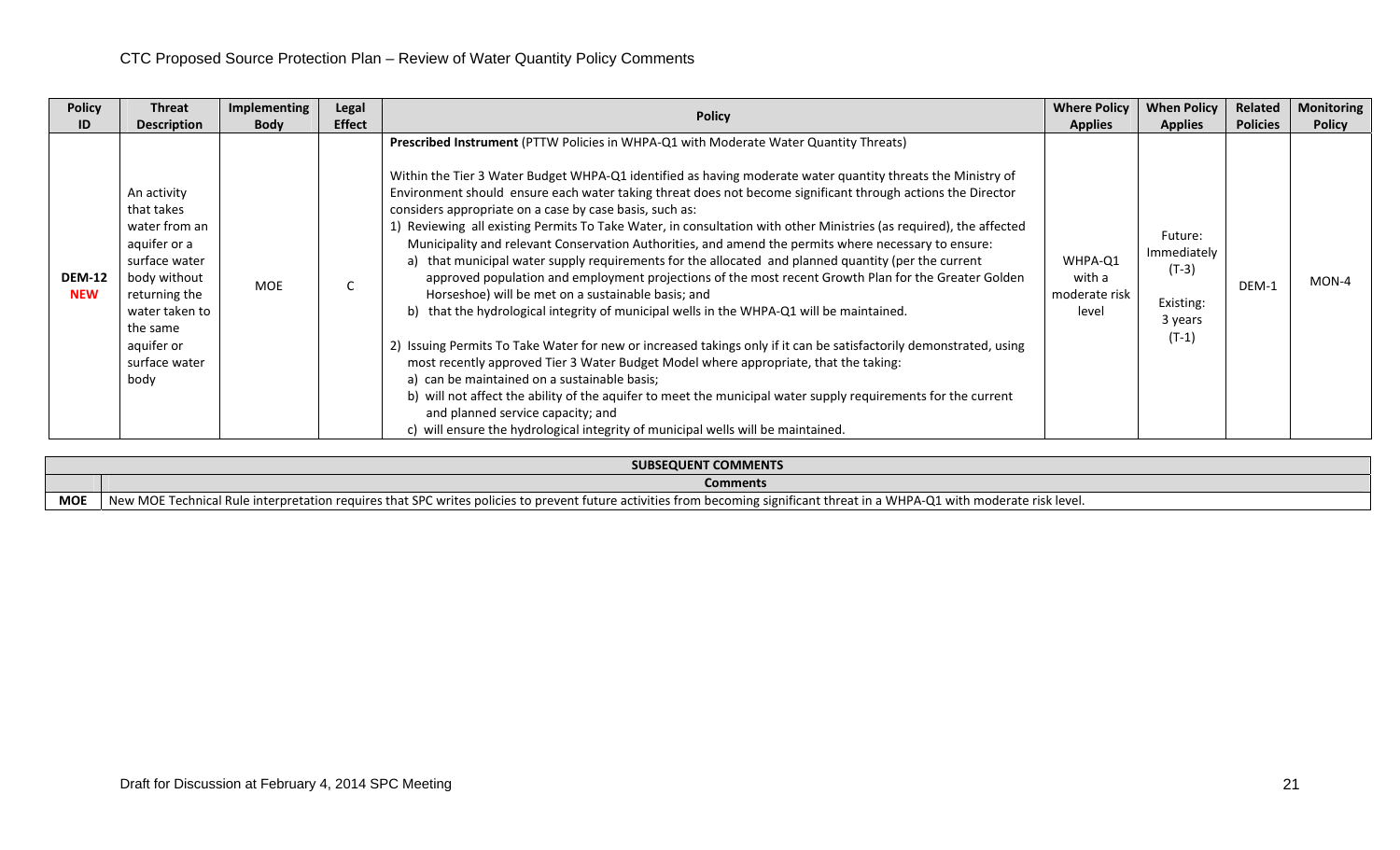| <b>Policy</b>               | <b>Threat</b>                                                                                                                                                                     | Implementing                      | Legal         | <b>Policy</b>                                                                                                                                                                                                                                                                                                                                                                                                                                                                                                                                                                                                                                                                                                                                                                                                                                                                                                                                                                                                                                                                                                                                                                                                                                                                                                                                                                                                                                                                                                                                                                                                                                                                                                                                                                                                                                                                                                                                                                                                                                                                          | <b>Where Policy</b>                         | <b>When Policy</b>                                                                                      | <b>Related</b>  | <b>Monitoring</b> |
|-----------------------------|-----------------------------------------------------------------------------------------------------------------------------------------------------------------------------------|-----------------------------------|---------------|----------------------------------------------------------------------------------------------------------------------------------------------------------------------------------------------------------------------------------------------------------------------------------------------------------------------------------------------------------------------------------------------------------------------------------------------------------------------------------------------------------------------------------------------------------------------------------------------------------------------------------------------------------------------------------------------------------------------------------------------------------------------------------------------------------------------------------------------------------------------------------------------------------------------------------------------------------------------------------------------------------------------------------------------------------------------------------------------------------------------------------------------------------------------------------------------------------------------------------------------------------------------------------------------------------------------------------------------------------------------------------------------------------------------------------------------------------------------------------------------------------------------------------------------------------------------------------------------------------------------------------------------------------------------------------------------------------------------------------------------------------------------------------------------------------------------------------------------------------------------------------------------------------------------------------------------------------------------------------------------------------------------------------------------------------------------------------------|---------------------------------------------|---------------------------------------------------------------------------------------------------------|-----------------|-------------------|
| ID                          | <b>Description</b>                                                                                                                                                                | <b>Body</b>                       | <b>Effect</b> |                                                                                                                                                                                                                                                                                                                                                                                                                                                                                                                                                                                                                                                                                                                                                                                                                                                                                                                                                                                                                                                                                                                                                                                                                                                                                                                                                                                                                                                                                                                                                                                                                                                                                                                                                                                                                                                                                                                                                                                                                                                                                        | <b>Applies</b>                              | <b>Applies</b>                                                                                          | <b>Policies</b> | <b>Policy</b>     |
| <b>DEM-13</b><br><b>NEW</b> | An activity<br>that takes<br>water from an<br>aquifer or a<br>surface water<br>body without<br>returning the<br>water taken to<br>the same<br>aquifer or<br>surface water<br>body | Planning<br>Approval<br>Authority | A             | Land Use Planning (Planning Policies in WHPA-Q1 with Moderate Water Quantity Threats)<br>Within the Tier 3 Water Budget WHPA-Q1 identified as having moderate water quantity threats the relevant<br>Planning Approval Authority shall ensure water taking does not become a significant water quantity threat by:<br>1) Only permitting new development or site alteration if the following applies:<br>a) the development or site alteration is minor as determined per the Planning Approval Authority, including not<br>requiring a new/amended PTTW; or<br>b) it can be satisfactorily demonstrated that the increase in water demand can be accommodated on a<br>sustainable basis; and<br>c) the hydrological integrity of municipal wells will be maintained.<br>2) In relation to clause 1 b) above, where it is deemed necessary to require demonstration that an increase in water<br>demand associated with a planning application can be accommodated on a sustainable basis, require submission<br>of a satisfactory detailed assessment, using the Tier 3 Water Budget Model where appropriate, to ensure that:<br>a) the increased taking will not adversely impact the aquifer's ability to meet the municipal water supply<br>requirements for current and planned service capacity, or for other permitted takings; and<br>b) the hydrological integrity of municipal wells will be maintained.<br>3) Only approving settlement area expansions, within WHPA-Q1, as part of a municipal comprehensive review<br>where the applicable provincial planning criteria have been met and the following has been demonstrated:<br>a) the aquifer has sufficient capacity to sustainably provide municipal water services to the expanded settlement<br>area;<br>b) the expansion will not adversely impact the aquifers ability to meet the municipal water supply requirements<br>for current and planned service capacity, for other permitted takings, or for wastewater receiving bodies; and<br>c) the hydrological integrity of municipal wells will be maintained. | WHPA-Q1<br>with a<br>moderate risk<br>level | Future:<br>Immediately<br>$(T-9)$<br>Amend OPs<br>and ZBLs for<br>conformity<br>within 5<br>years (T-8) | DEM-2           | MON-1             |

|            | SUBSEQUENT COMMENTS                                                                                                                                                                                                         |
|------------|-----------------------------------------------------------------------------------------------------------------------------------------------------------------------------------------------------------------------------|
|            | <b>Comments</b>                                                                                                                                                                                                             |
| <b>MOF</b> | New MOP<br>. a WHPA-Q1 with moderate risk level.<br>es to prevent future activities from becoming significant threat in<br>etation requires that "<br>in.<br>.i Rule interpref.<br>u writes policies for<br>nnics.<br>ESPL. |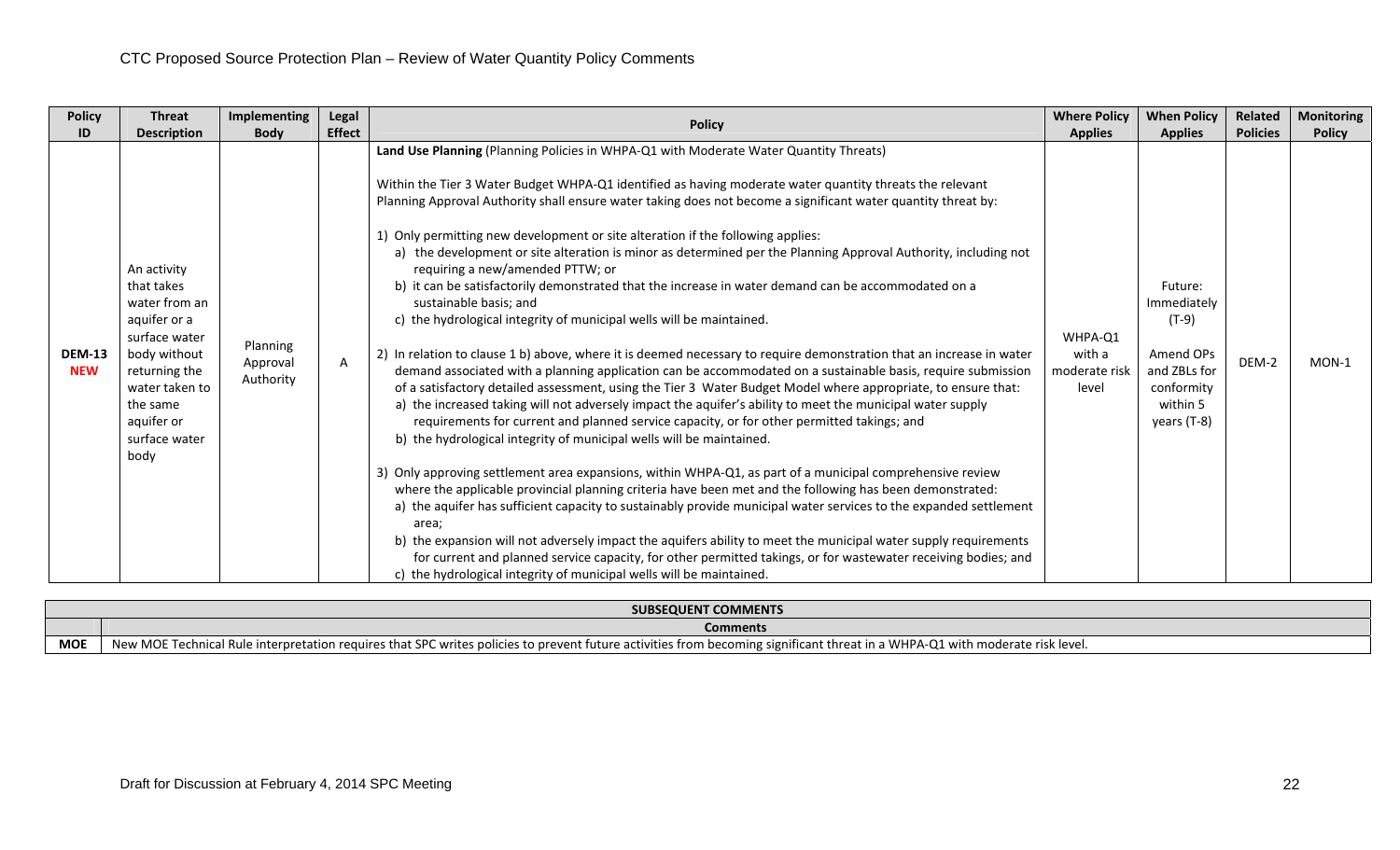| <b>Policy</b>               | <b>Threat</b>                                                                                                                                                                     | Implementing                            | Legal         | <b>Policy</b>                                                                                                                                                                                                                                                                                                                                                                                                                                                                                                                                                                                                                                                                                                                                                                                                                                                                                                                                                                                                                                                                                                                                                          | <b>Where Policy</b>                         | <b>When Policy</b>  | Related         | <b>Monitoring</b> |
|-----------------------------|-----------------------------------------------------------------------------------------------------------------------------------------------------------------------------------|-----------------------------------------|---------------|------------------------------------------------------------------------------------------------------------------------------------------------------------------------------------------------------------------------------------------------------------------------------------------------------------------------------------------------------------------------------------------------------------------------------------------------------------------------------------------------------------------------------------------------------------------------------------------------------------------------------------------------------------------------------------------------------------------------------------------------------------------------------------------------------------------------------------------------------------------------------------------------------------------------------------------------------------------------------------------------------------------------------------------------------------------------------------------------------------------------------------------------------------------------|---------------------------------------------|---------------------|-----------------|-------------------|
| ID                          | <b>Description</b>                                                                                                                                                                | <b>Body</b>                             | <b>Effect</b> |                                                                                                                                                                                                                                                                                                                                                                                                                                                                                                                                                                                                                                                                                                                                                                                                                                                                                                                                                                                                                                                                                                                                                                        | <b>Applies</b>                              | <b>Applies</b>      | <b>Policies</b> | <b>Policy</b>     |
| <b>DEM-14</b><br><b>NEW</b> | An activity<br>that takes<br>water from an<br>aquifer or a<br>surface water<br>body without<br>returning the<br>water taken to<br>the same<br>aquifer or<br>surface water<br>body | <b>MMAH</b><br><b>MOI</b><br><b>MOE</b> |               | Specify Action (Growth Management/Planning Ministries to Review Growth in WHPA-Q1 with Moderate Water<br><b>Quantity Threats)</b><br>Within any Tier 3 Water Budget WHPA-Q1 identified as having a moderate risk level the Provincial Ministries<br>specified below shall undertake the following to ensure municipal population and employment growth forecasts<br>and distributions are sustainable based on available water systems:<br>1) The Ministry of Municipal Affairs and Housing shall use the Tier 3 water budget information to ensure that<br>municipal Official Plan growth forecasts and distributions, in consultation with the Ministry of Environment and<br>relevant municipalities will not result in creating a significant water quantity threat, given water quantity<br>constraints identified in Tier 3 Water Budget model areas; and<br>2) The Ministry of Infrastructure shall take into consideration water quantity constraints identified through Tier 3<br>water budgets during its review of the population forecasts contained in the Growth Plan for the Greater Golden<br>Horseshoe, in consultation with relevant municipalities. | WHPA-Q1<br>with a<br>moderate risk<br>level | 2 years<br>$(T-15)$ | DEM-3           | MON-4             |

|            | <b>SUBSEQUENT COMMENTS</b>                                                                                                                                                        |
|------------|-----------------------------------------------------------------------------------------------------------------------------------------------------------------------------------|
|            | <b>Comments</b>                                                                                                                                                                   |
| <b>MOE</b> | E Technical Rule interpretation requires that SPC writes policies to prevent future activities from becoming significant threat in a WHPA-Q1 with moderate risk level.<br>New MOE |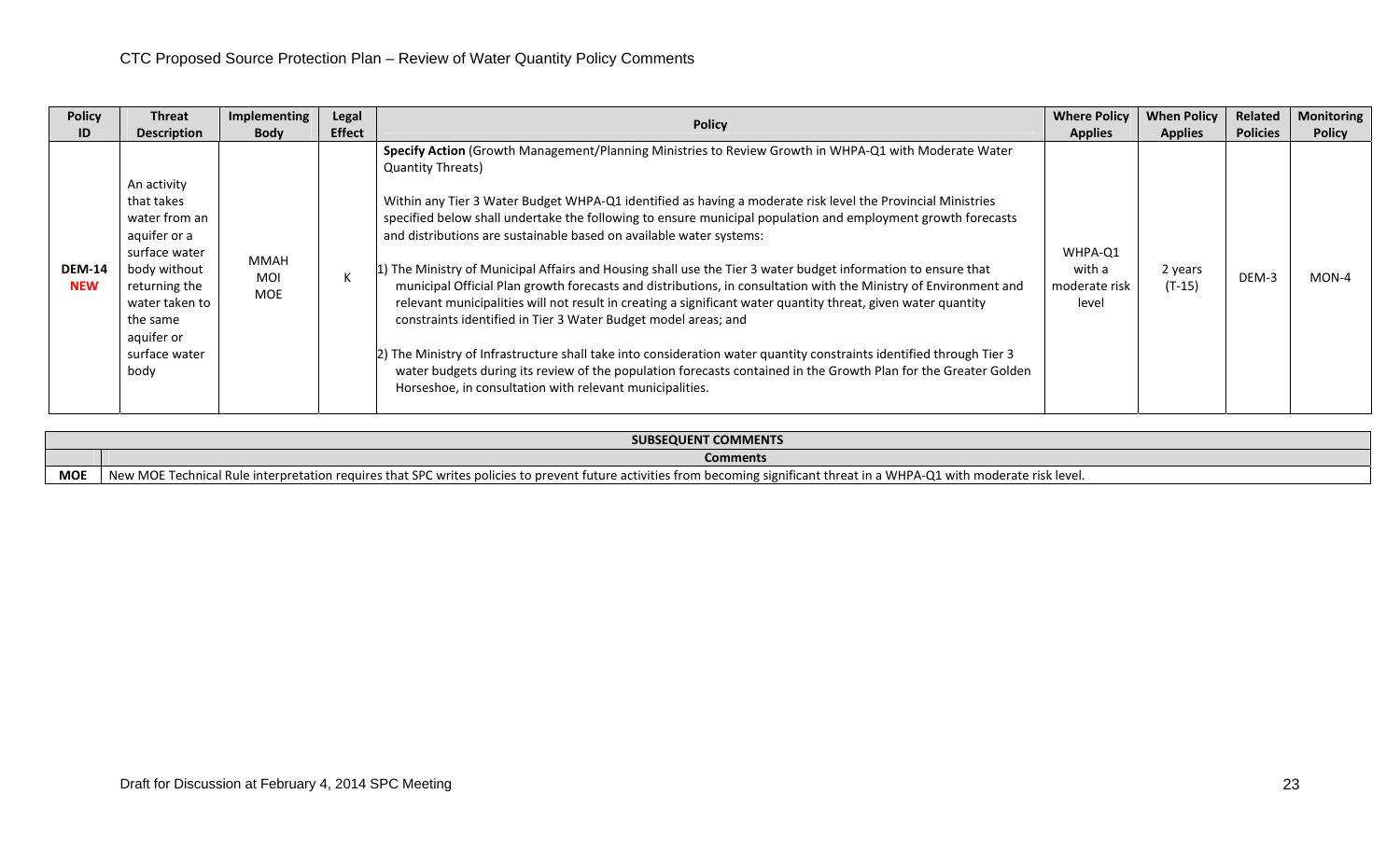| <b>Policy</b>               | <b>Threat</b>                                                                                                                                                                     | Implementing | Legal         | <b>Policy</b>                                                                                                                                                                                                                                                                                                                                                                                                                      | <b>Where Policy</b>                         | <b>When Policy</b>  | Related         | Monitoring    |
|-----------------------------|-----------------------------------------------------------------------------------------------------------------------------------------------------------------------------------|--------------|---------------|------------------------------------------------------------------------------------------------------------------------------------------------------------------------------------------------------------------------------------------------------------------------------------------------------------------------------------------------------------------------------------------------------------------------------------|---------------------------------------------|---------------------|-----------------|---------------|
| ID                          | <b>Description</b>                                                                                                                                                                | <b>Body</b>  | <b>Effect</b> |                                                                                                                                                                                                                                                                                                                                                                                                                                    | <b>Applies</b>                              | <b>Applies</b>      | <b>Policies</b> | <b>Policy</b> |
| <b>DEM-15</b><br><b>NEW</b> | An activity<br>that takes<br>water from an<br>aquifer or a<br>surface water<br>body without<br>returning the<br>water taken to<br>the same<br>aquifer or<br>surface water<br>body | Municipality |               | <b>Specify Action (Municipal Water Conservation Plans)</b><br>Municipalities responsible for the production, treatment and storage of water within the Tier 3 Water Budget<br>WHPA-Q1 identified as having a moderate risk level shall develop and/or update Water Conservation Plans to<br>ensure they are an effective tool to support sustainable water quantity by reducing consumption and therefore<br>the demand for water. | WHPA-Q1<br>with a<br>moderate risk<br>level | 2 years<br>$(T-16)$ | DEM-4           | $MON-1$       |

|            | SUBSEQUENT COMMENTS                                                                                                                                                          |  |  |  |  |  |
|------------|------------------------------------------------------------------------------------------------------------------------------------------------------------------------------|--|--|--|--|--|
|            | <b>Comments</b>                                                                                                                                                              |  |  |  |  |  |
| <b>MOE</b> | New MOE Technical Rule interpretation requires that SPC writes policies to prevent future activities from becoming significant threat in a WHPA-Q1 with moderate risk level. |  |  |  |  |  |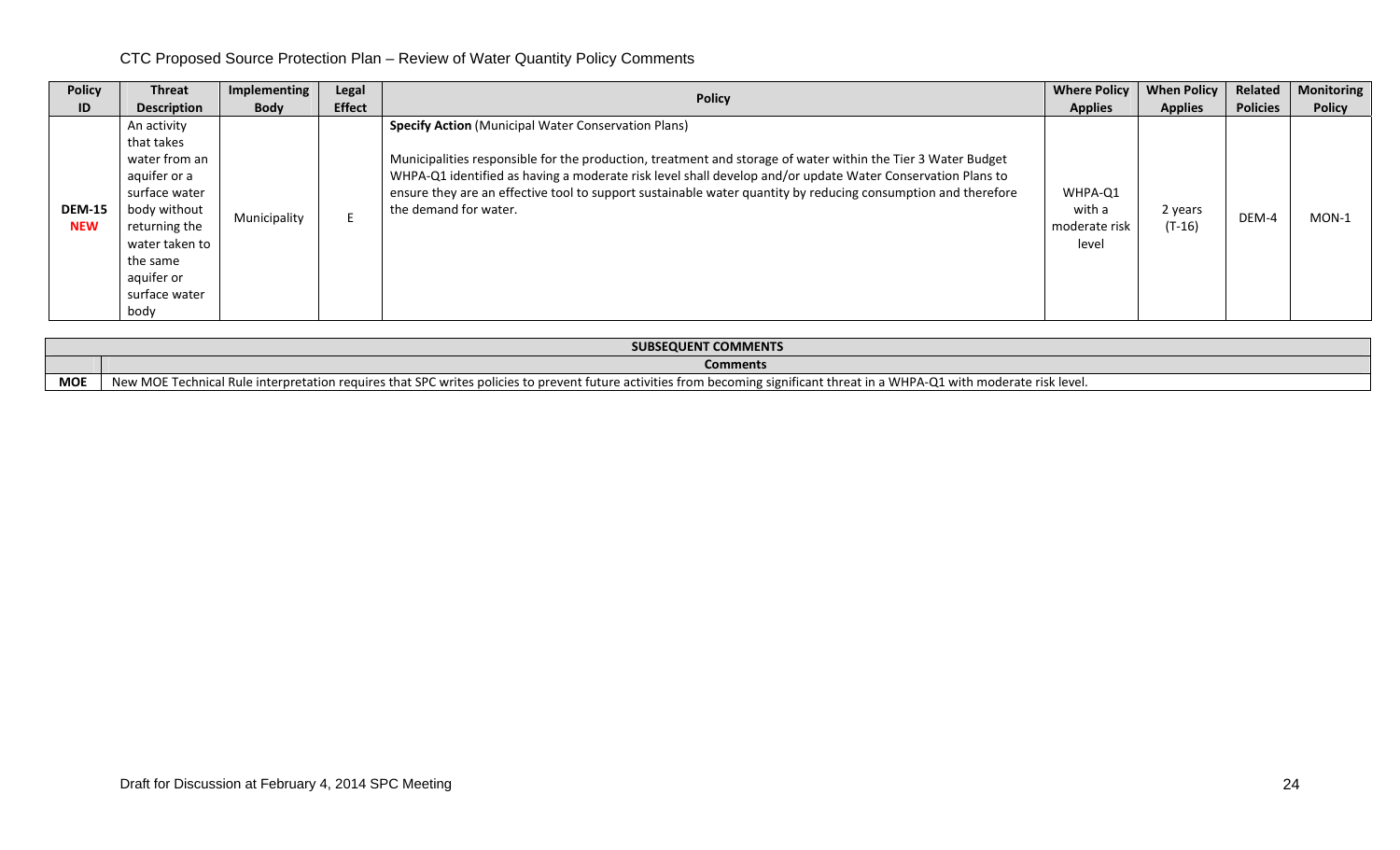| <b>Policy</b>               | Threat                                                                                                                                                                            | Implementing | Legal         | <b>Policy</b>                                                                                                                                                                                                                                                                                                                                                                                                                                                                                                                                                                                                                                                                                                                                                                                                                                                                                                                                                                                                                     | <b>Where Policy</b>                         | <b>When Policy</b>  | Related         | <b>Monitoring</b> |
|-----------------------------|-----------------------------------------------------------------------------------------------------------------------------------------------------------------------------------|--------------|---------------|-----------------------------------------------------------------------------------------------------------------------------------------------------------------------------------------------------------------------------------------------------------------------------------------------------------------------------------------------------------------------------------------------------------------------------------------------------------------------------------------------------------------------------------------------------------------------------------------------------------------------------------------------------------------------------------------------------------------------------------------------------------------------------------------------------------------------------------------------------------------------------------------------------------------------------------------------------------------------------------------------------------------------------------|---------------------------------------------|---------------------|-----------------|-------------------|
| ID                          | <b>Description</b>                                                                                                                                                                | <b>Body</b>  | <b>Effect</b> |                                                                                                                                                                                                                                                                                                                                                                                                                                                                                                                                                                                                                                                                                                                                                                                                                                                                                                                                                                                                                                   | <b>Applies</b>                              | <b>Applies</b>      | <b>Policies</b> | <b>Policy</b>     |
| <b>DEM-16</b><br><b>NEW</b> | An activity<br>that takes<br>water from an<br>aquifer or a<br>surface water<br>body without<br>returning the<br>water taken to<br>the same<br>aquifer or<br>surface water<br>body | Municipality |               | <b>Education and Outreach</b><br>Municipalities responsible for the production, treatment and storage of water within any Tier 3 Water Budget<br>WHPA-Q1 identified as having a moderate risk level shall undertake the following education and outreach<br>initiatives to help ensure water supplies are protected and increase the effectiveness of water conservation<br>efforts in their jurisdictions to reduce consumption and therefore demand:<br>Develop and implement education and outreach programs and materials to property owners and businesses<br>focussing on:<br>a) their role in protecting water supplies and conserving water;<br>b) actions that can be taken to protect water supplies and use less water; and<br>c) financial incentive programs and projects that may be eligible for funding under future funding of the Ontario<br>Drinking Water Stewardship Program; or<br>[2] Review any similar programs that may already exist and update them where necessary to ensure their<br>effectiveness. | WHPA-Q1<br>with a<br>moderate risk<br>level | 2 years<br>$(T-15)$ | DEM-5           | $MON-1$           |

|            | <b>SUBSEQUENT COMMENTS</b>                                                                                                                                                                                    |  |  |  |  |  |  |
|------------|---------------------------------------------------------------------------------------------------------------------------------------------------------------------------------------------------------------|--|--|--|--|--|--|
|            | <b>Comments</b>                                                                                                                                                                                               |  |  |  |  |  |  |
| <b>MOI</b> | New MOE<br>: in a WHPA-Q1<br>ካ moderate risk level.<br>a echnical Rule in<br>tuture activities from becoming significant threat in<br>ule interpretation requires that SPC writes policies to prevent<br>with |  |  |  |  |  |  |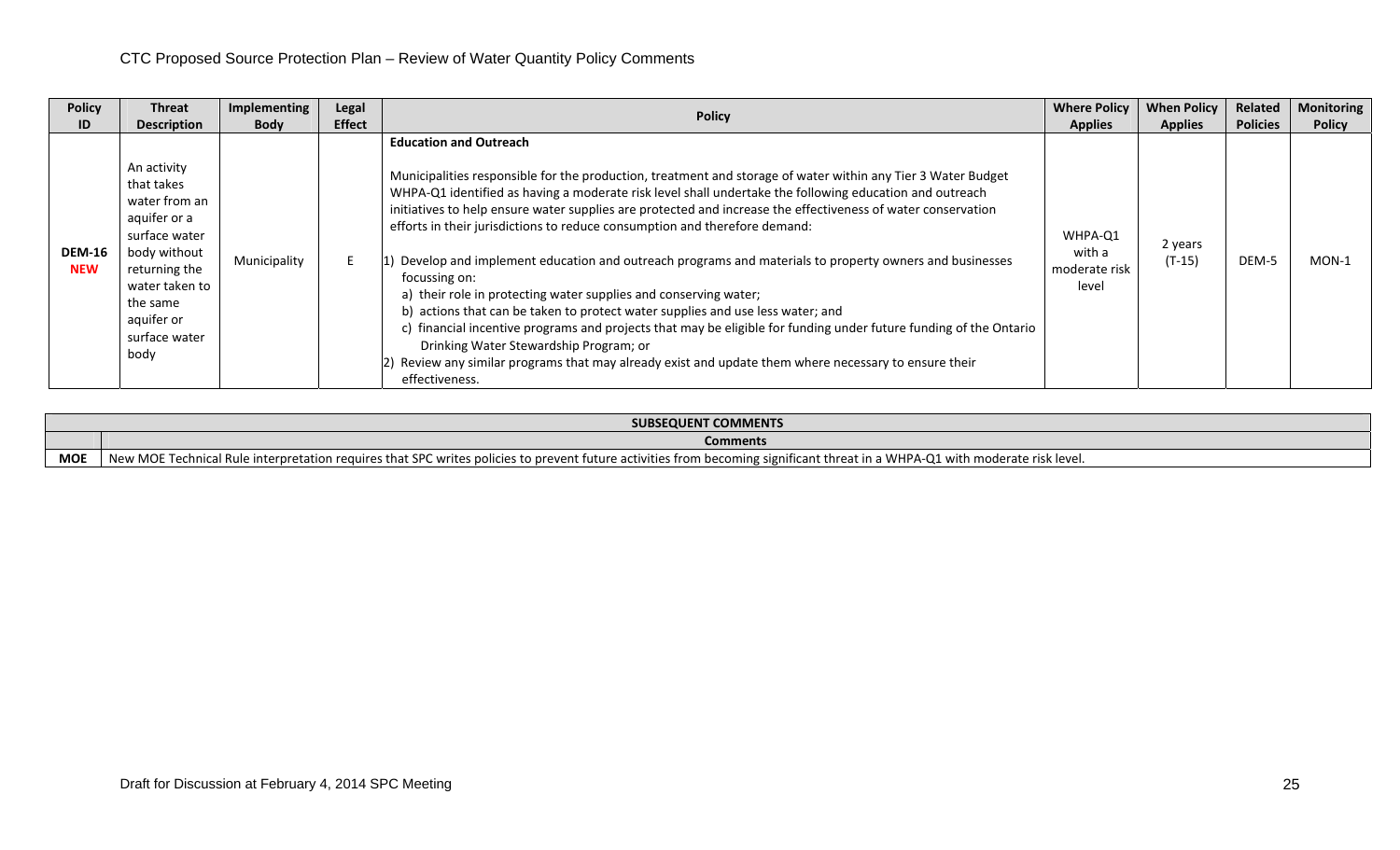| <b>Policy</b>               | <b>Threat</b>                                                                                                                                                                     | <b>Implementing</b> | Legal         | <b>Policy</b>                                                                                                                                                                                                                                                                                                                                                                                                                                                                                                                                                                                                                                                                                                                                                                                                                                                                                                                                                                                                                                                                                                                                                                                                                                                                                                                                                                                                                                                                                                                                                                                                                      | <b>Where Policy</b>                         | <b>When Policy</b>  | Related         | <b>Monitoring</b> |
|-----------------------------|-----------------------------------------------------------------------------------------------------------------------------------------------------------------------------------|---------------------|---------------|------------------------------------------------------------------------------------------------------------------------------------------------------------------------------------------------------------------------------------------------------------------------------------------------------------------------------------------------------------------------------------------------------------------------------------------------------------------------------------------------------------------------------------------------------------------------------------------------------------------------------------------------------------------------------------------------------------------------------------------------------------------------------------------------------------------------------------------------------------------------------------------------------------------------------------------------------------------------------------------------------------------------------------------------------------------------------------------------------------------------------------------------------------------------------------------------------------------------------------------------------------------------------------------------------------------------------------------------------------------------------------------------------------------------------------------------------------------------------------------------------------------------------------------------------------------------------------------------------------------------------------|---------------------------------------------|---------------------|-----------------|-------------------|
| ID                          | <b>Description</b>                                                                                                                                                                | <b>Body</b>         | <b>Effect</b> |                                                                                                                                                                                                                                                                                                                                                                                                                                                                                                                                                                                                                                                                                                                                                                                                                                                                                                                                                                                                                                                                                                                                                                                                                                                                                                                                                                                                                                                                                                                                                                                                                                    | <b>Applies</b>                              | <b>Applies</b>      | <b>Policies</b> | <b>Policy</b>     |
| <b>DEM-17</b><br><b>NEW</b> | An activity<br>that takes<br>water from an<br>aquifer or a<br>surface water<br>body without<br>returning the<br>water taken to<br>the same<br>aquifer or<br>surface water<br>body | MOE                 |               | Education and Outreach (MOE to Adopt and Fund Maintenance of the Tier 3 Water Budget Model)<br>The Ministry of Environment should adopt and fund a Tier 3 Water Budget Model for each WHPA-Q1 identified as<br>having a moderate risk level and undertake the following to ensure it is maintained as the primary model to<br>review existing and future PTTWs, to allow municipalities and other Provincial Ministries (i.e. Ministry of Municipal<br>Affairs and Housing and Ministry of Infrastructure) to evaluate growth projections and distributions, and to<br>facilitate the review of planning applications by municipalities where necessary to ensure that these activities do<br>not become significant water quantity threats:<br>1) Through the Permit To Take Water program, require municipal takers in WHPA-Q1 identified as having<br>significant water quantity threats to monitor water quantity and supply data on a regular basis to assist in the<br>upkeep of the model to determine any increase or reduction in significant water quantity threats;<br>2) Use the model with the most up to date data as an analysis and decision making tool to reduce or avoid future<br>significant water quantity threats; and<br>3) When necessary contribute to funding for new continuous flow gauging stations in key surface water features<br>and enhance Conservation Authorities existing Hydrometric Network in the Local Area to monitor long term<br>trends in surface water quantity, study impacts of urbanization and climate change on aquifer recharge, and<br>facilitate calibration of the model. | WHPA-Q1<br>with a<br>moderate risk<br>level | 2 years<br>$(T-15)$ | DEM-8           | $MON-4$           |

|            | <b>SUBSEQUENT COMMENTS</b>                                                                                                                                                                  |  |  |  |  |  |  |
|------------|---------------------------------------------------------------------------------------------------------------------------------------------------------------------------------------------|--|--|--|--|--|--|
|            | Comments                                                                                                                                                                                    |  |  |  |  |  |  |
| <b>MOI</b> | New MOE<br>echnical Rule interpretation requires that SPC writes policies to prevent future activities from becoming significant threat in a WHPA-Q1 with moderate risk level.<br>ur Techni |  |  |  |  |  |  |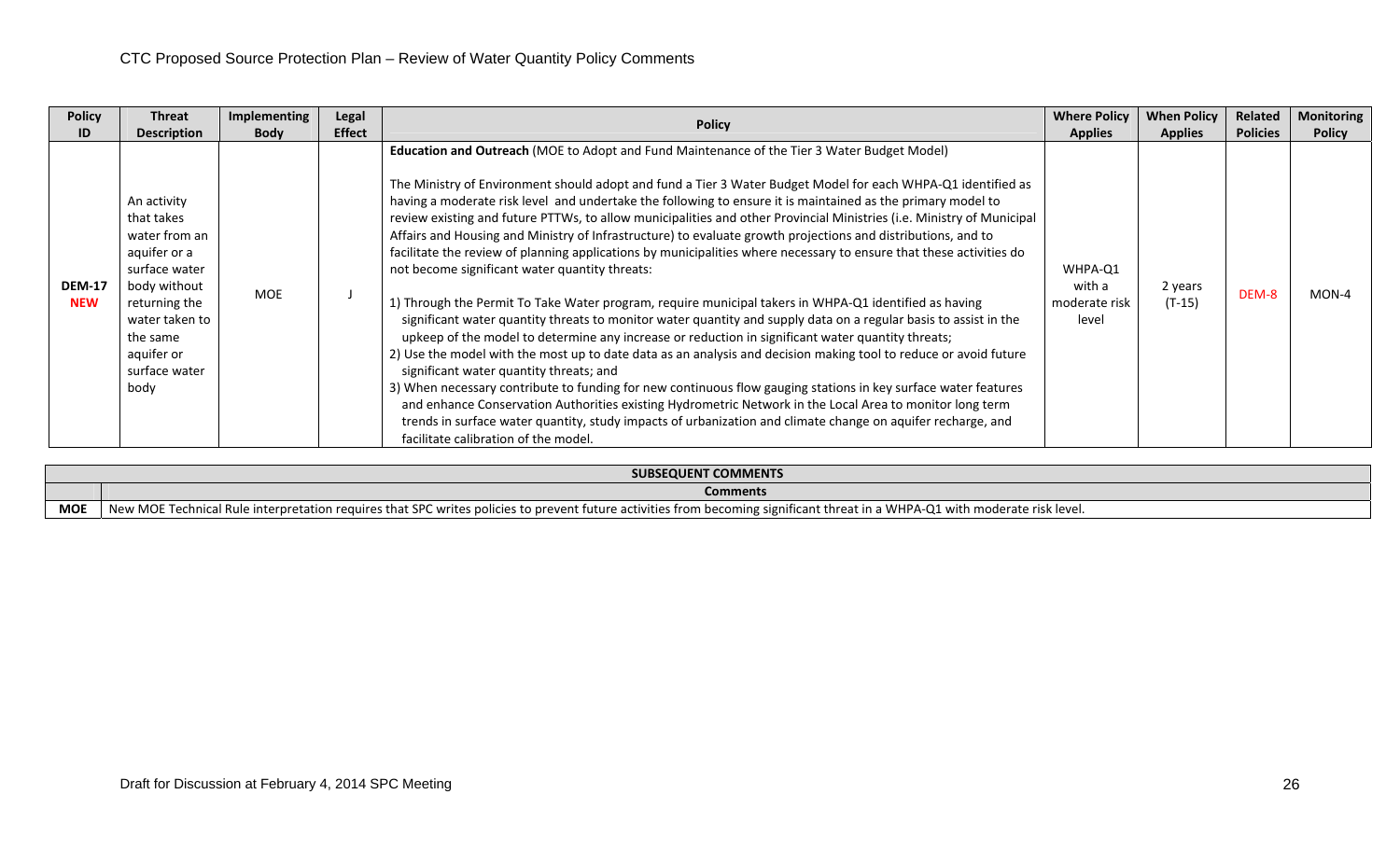| <b>Policy</b>               | <b>Threat</b>                                                                                                                                                                     | Implementing | Legal         |                                                                                                                                                                                                                                                                                                                                                                                                                                          | <b>Where Policy</b>                         | <b>When Policy</b> | Related         | <b>Monitoring</b> |
|-----------------------------|-----------------------------------------------------------------------------------------------------------------------------------------------------------------------------------|--------------|---------------|------------------------------------------------------------------------------------------------------------------------------------------------------------------------------------------------------------------------------------------------------------------------------------------------------------------------------------------------------------------------------------------------------------------------------------------|---------------------------------------------|--------------------|-----------------|-------------------|
| ID                          | <b>Description</b>                                                                                                                                                                | <b>Body</b>  | <b>Effect</b> | <b>Policy</b>                                                                                                                                                                                                                                                                                                                                                                                                                            | <b>Applies</b>                              | <b>Applies</b>     | <b>Policies</b> | <b>Policy</b>     |
| <b>DEM-18</b><br><b>NEW</b> | An activity<br>that takes<br>water from an<br>aquifer or a<br>surface water<br>body without<br>returning the<br>water taken to<br>the same<br>aquifer or<br>surface water<br>body | Municipality |               | <b>Specify Action</b> (Identifying Additional Water Supplies)<br>Municipalities within a Tier 3 Water Budget WHPA-Q1 identified as having a moderate risk level are encouraged to<br>identify additional water sources outside of the WHPA-Q1 to reduce demand from well systems which have been<br>identified with moderate water quantity stress and to report to the Source Protection Authority within 3 years on<br>their progress. | WHPA-Q1<br>with a<br>moderate risk<br>level | See Policy         | DEM-9           | $MON-1$           |

|                            | <b>SUBSEQUENT COMMENTS</b>                                                                                                                                                                                                                                                                                                                                                                                                                                                                            |                                                                            |  |  |  |  |  |  |
|----------------------------|-------------------------------------------------------------------------------------------------------------------------------------------------------------------------------------------------------------------------------------------------------------------------------------------------------------------------------------------------------------------------------------------------------------------------------------------------------------------------------------------------------|----------------------------------------------------------------------------|--|--|--|--|--|--|
|                            | <b>Comments</b>                                                                                                                                                                                                                                                                                                                                                                                                                                                                                       |                                                                            |  |  |  |  |  |  |
| <b>CTC</b><br><b>Staff</b> | $\mid$ CTC Staff recommend text be added as part of the Explanatory Document clarifying that this policy is not intended to promote the introduction of lake-based<br>$_1$ supplies nor to conflict with the Greenbelt Plan policies. Rather the municipality is encouraged to locate new or expanded water supplies outside of a WHPA-Q1<br>with a significant risk level or a WHPA-Q1 with a moderate risk level where the new or increased taking would create significant water quantity impacts. | Recommendation to Committee for addition to<br><b>Explanatory Document</b> |  |  |  |  |  |  |
| <b>MOE</b>                 | New MOE Technical Rule interpretation requires that SPC writes policies to prevent future activities from becoming significant threat in a WHPA-Q1 with moderate risk level.                                                                                                                                                                                                                                                                                                                          |                                                                            |  |  |  |  |  |  |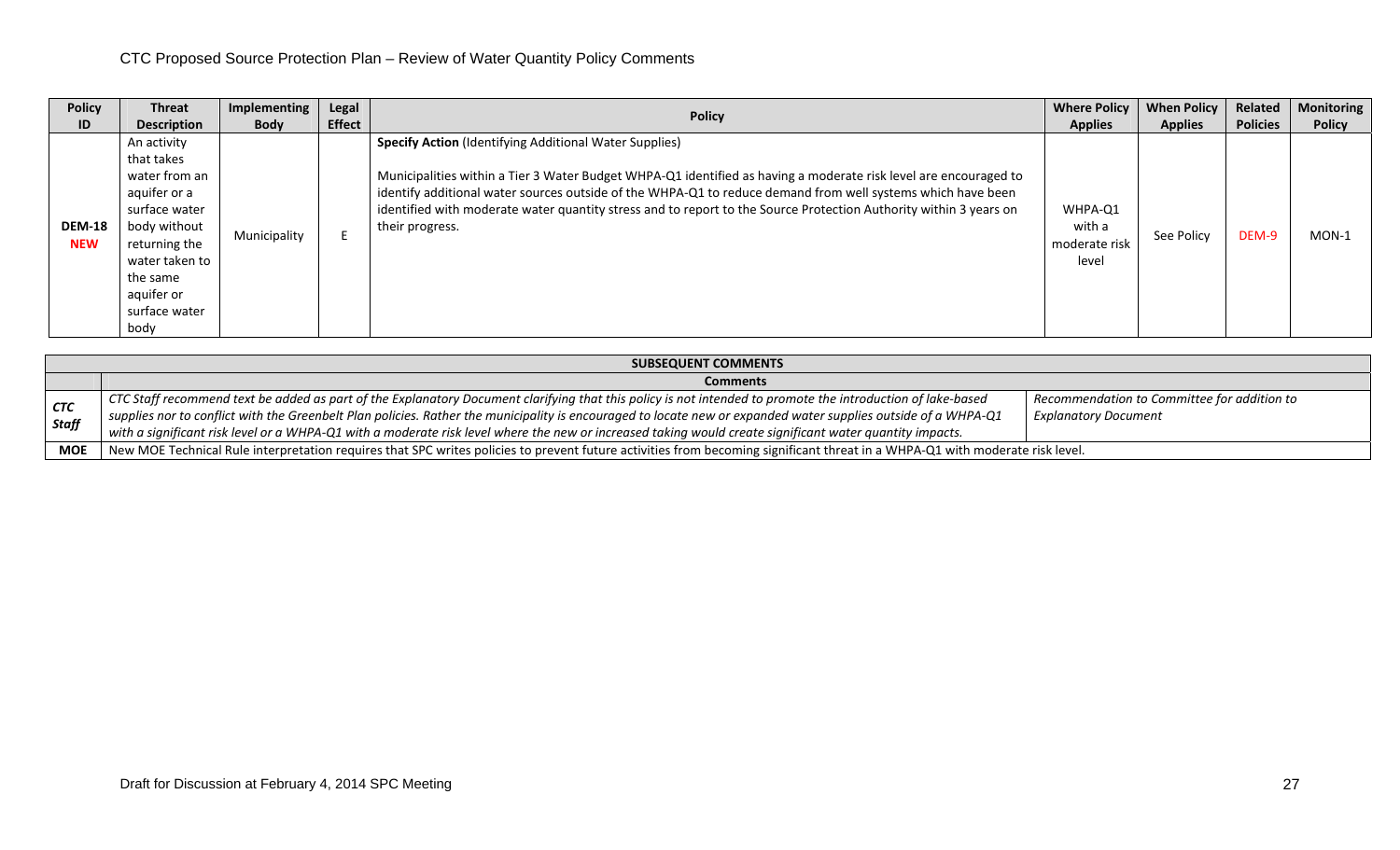|         |                                                          |                                   |   | Land Use Planning (Planning Policies for Protecting Groundwater Recharge)                                                                                                                                                                                                                                                                                                                                                                                                                                                                                                                                                                                                                                                                                                                                                                                                                                                                                                                                                                                                                                                                                                                                                                                                                                                                                                                                                                                                                                                                                                                                                                                                                                                                                                                                                                                                                                                                                                                                                                                                                                                                                                                                                                                                                                                                                                                                                                                                                                                                                                    |                                                                                                                                                                 |                                                                                                                |     |         |
|---------|----------------------------------------------------------|-----------------------------------|---|------------------------------------------------------------------------------------------------------------------------------------------------------------------------------------------------------------------------------------------------------------------------------------------------------------------------------------------------------------------------------------------------------------------------------------------------------------------------------------------------------------------------------------------------------------------------------------------------------------------------------------------------------------------------------------------------------------------------------------------------------------------------------------------------------------------------------------------------------------------------------------------------------------------------------------------------------------------------------------------------------------------------------------------------------------------------------------------------------------------------------------------------------------------------------------------------------------------------------------------------------------------------------------------------------------------------------------------------------------------------------------------------------------------------------------------------------------------------------------------------------------------------------------------------------------------------------------------------------------------------------------------------------------------------------------------------------------------------------------------------------------------------------------------------------------------------------------------------------------------------------------------------------------------------------------------------------------------------------------------------------------------------------------------------------------------------------------------------------------------------------------------------------------------------------------------------------------------------------------------------------------------------------------------------------------------------------------------------------------------------------------------------------------------------------------------------------------------------------------------------------------------------------------------------------------------------------|-----------------------------------------------------------------------------------------------------------------------------------------------------------------|----------------------------------------------------------------------------------------------------------------|-----|---------|
|         |                                                          |                                   |   | Within the Tier 3 Water Budget Local Areas identified as having significant water quantity threats the relevant Planning<br>Approval Authority shall ensure recharge reduction ceases to be, or does not become, a significant drinking water<br>threat by:                                                                                                                                                                                                                                                                                                                                                                                                                                                                                                                                                                                                                                                                                                                                                                                                                                                                                                                                                                                                                                                                                                                                                                                                                                                                                                                                                                                                                                                                                                                                                                                                                                                                                                                                                                                                                                                                                                                                                                                                                                                                                                                                                                                                                                                                                                                  |                                                                                                                                                                 |                                                                                                                |     |         |
| $REC-1$ | An activity<br>that reduces<br>recharge to<br>an aquifer | Planning<br>Approval<br>Authority | A | 1) Only permitting new development and site alteration that has the potential to reduce recharge to an aquifer under<br>the following conditions:<br>a) the development or site alteration is minor in nature per the following:<br>i) if development and/or site alteration occurs on lands outside of the Settlement Area, that the activity will<br>increase lot imperviousness to no greater than total of 10%; or<br>ii) if development and/or site alteration occurs on lands within Settlement Area by requiring implementation of<br>Best Management Practices such as Low Impact Development (LID) to maintain pre development recharge and<br>surface water flow regime.<br>b) In the case of development/site alteration that is not minor, it can be demonstrated through submission of a<br>satisfactory hydrogeological study that recharge functions and surface water flow regimes will be maintained and<br>current PTTW allocations can be sustained, and the ecological and hydrological integrity of key hydrologic<br>features, functions and aquatic systems will be maintained. The assessment of Hydrogeological impacts should<br>consider the use of the Tier 3 Water budget Model where appropriate.<br>2) Requiring the use of low impact development guidelines and techniques for managing urban storm water in support<br>of new development and site alteration to ensure that the following criteria are met:<br>a) impervious surfaces are minimized;<br>b) water balance on the site is managed such that pre-development rates of infiltration of clean water are<br>maintained in the post-development state to the extent feasible;<br>c) lot conveyance and/or end of pipe storm water management measures are used that emphasize lot level<br>infiltration of clean water wherever appropriate;<br>d) where water balance cannot be achieved on the development site, off-site compensation opportunities are<br>explored and implemented where feasible; and<br>e) where sodium and chloride have been identified as "issues", no further degradation of water quality by salt run-off<br>infiltration shall occur.<br>3) Only approving settlement area expansions as part of a municipal comprehensive review where it has been<br>demonstrated that recharge functions and surface water flow regimes will be maintained on lands designated<br>significant groundwater recharge areas within Local Area A; and<br>4) Amending municipal planning documents to require the protection of lands demonstrated to have significant | Tier 3 Water<br><b>Budget Local</b><br>Areas<br>(where<br>identified as<br>Significant<br>Drinking<br>Water<br>Quantity<br>Threats in<br>Assessment<br>Reports) | Future:<br>Immediately<br>$(T-9)$<br><b>Amend OPs</b><br>and ZBLs for<br>conformity<br>within 5<br>years (T-8) | N/A | $MON-1$ |
|         |                                                          |                                   |   | recharge functions, including recharge from surface water features such as streams or wetlands.                                                                                                                                                                                                                                                                                                                                                                                                                                                                                                                                                                                                                                                                                                                                                                                                                                                                                                                                                                                                                                                                                                                                                                                                                                                                                                                                                                                                                                                                                                                                                                                                                                                                                                                                                                                                                                                                                                                                                                                                                                                                                                                                                                                                                                                                                                                                                                                                                                                                              |                                                                                                                                                                 |                                                                                                                |     |         |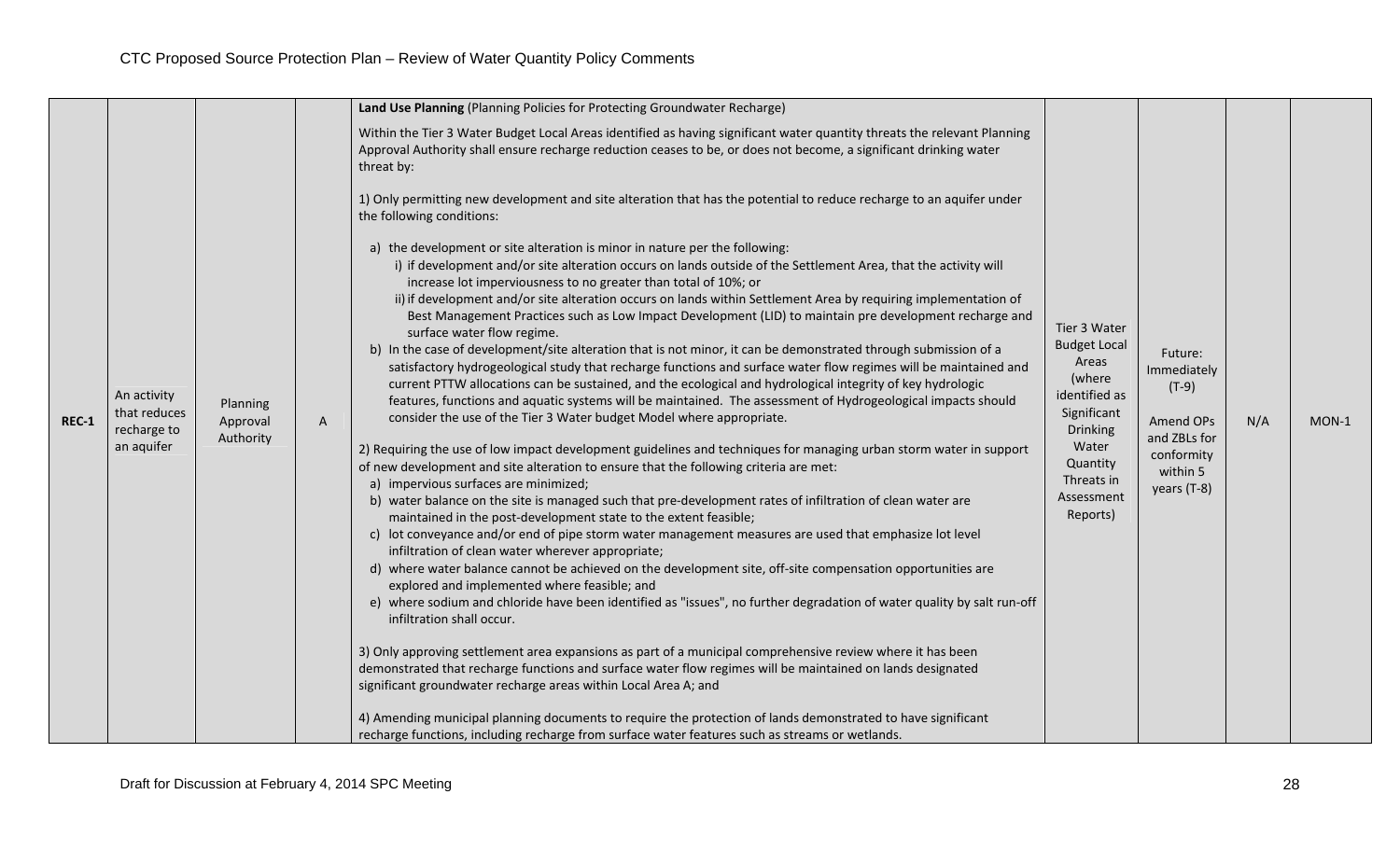| <b>Policy</b>       | <b>Threat</b>                                            | Implementing                      | Legal          | <b>Policy</b>                                                                                                                                                                                                                                                                                                                                                                                                                                                                                                                                                                                                                                                                                                                                                                                                                                                                                                                                                                                                                                                                                                                                                                                                                                                                                                                                                                                                                                                                                                                                                                                                                                                                                                                                                                                                                                                                                                                                                                                                                                                                                                                                                                                                                                                                                                                                                                                                                                                                                                                           | <b>Where Policy</b>                            | <b>When Policy</b>                                                                                      | Related         | <b>Monitoring</b> |
|---------------------|----------------------------------------------------------|-----------------------------------|----------------|-----------------------------------------------------------------------------------------------------------------------------------------------------------------------------------------------------------------------------------------------------------------------------------------------------------------------------------------------------------------------------------------------------------------------------------------------------------------------------------------------------------------------------------------------------------------------------------------------------------------------------------------------------------------------------------------------------------------------------------------------------------------------------------------------------------------------------------------------------------------------------------------------------------------------------------------------------------------------------------------------------------------------------------------------------------------------------------------------------------------------------------------------------------------------------------------------------------------------------------------------------------------------------------------------------------------------------------------------------------------------------------------------------------------------------------------------------------------------------------------------------------------------------------------------------------------------------------------------------------------------------------------------------------------------------------------------------------------------------------------------------------------------------------------------------------------------------------------------------------------------------------------------------------------------------------------------------------------------------------------------------------------------------------------------------------------------------------------------------------------------------------------------------------------------------------------------------------------------------------------------------------------------------------------------------------------------------------------------------------------------------------------------------------------------------------------------------------------------------------------------------------------------------------------|------------------------------------------------|---------------------------------------------------------------------------------------------------------|-----------------|-------------------|
| ID                  | <b>Description</b>                                       | <b>Body</b>                       | <b>Effect</b>  | Land Use Planning (Planning Policies for Protecting Groundwater Recharge)<br>Within the Tier 3 Water Budget WHPA-Q2 identified as having significant water quantity threats the relevant Planning<br>Approval Authority shall ensure recharge reduction ceases to be, or does not become, a significant drinking water                                                                                                                                                                                                                                                                                                                                                                                                                                                                                                                                                                                                                                                                                                                                                                                                                                                                                                                                                                                                                                                                                                                                                                                                                                                                                                                                                                                                                                                                                                                                                                                                                                                                                                                                                                                                                                                                                                                                                                                                                                                                                                                                                                                                                  | <b>Applies</b>                                 | <b>Applies</b>                                                                                          | <b>Policies</b> | <b>Policy</b>     |
| <b>REC-1</b><br>Rev | An activity<br>that reduces<br>recharge to<br>an aquifer | Planning<br>Approval<br>Authority | $\overline{A}$ | quantity threat by:<br>1) Requiring for <i>major development</i> the submission of a satisfactory hydrogeological study which demonstrates that<br>predevelopment recharge and surface water flow regimes will be maintained and current PTTW allocations can be<br>sustained, and the ecological and hydrological integrity of key hydrologic features, functions and aquatic systems will be<br>maintained. The assessment of hydrogeological impacts should consider the use of the Tier 3 Water budget Model<br>where appropriate. Major Development is the construction of a building or buildings on a lot with a ground floor area<br>cumulatively equal to or greater than 500 square metres (5382 square feet); and any other impervious surfaces (e.g.<br>road and/or parking area) cumulatively equal to or greater than 500 square metres (5382 square feet; excluding on-site<br>sewage systems, barns and non-commercial structures that are accessory to an agricultural operation).<br>2) Requiring use of Best Management Practices such as Low Impact Development (LID) to maintain pre development<br>recharge and surface water flow regimes in support of all new development and site alteration to ensure that the<br>following criteria are met:<br>a) impervious surfaces are minimized;<br>b) water balance on the site is managed such that predevelopment rates of infiltration of clean water are<br>maintained in the post-development state to the greatest extent feasible;<br>c) lot conveyance and/or end of pipe storm water management measures are used that emphasize lot level<br>infiltration of clean water wherever appropriate; and<br>d) where water balance cannot be achieved on the development site, off-site recharge compensation is<br>implemented where feasible within the same WHPA-Q2.<br>3) Only approving settlement area expansions as part of a municipal comprehensive review where it has been<br>demonstrated that recharge functions and surface water flow regimes will be maintained on lands designated<br>significant groundwater recharge areas within Local Area A-WHPA-Q2; and<br>4) Amending municipal planning documents to require maps showing the Significant Groundwater Recharge Areas<br>within WHPA-Q2 and policies to ensure maintaining recharge to protect the municipal water supply. the protection of<br>lands demonstrated to have significant recharge functions, including recharge from surface water features such as<br>streams or wetlands. | WHPA-Q2<br>with a<br>significant<br>risk level | Future:<br>Immediately<br>$(T-9)$<br>Amend OPs<br>and ZBLs for<br>conformity<br>within 5<br>years (T-8) | REC-5           | MON-1             |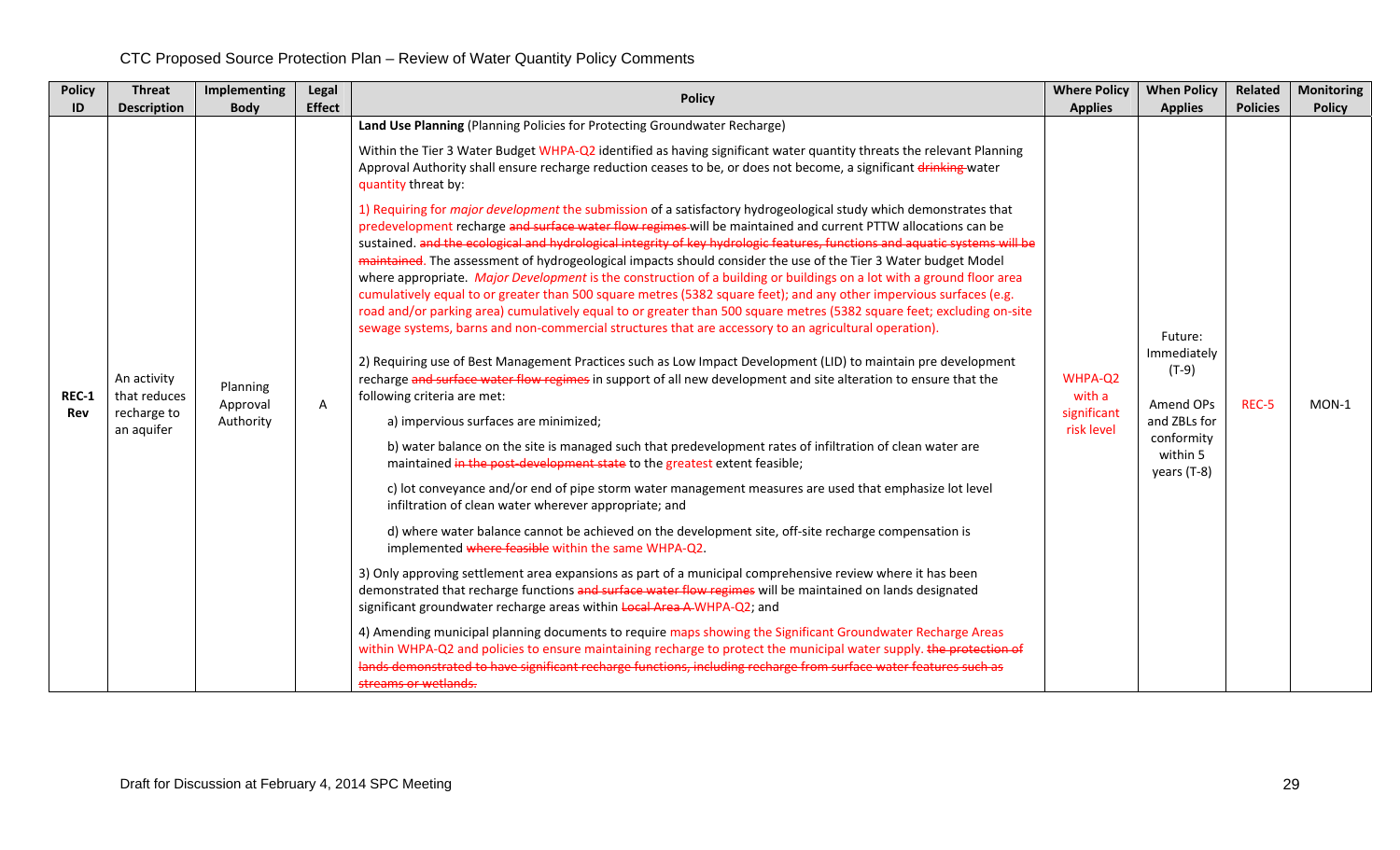| <b>COMMENTS POLICY REC-1</b> |                                                                                                                                                              |                                                                |  |  |  |  |  |
|------------------------------|--------------------------------------------------------------------------------------------------------------------------------------------------------------|----------------------------------------------------------------|--|--|--|--|--|
|                              | <b>Comments</b>                                                                                                                                              | Response                                                       |  |  |  |  |  |
| CTC                          | Add to Explanatory Document clarification: In regards to definition of Major Development, commercial enterprise eg. Retail outlet on agricultural            | Recommendation to Committee for addition to Explanatory        |  |  |  |  |  |
| Staff                        | properties, is not included in this exclusion.                                                                                                               | Document                                                       |  |  |  |  |  |
|                              | i. LUP is only for future site development and/or site alteration, therefore another policy needs to be added or policies need to be modified in both the    | See proposed NEW REC-3                                         |  |  |  |  |  |
|                              | submitted proposed SPP and pre-consultation policies to address existing threats. Some possible revisions for SPA consideration could be:                    |                                                                |  |  |  |  |  |
| MOE-1                        | • Adding an Education and Outreach (EO) policy which focuses on maintaining or improving recharge in areas where recharge is a SDWT. The EO could            | See proposed NEW REC-4                                         |  |  |  |  |  |
|                              | include items such as downspout disconnection program, the use of pervious pavement or other material, or discouraging the paving of front lawns.            |                                                                |  |  |  |  |  |
|                              | • Modifying policy GEN-6 to specifically include recharge.                                                                                                   | Will revise GEN-6                                              |  |  |  |  |  |
| MOE-1                        | ii. Part 1(a),(b) and Part 3: Please remove references to "surface water flow regime" as they are not subject to policies under the CWA.                     | Change made                                                    |  |  |  |  |  |
| MOE-1                        | iii. Part 1(b): Please clarify the area that "recharge functions will be maintained" by including the text in the vulnerable area.                           | Change made                                                    |  |  |  |  |  |
| MOE-1                        | iv. Part 2 (b): The statement regarding "maintaining post-development recharge" could easily be misinterpreted. Please consider revising the policy to       | Change made                                                    |  |  |  |  |  |
|                              | ensure the predevelopment recharge rate is maintained.                                                                                                       |                                                                |  |  |  |  |  |
|                              | v. Part 2 (e): It is unclear how no further degradation to water quality by salt run-off infiltration could be implemented using the land use planning       | See REC-2 below                                                |  |  |  |  |  |
| MOE-1                        | system. In addition, the policy itself does not address water quantity threats, but we understand it may have been included to address conflicting           |                                                                |  |  |  |  |  |
|                              | challenges related to maintaining infiltration while addressing water quality issues. Please consider amending this policy to clarify what threats are being |                                                                |  |  |  |  |  |
|                              | addressed through the policy, and amend your ED to provide an explanation and rationale for the policy.                                                      |                                                                |  |  |  |  |  |
|                              | vi. Part 4: The use of "protection of lands" is a vague term and it is unclear on how this outcome would be achieved by the municipalities implementing      | Revision suggested. Committee discussion recommended. May      |  |  |  |  |  |
| MOE-1                        | this policy. In the pre-consultation policies, please consider whether this part of the policy may be too vague when under appeal before the Ontario         | require further discussion with MOE staff.                     |  |  |  |  |  |
|                              | Municipal Board, and make any necessary changes to the pre-consultation policies.                                                                            |                                                                |  |  |  |  |  |
|                              | We support the intent of the proposed policy to control the amount of site alteration which may increase lot coverage (i.e. lot imperviousness) in a         | Staff recommend revision to policy to define Major development |  |  |  |  |  |
|                              | manner that may avoid potential significant reductions in recharge to nearby aquifers.                                                                       | and remove 10% threshold for minor development                 |  |  |  |  |  |
|                              |                                                                                                                                                              |                                                                |  |  |  |  |  |
|                              | The majority of existing smaller lot size (i.e. half an acre) outside of the settlement area already likely exceed the 10% lot imperviousness threshold (via |                                                                |  |  |  |  |  |
|                              | existing house, garage, driveway coverage on the properties) as indicated by sample property lot coverages shown in Attachment #2. Any future site           |                                                                |  |  |  |  |  |
|                              | alteration (i.e. constructing a shed) or development (i.e. pool) would require landowner to undertake an onerous and costly hydrogeological study.           |                                                                |  |  |  |  |  |
|                              | Such changes in coverage on small lots would be unlikely to significantly impact further reductions in recharge to nearby aquifers. Conversely, large rural  |                                                                |  |  |  |  |  |
|                              | properties (i.e. lot sizes greater than 3 acres) which typically have a small impervious lot coverage, would be able to develop extremely large areas under  |                                                                |  |  |  |  |  |
| Halton                       | this policy as indicated by sample property shown in Attachment #3. In this case, the reduction in imperviousness could be quite detrimental to the          |                                                                |  |  |  |  |  |
| <b>Region</b>                | potential recharge to an aquifer and would not support the intent of the policy.                                                                             |                                                                |  |  |  |  |  |
|                              |                                                                                                                                                              |                                                                |  |  |  |  |  |
|                              | Although the Ontario Building Code doesn't regulate lot coverage, several zoning standards, such as minimum setbacks for buildings, maximum accessory        |                                                                |  |  |  |  |  |
|                              | building sizes, maximum driveway widths, minimum landscaped area requirements and self-sustaining lot requirements, currently serve to regulate              |                                                                |  |  |  |  |  |
|                              | development and/or site alteration on a properties within the Local Areas A and C. In addition, existing legislation, such as the Greenbelt Plan,            |                                                                |  |  |  |  |  |
|                              | Niagara Escarpment Commission, and municipal Official Plans currently restricts new development and/or site alteration in areas that overlap with the        |                                                                |  |  |  |  |  |
|                              | Local Areas A and C where an activity that potentially reduces recharge to an aquifer is identified as a significant threat. Staff note that these standards |                                                                |  |  |  |  |  |
|                              | and legislative requirements collectively ensure that there will be a significant permeable area maintained on smaller properties and; therefore, the        |                                                                |  |  |  |  |  |
|                              | proposed need to restrict lot coverage to 10% is redundant and not necessary. As such, the concept of a 10% lot coverage limit (imperviousness) needs        |                                                                |  |  |  |  |  |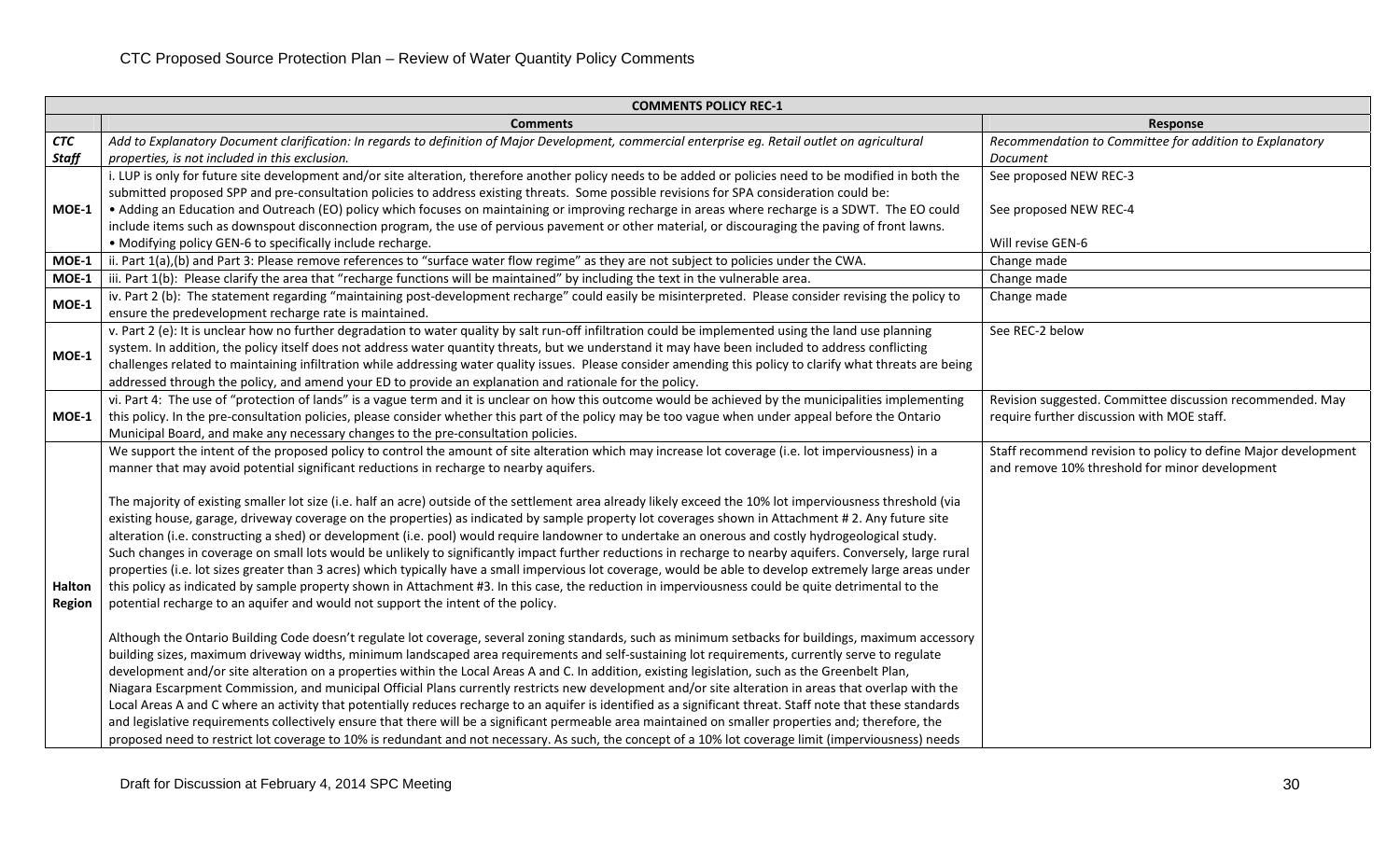|                                | <b>COMMENTS POLICY REC-1</b>                                                                                                                                                                                                                                                                                                                                                                                                                                                                                                                                                                                                                                            |                                                                                                               |  |  |  |  |  |  |
|--------------------------------|-------------------------------------------------------------------------------------------------------------------------------------------------------------------------------------------------------------------------------------------------------------------------------------------------------------------------------------------------------------------------------------------------------------------------------------------------------------------------------------------------------------------------------------------------------------------------------------------------------------------------------------------------------------------------|---------------------------------------------------------------------------------------------------------------|--|--|--|--|--|--|
|                                | <b>Comments</b>                                                                                                                                                                                                                                                                                                                                                                                                                                                                                                                                                                                                                                                         | Response                                                                                                      |  |  |  |  |  |  |
|                                | to be reconsidered or eliminated entirely.<br>It would also be difficult and time consuming for the homeowner and Region/Local Municipality to accurately calculate the total impervious area on a lot                                                                                                                                                                                                                                                                                                                                                                                                                                                                  |                                                                                                               |  |  |  |  |  |  |
|                                | without requiring a survey (i.e. R-plan), which would be a significant cost to the property owner. Furthermore, the minimal impacts of additional<br>impervious coverage on such small lots do not landowner costs associated with a hydrogeological study required.                                                                                                                                                                                                                                                                                                                                                                                                    |                                                                                                               |  |  |  |  |  |  |
|                                | While we support the intent of this policy, it would be difficult for municipalities to implement and landowners to demonstrate compliance to this policy.<br>We do not support the use of an impervious lot threshold since zoning standards and legislation that currently exist adequately manage and regulate lot<br>imperviousness. Staff maintains that the implementing body which has the jurisdiction to regulate an activity under existing legislation should be left to<br>do so.                                                                                                                                                                           |                                                                                                               |  |  |  |  |  |  |
| <b>Halton</b><br><b>Region</b> | A number of terms used in CTC Draft Proposed Water Quantity policies are also used in a number of Regional Planning documents, including Halton<br>Region's Official Plan. To ensure terminology is not misunderstood or taken out of context, the following terms/definitions needs to be defined in CTC's<br>SPP Glossary:<br>• New Development (REC-1); Ecological and hydrological integrity (REC-1); Clean water (REC-1); Protection (REC-1)                                                                                                                                                                                                                       | Noted. Recommend definition                                                                                   |  |  |  |  |  |  |
| Halton<br>Region               | REC-1 (1)(b) Applicability of policy should be consistent with those in DEM-1 and DEM-2 in that it only applies to ensuring the hydrological integrity of<br>recharge functions be maintained. Reference to surface water flow regime, ecological integrity and key hydrologic features, functions and aquatic<br>systems should be removed.                                                                                                                                                                                                                                                                                                                            | Noted                                                                                                         |  |  |  |  |  |  |
| <b>Halton</b><br><b>Region</b> | REC-1(2)(c) It appears that there are some words missing or that should be removed, i.e. emphasize lot level infiltration should read "emphasize<br>infiltration"                                                                                                                                                                                                                                                                                                                                                                                                                                                                                                       | Noted                                                                                                         |  |  |  |  |  |  |
| <b>Halton</b><br><b>Region</b> | REC-1(2)(e) Halton Region and its municipalities believe that this policy is not applicable to water quantity (i.e. relates only to water quality issues) and<br>should be removed. Agree with MOE that is still quite unclear how through a land use planning tool we are to ensure that no further degradation of<br>water quality occurs through infiltration of storm water containing sodium or chloride (i.e. an activity).                                                                                                                                                                                                                                       | Noted.<br>SEE proposed NEW REC-2 and 3 below                                                                  |  |  |  |  |  |  |
| Halton<br>Region               | REC-1(3) This policy requires that in order to approve settlement expansions, proponents must maintain "recharge functions and surface water flow<br>regimes". Clarity is needed on how this requirement is to be properly demonstrated.                                                                                                                                                                                                                                                                                                                                                                                                                                | More clarity needed                                                                                           |  |  |  |  |  |  |
| <b>Halton</b><br><b>Region</b> | REC-1(4) If this policy is referring to Local Area A & C, then the majority of the vulnerable area is located with the Greenbelt Plan and NEC Plan Area that<br>does not permit development other than rural residential (one house on one property) or agriculture use. A large portion of this area is located in the<br>Region's Natural Heritage System and already regulated by ROPA 38 (i.e. development not permitted). As considerable legislation already exists to<br>protect land recharge functions and control the location of development, the need to amend municipal planning documents is redundant. This policy is<br>not supported by Halton Region. | The intent of the policy is to capture existing and potential future<br>areas that are or may be Local Areas. |  |  |  |  |  |  |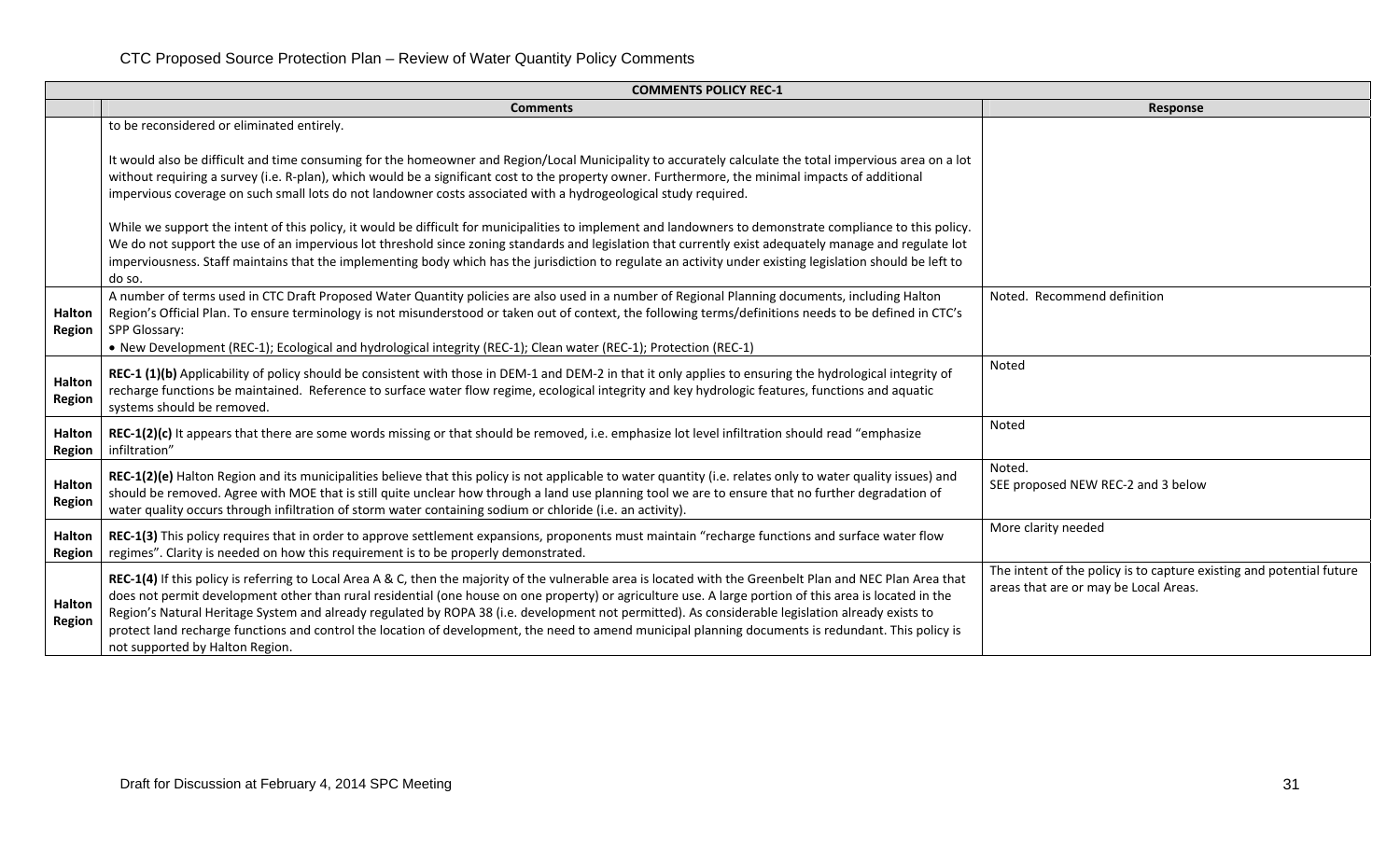| <b>Policy</b>           | <b>Threat</b>                                            | Implementing                      | Legal         | <b>Policy</b>                                                                                                                                                                                                                                                                                                                                                                          | <b>Where Policy</b>                                                        | <b>When Policy</b>                                                                                      | Related                | <b>Monitoring</b> |
|-------------------------|----------------------------------------------------------|-----------------------------------|---------------|----------------------------------------------------------------------------------------------------------------------------------------------------------------------------------------------------------------------------------------------------------------------------------------------------------------------------------------------------------------------------------------|----------------------------------------------------------------------------|---------------------------------------------------------------------------------------------------------|------------------------|-------------------|
| ID                      | <b>Description</b>                                       | <b>Body</b>                       | <b>Effect</b> |                                                                                                                                                                                                                                                                                                                                                                                        | <b>Applies</b>                                                             | <b>Applies</b>                                                                                          | <b>Policies</b>        | <b>Policy</b>     |
| REC-2<br><b>NEW rev</b> | An activity<br>that reduces<br>recharge to an<br>aquifer | Planning<br>Approval<br>Authority | $\mathsf{A}$  | Land Use Planning (Planning Policies for Protecting Groundwater Recharge)<br>Within any part of a Tier 3 Water Budget WHPA-Q2 identified as having significant water quantity threats which also<br>includes an Issue Contributing Area for Sodium or Chloride require the submission of a report that demonstrates<br>how recharge will be maintained and water quality is protected. | Part of<br>WHPA-Q2<br>identified as<br>an ICA for<br>Sodium or<br>Chloride | Future:<br>Immediately<br>$(T-9)$<br>Amend Ops<br>and ZBLs for<br>conformity<br>within 5<br>years (T-8) | <b>SWG-12</b><br>SAL-3 | $MON-1$           |

|       | <b>COMMENTS POLICY REC-1</b>                                                                                                                                                                                                                                                                                                                                                                                                                                                                                                                                                               |                                                                                                                                                                                                                                                                                                                                                                                |  |  |  |  |  |  |  |
|-------|--------------------------------------------------------------------------------------------------------------------------------------------------------------------------------------------------------------------------------------------------------------------------------------------------------------------------------------------------------------------------------------------------------------------------------------------------------------------------------------------------------------------------------------------------------------------------------------------|--------------------------------------------------------------------------------------------------------------------------------------------------------------------------------------------------------------------------------------------------------------------------------------------------------------------------------------------------------------------------------|--|--|--|--|--|--|--|
|       | <b>Comments</b>                                                                                                                                                                                                                                                                                                                                                                                                                                                                                                                                                                            | Response                                                                                                                                                                                                                                                                                                                                                                       |  |  |  |  |  |  |  |
| MOE-1 | v. Part 2 (e): It is unclear how no further degradation to water quality by salt run-off infiltration could be implemented using the land use<br>planning system. In addition, the policy itself does not address water quantity threats, but we understand it may have been included to<br>address conflicting challenges related to maintaining infiltration while addressing water quality issues. Please consider amending this<br>policy to clarify what threats are being addressed through the policy, and amend your ED to provide an explanation and rationale for the<br>policy. | Change made in discussion with MOE staff <i>Make a separate policy to clarify that</i> $\vert$<br>it applies in only the WHPA-Q2 areas which are also an ICA for sodium or chloride<br>Have also proposed new Part IV policy (REC-3) to deal with existing and future<br>threats not captured by land use planning tools.<br>Will add information to the Explanatory Document. |  |  |  |  |  |  |  |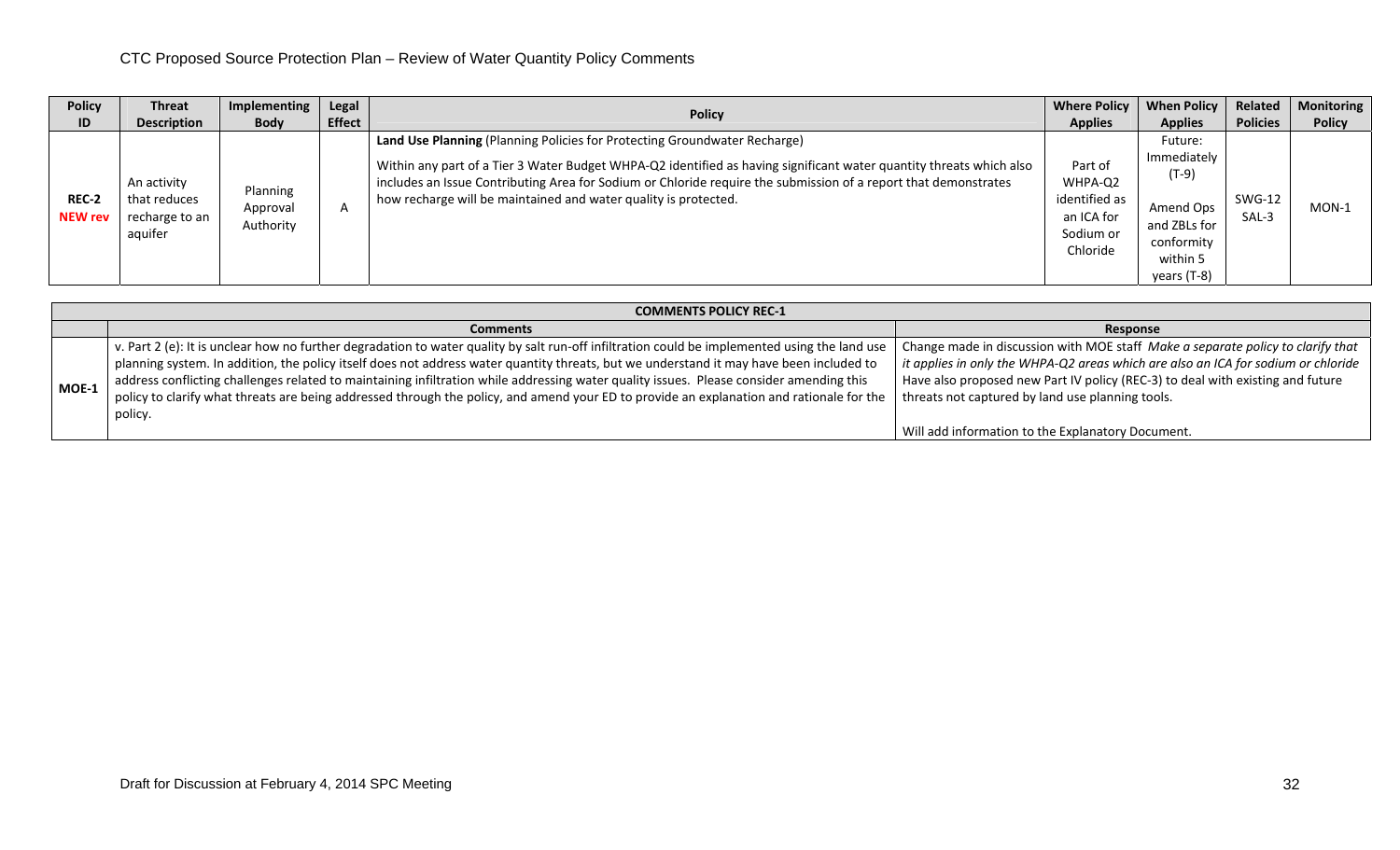| <b>Policy</b>       | <b>Threat</b>                                            | Implementing | Legal         | <b>Where Policy</b>                                                                                                                                                                                                                                                                                                                                                                                                                                                                                                                                                                                                                                                                                                   |                                                | <b>When Policy</b>                                                           | Related         | Monitoring    |
|---------------------|----------------------------------------------------------|--------------|---------------|-----------------------------------------------------------------------------------------------------------------------------------------------------------------------------------------------------------------------------------------------------------------------------------------------------------------------------------------------------------------------------------------------------------------------------------------------------------------------------------------------------------------------------------------------------------------------------------------------------------------------------------------------------------------------------------------------------------------------|------------------------------------------------|------------------------------------------------------------------------------|-----------------|---------------|
| ID                  | <b>Description</b>                                       | <b>Body</b>  | <b>Effect</b> | <b>Policy</b>                                                                                                                                                                                                                                                                                                                                                                                                                                                                                                                                                                                                                                                                                                         | <b>Applies</b>                                 | <b>Applies</b>                                                               | <b>Policies</b> | <b>Policy</b> |
| REC-3<br><b>NEW</b> | An activity<br>that reduces<br>recharge to an<br>aquifer | <b>RMO</b>   | H             | Part IV, s.58<br>Within a Tier 3 Water Budget WHPA-Q2, an activity that reduces the recharge to an aquifer at non-residential or<br>multi-unit residential properties is designated for the purpose of s.58 under the Clean Water Act, requiring risk<br>management plans, where the threat is, or would be, significant.<br>Without limiting other requirements, risk management plans shall require Implementation of downspout<br>disconnections and other best management practices to increase infiltration of clean water whenever modifications,<br>additions or renovations are undertaken at existing properties or in new development with the goal of restoring or<br>maintaining predevelopment recharge. | WHPA-Q2<br>with a<br>significant<br>risk level | Future:<br>Immediately<br>$(T-7)$<br>Existing:<br>1 year/<br>5 years $(T-6)$ | GEN-1<br>REC-6  | MON-2         |

|         | <b>COMMENTS POLICY REC-1</b>                                                                                                                                                                                                                   |                                                                                                                      |  |  |  |  |  |  |
|---------|------------------------------------------------------------------------------------------------------------------------------------------------------------------------------------------------------------------------------------------------|----------------------------------------------------------------------------------------------------------------------|--|--|--|--|--|--|
|         | <b>Comments</b>                                                                                                                                                                                                                                | Response                                                                                                             |  |  |  |  |  |  |
| $MOE-1$ | i. LUP is only for future site development and/or site alteration, therefore another policy needs to be added or policies need to be<br>modified in both the submitted proposed SPP and pre-consultation policies to address existing threats. | Proposed Part IV tool to deal with existing activities and those future activities<br>not captured by planning tool. |  |  |  |  |  |  |
|         |                                                                                                                                                                                                                                                | Staff to develop a definition of multi-unit residential to add to glossary.                                          |  |  |  |  |  |  |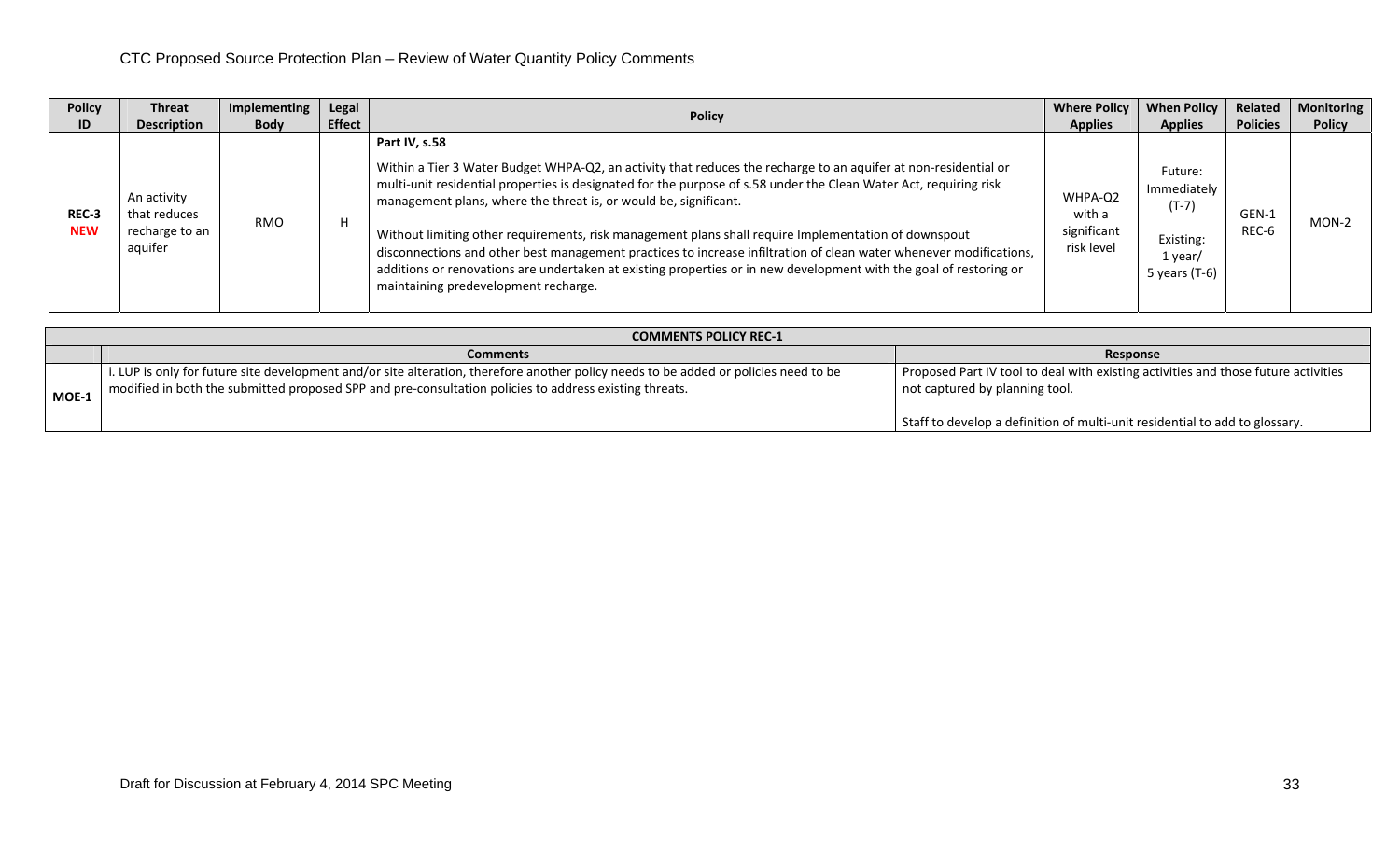| <b>Policy</b>       | <b>Threat</b>                                            | Implementing | Legal         |                                                                                                                                                                                                                                                                                                                                                                                                                                                                                                                                                                                                                                                                                                                                                           | <b>Where Policy</b>                            | <b>When Policy</b>                           | Related         | <b>Monitorin</b> |
|---------------------|----------------------------------------------------------|--------------|---------------|-----------------------------------------------------------------------------------------------------------------------------------------------------------------------------------------------------------------------------------------------------------------------------------------------------------------------------------------------------------------------------------------------------------------------------------------------------------------------------------------------------------------------------------------------------------------------------------------------------------------------------------------------------------------------------------------------------------------------------------------------------------|------------------------------------------------|----------------------------------------------|-----------------|------------------|
| ID                  | <b>Description</b>                                       | <b>Body</b>  | <b>Effect</b> | <b>Policy</b>                                                                                                                                                                                                                                                                                                                                                                                                                                                                                                                                                                                                                                                                                                                                             | <b>Applies</b>                                 | <b>Applies</b>                               | <b>Policies</b> | g Policy         |
| REC-4<br><b>NEW</b> | An activity<br>that reduces<br>recharge to an<br>aquifer | Municipality |               | <b>Education and Outreach</b><br>Within a Tier 3 Water Budget WHPA-Q2 the municipalities shall develop and implement an action plan, including<br>actions to be taken and an implementation schedule, to ensure that existing aquifer recharge reduction ceases to be<br>a significant water quantity threat.<br>The action plan may include:<br>a) Reviewing options to maximize maintenance of aquifer recharge;<br>b) Developing an education and outreach program to inform property owners about actions to maintain aquifer<br>recharge (e.g., downspout disconnection). The municipality could create an incentive program (such as rebates)<br>to encourage best management practices;<br>c) Encourage retrofit and Low Impact Development (LID). | WHPA-Q2<br>with a<br>significant<br>risk level | Implement<br>within<br>2 years<br><b>NEW</b> | GEN-6<br>REC-7  | $MON-1$          |

|         | <b>COMMENTS POLICY REC-1</b>                                                                                                                      |                                     |  |  |  |  |  |  |
|---------|---------------------------------------------------------------------------------------------------------------------------------------------------|-------------------------------------|--|--|--|--|--|--|
|         | <b>Comments</b>                                                                                                                                   | Response                            |  |  |  |  |  |  |
|         | Some possible revisions for SPA consideration could be:                                                                                           |                                     |  |  |  |  |  |  |
| $MOE-1$ | • Adding an Education and Outreach (EO) policy which focuses on maintaining or improving recharge in areas where recharge is a SDWT. The EO could |                                     |  |  |  |  |  |  |
|         | include items such as downspout disconnection program, the use of pervious pavement or other material, or discouraging the paving of front lawns. |                                     |  |  |  |  |  |  |
|         | • Modifying policy GEN-6 to specifically include recharge.                                                                                        | GEN-6 will be modified as suggested |  |  |  |  |  |  |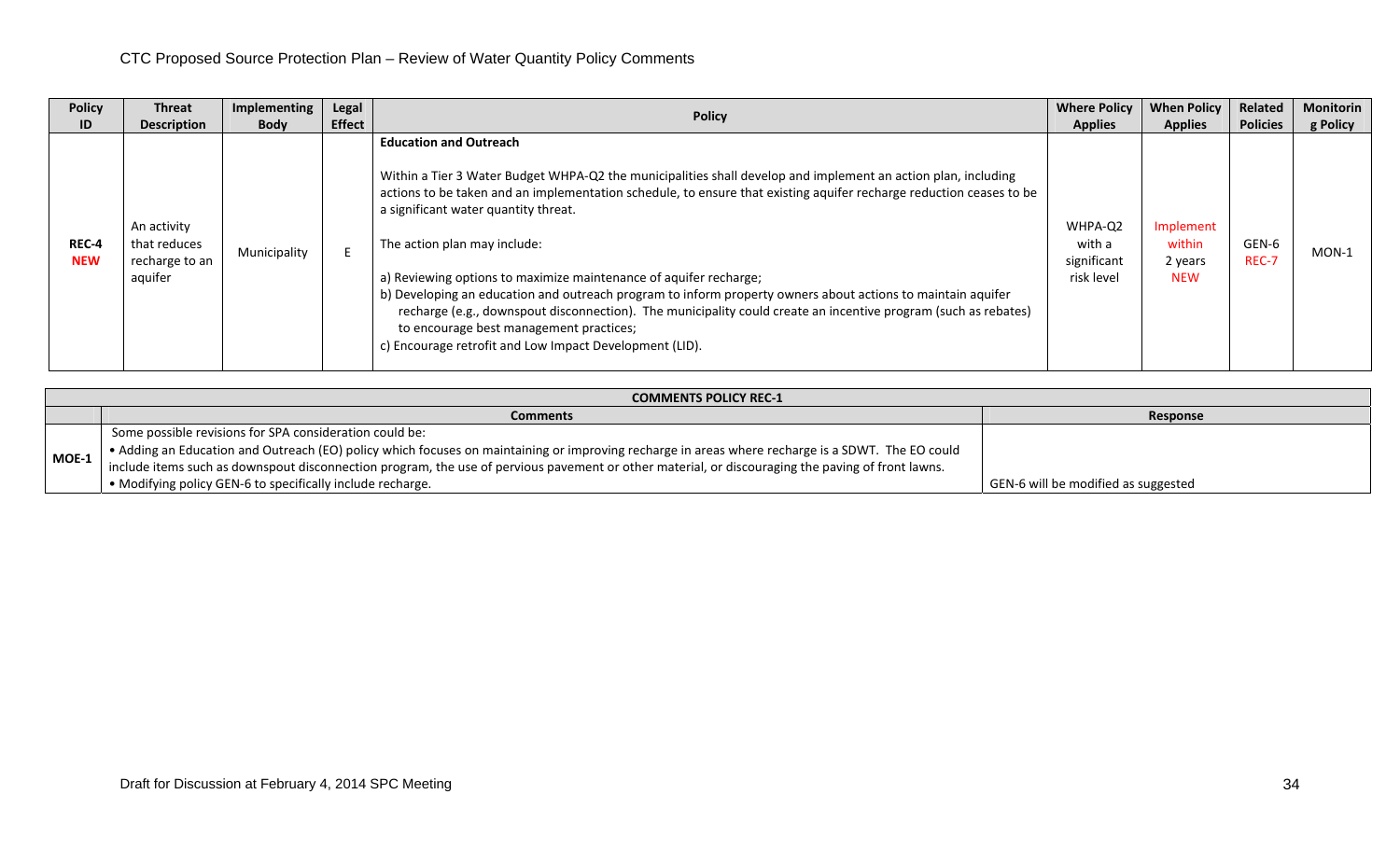| <b>Policy</b><br>ID | <b>Threat</b>                                                                                                         | Implementing                                     | <b>Legal</b>       | <b>Policy</b>                                                                                                                                                                                                                                                                                                                                                                                                                                                                                                                                                                                                                                                                                                                                                                                                                                                                                                                                                                                                                                                                                                                                                                                                                                                                                                                                                                                                                                                                                                                                                                                                                                                                                                                                                                                                                                                                                                                                                                                                                                                                                                                 | <b>Where Policy</b>                                           | <b>When Policy</b>                                                                                                        | <b>Related</b>           | <b>Monitoring</b>        |
|---------------------|-----------------------------------------------------------------------------------------------------------------------|--------------------------------------------------|--------------------|-------------------------------------------------------------------------------------------------------------------------------------------------------------------------------------------------------------------------------------------------------------------------------------------------------------------------------------------------------------------------------------------------------------------------------------------------------------------------------------------------------------------------------------------------------------------------------------------------------------------------------------------------------------------------------------------------------------------------------------------------------------------------------------------------------------------------------------------------------------------------------------------------------------------------------------------------------------------------------------------------------------------------------------------------------------------------------------------------------------------------------------------------------------------------------------------------------------------------------------------------------------------------------------------------------------------------------------------------------------------------------------------------------------------------------------------------------------------------------------------------------------------------------------------------------------------------------------------------------------------------------------------------------------------------------------------------------------------------------------------------------------------------------------------------------------------------------------------------------------------------------------------------------------------------------------------------------------------------------------------------------------------------------------------------------------------------------------------------------------------------------|---------------------------------------------------------------|---------------------------------------------------------------------------------------------------------------------------|--------------------------|--------------------------|
| REC-5<br><b>NEW</b> | <b>Description</b><br><b>Significant</b><br><b>Threat</b><br>An activity<br>that reduces<br>recharge to<br>an aquifer | <b>Body</b><br>Planning<br>Approval<br>Authority | <b>Effect</b><br>A | Land Use Planning (Planning Policies for Protecting Groundwater Recharge)<br>Within the Tier 3 Water Budget WHPA-Q2 identified as having moderate risk level the relevant Planning Approval<br>Authority shall ensure recharge reduction does not become a significant water quantity threat by:<br>1) Requiring for major development the submission of a satisfactory hydrogeological study which demonstrates that<br>predevelopment recharge will be maintained and current PTTW allocations can be sustained. The assessment of<br>hydrogeological impacts should consider the use of the Tier 3 Water budget Model where appropriate. Major<br>Development is the construction of a building or buildings on a lot with a ground floor area cumulatively equal to or<br>greater than 500 square metres (5382 square feet); and any other impervious surfaces (e.g. road and/or parking area)<br>cumulatively equal to or greater than 500 square metres (5382 square feet; excluding on-site sewage systems, barns<br>and non-commercial structures that are accessory to an agricultural operation.<br>2) Requiring use Best Management Practices such as Low Impact Development (LID) to maintain pre development<br>recharge in support of all new development and site alteration to ensure that the following criteria are met:<br>a) impervious surfaces are minimized;<br>b) water balance on the site is managed such that predevelopment rates of infiltration of clean water are<br>maintained to the greatest extent feasible;<br>c) lot conveyance and/or end of pipe storm water management measures are used that emphasize lot level<br>infiltration of clean water wherever appropriate; and<br>d) where water balance cannot be achieved on the development site, off-site recharge compensation is<br>implemented within the same WHPA-Q2.<br>3) Only approving settlement area expansions as part of a municipal comprehensive review where it has been<br>demonstrated that recharge functions will be maintained on lands designated significant groundwater recharge areas<br>within WHPA-Q2; and | <b>Applies</b><br>WHPA-Q2<br>with a<br>moderate risk<br>level | <b>Applies</b><br>Future:<br>Immediately<br>$(T-9)$<br>Amend OPs<br>and ZBLs for<br>conformity<br>within 5<br>years (T-8) | <b>Policies</b><br>REC-1 | <b>Policy</b><br>$MON-1$ |
|                     |                                                                                                                       |                                                  |                    | 4) Amending municipal planning documents to require maps showing the Significant Groundwater Recharge Areas<br>within WHPA-Q2 and policies to ensure maintaining recharge to protect the municipal water supply.                                                                                                                                                                                                                                                                                                                                                                                                                                                                                                                                                                                                                                                                                                                                                                                                                                                                                                                                                                                                                                                                                                                                                                                                                                                                                                                                                                                                                                                                                                                                                                                                                                                                                                                                                                                                                                                                                                              |                                                               |                                                                                                                           |                          |                          |

|            | <b>SUBSEQUENT COMMENTS</b>                                                                                                                                                             |  |  |  |  |  |  |
|------------|----------------------------------------------------------------------------------------------------------------------------------------------------------------------------------------|--|--|--|--|--|--|
|            | Comments                                                                                                                                                                               |  |  |  |  |  |  |
| <b>MOE</b> | New MO<br>e interpretation requires that SPC writes policies to prevent future activities from becoming significant threat in a WHPA-Q2 with moderate risk level.<br>)E Technical Rule |  |  |  |  |  |  |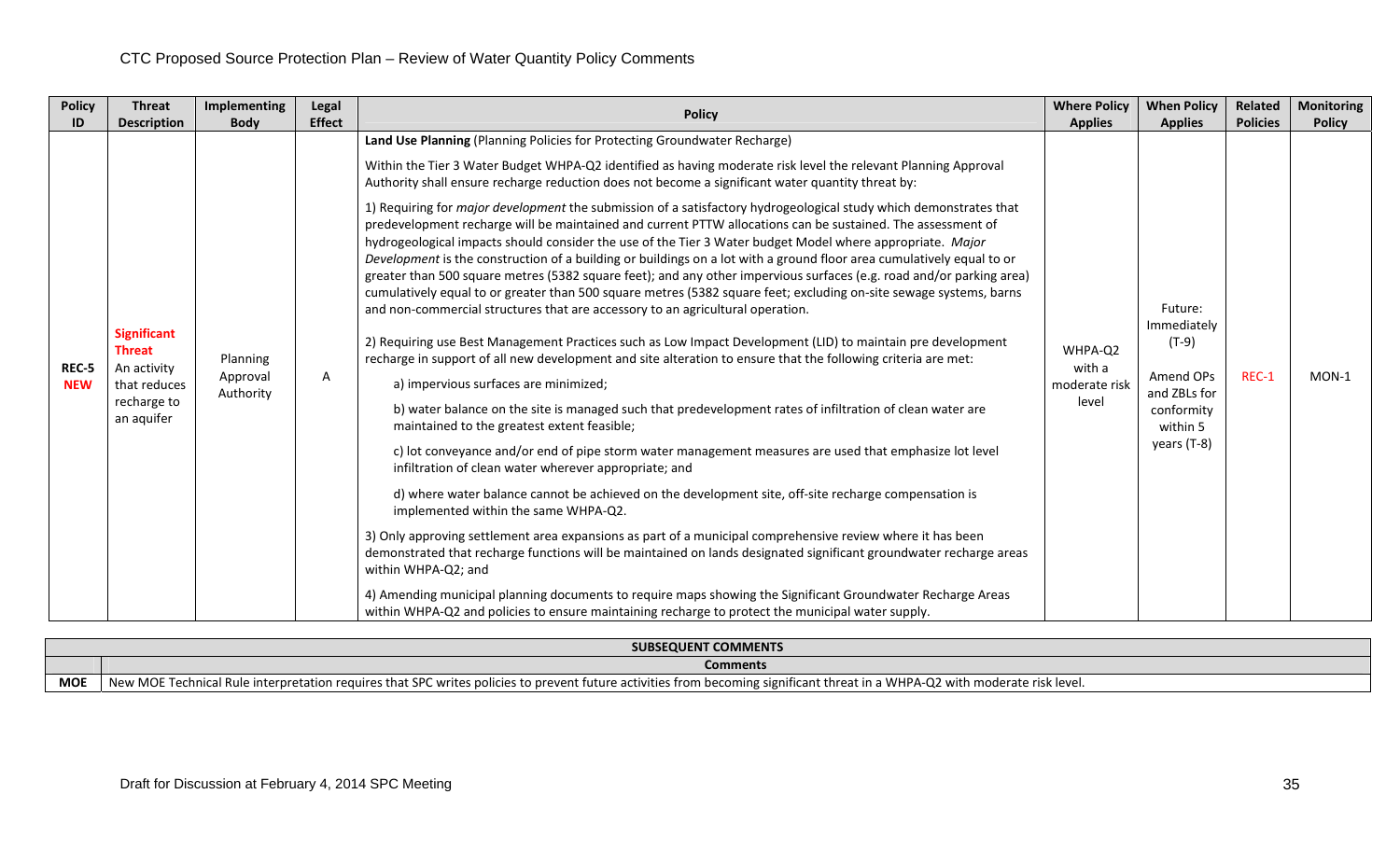| <b>Policy</b>       | <b>Threat</b>                                            | Implementing | Legal         |                                                                                                                                                                                                                                                                                                                                                                                                                                                                                                                                                                                                                                                                                                                                                       | <b>Where Policy</b>                         | <b>When Policy</b>                | Related         | <b>Monitoring</b> |
|---------------------|----------------------------------------------------------|--------------|---------------|-------------------------------------------------------------------------------------------------------------------------------------------------------------------------------------------------------------------------------------------------------------------------------------------------------------------------------------------------------------------------------------------------------------------------------------------------------------------------------------------------------------------------------------------------------------------------------------------------------------------------------------------------------------------------------------------------------------------------------------------------------|---------------------------------------------|-----------------------------------|-----------------|-------------------|
| ID                  | <b>Description</b>                                       | <b>Body</b>  | <b>Effect</b> | <b>Policy</b>                                                                                                                                                                                                                                                                                                                                                                                                                                                                                                                                                                                                                                                                                                                                         | <b>Applies</b>                              | <b>Applies</b>                    | <b>Policies</b> | <b>Policy</b>     |
| REC-6<br><b>NEW</b> | An activity<br>that reduces<br>recharge to an<br>aquifer | <b>RMO</b>   |               | Part IV, s.58<br>Within a Tier 3 Water Budget WHPA-Q2, identified as having moderate risk level an activity that reduces the<br>recharge to an aquifer at non-residential or multi-unit residential properties is designated for the purpose of s.58<br>under the Clean Water Act, requiring risk management plans where the threat would be significant.<br>Without limiting other requirements, risk management plans shall require Implementation of downspout<br>disconnections and other best management practices to increase infiltration of clean water whenever modifications,<br>additions or renovations are undertaken at existing properties or in new development with the goal of restoring or<br>maintaining predevelopment recharge. | WHPA-Q2<br>with a<br>moderate risk<br>level | Future:<br>Immediately<br>$(T-7)$ | GEN-1<br>REC-3  | MON-2             |

| <b>SUBSEQUENT COMMENTS</b>                                                                                                                                                                                                         |  |  |  |  |  |
|------------------------------------------------------------------------------------------------------------------------------------------------------------------------------------------------------------------------------------|--|--|--|--|--|
| Comments                                                                                                                                                                                                                           |  |  |  |  |  |
| The Technical Rule interpretation requires that SPC write<br>New MOE<br>a WHPA-Q2 with moderate risk level.<br>ag significant threat in<br>s policies to prevent future activities from becomini<br>$\ldots$ writes n<br>$-4$ (11) |  |  |  |  |  |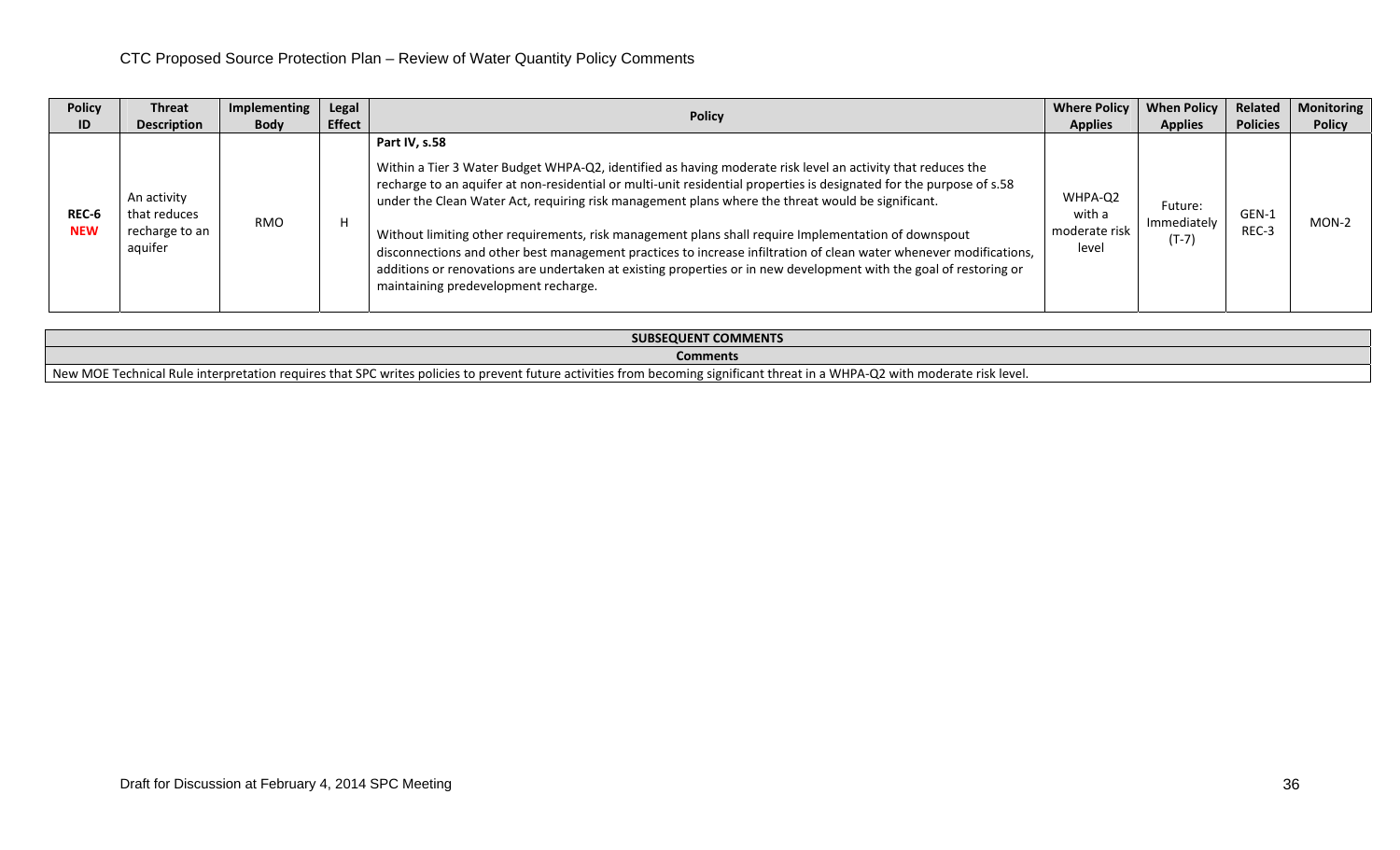| <b>Policy</b>       | <b>Threat</b>                                            | Implementing | <b>Legal</b>  | <b>Policy</b>                                                                                                                                                                                                                                                                                                                                                                                                                                                                                                                                                                                                                                                                                                                     | <b>Where Policy</b>                         | <b>When Policy</b>                           | Related         | <b>Monitoring</b> |
|---------------------|----------------------------------------------------------|--------------|---------------|-----------------------------------------------------------------------------------------------------------------------------------------------------------------------------------------------------------------------------------------------------------------------------------------------------------------------------------------------------------------------------------------------------------------------------------------------------------------------------------------------------------------------------------------------------------------------------------------------------------------------------------------------------------------------------------------------------------------------------------|---------------------------------------------|----------------------------------------------|-----------------|-------------------|
| ID                  | <b>Description</b>                                       | <b>Body</b>  | <b>Effect</b> |                                                                                                                                                                                                                                                                                                                                                                                                                                                                                                                                                                                                                                                                                                                                   | <b>Applies</b>                              | <b>Applies</b>                               | <b>Policies</b> | <b>Policy</b>     |
| REC-7<br><b>NEW</b> | An activity<br>that reduces<br>recharge to an<br>aquifer | Municipality |               | <b>Education and Outreach</b><br>Within a Tier 3 Water Budget WHPA-Q2 the municipalities should develop and implement an action plan, including<br>actions to be taken and an implementation schedule to ensure that future activities do not become significant<br>quantity threats.<br>The action plan may include:<br>a) Reviewing options to maximize maintenance of aquifer recharge;<br>b) Developing an education and outreach program to inform property owners about actions to maintain aquifer<br>recharge (e.g., downspout disconnection). The municipality could create an incentive program (such as rebates)<br>to encourage best management practices;<br>c) Encourage retrofit and Low Impact Development (LID). | WHPA-Q2<br>with a<br>moderate risk<br>level | Implement<br>within<br>2 years<br><b>NEW</b> | REC-4           | $MON-1$           |

|            | <b>SUBSEQUENT COMMENTS</b>                                                                                                                                                         |  |  |  |  |  |  |
|------------|------------------------------------------------------------------------------------------------------------------------------------------------------------------------------------|--|--|--|--|--|--|
|            | <b>Comments</b>                                                                                                                                                                    |  |  |  |  |  |  |
| <b>MOE</b> | DE Technical Rule interpretation requires that SPC writes policies to prevent future activities from becoming significant threat in a WHPA-Q2 with moderate risk level.<br>New MOI |  |  |  |  |  |  |